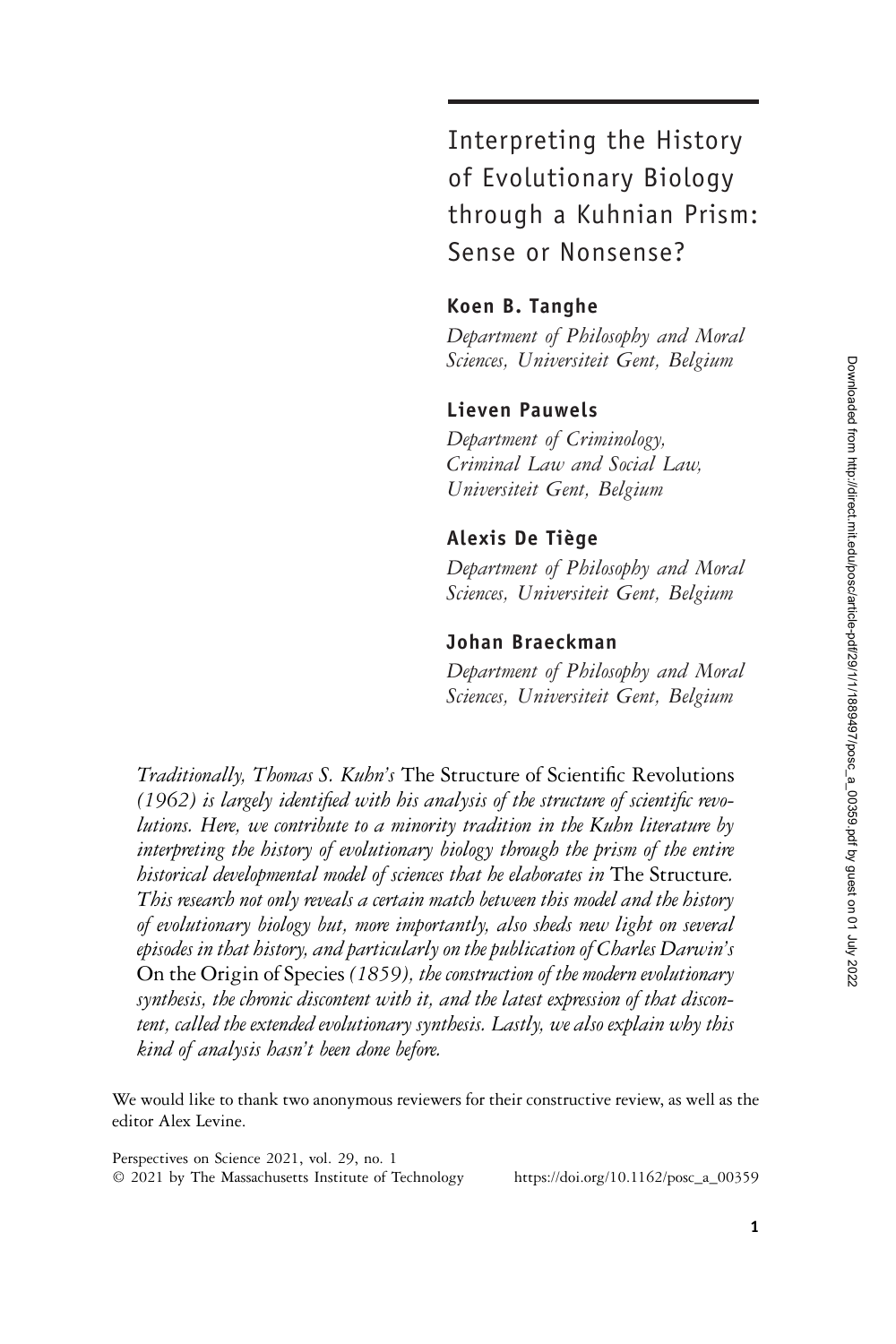### 1. Introduction

About a century ago, the American anthropologist Franz Boas (1911) explained that our experiences of the world are infinitely diverse and that, consequently, reductive linguistic categorization is necessary in order to be able to think and talk about it. Evidently, our categorization of the world doesn't end there but is supplemented with second-order, cognitive abstractions and categorizations. Examples are typologies of earthquakes or human diseases and developmental schemes of civilizations or sciences. An example of a developmental scheme of sciences is that of the Canadian sociologist and historian of science Yves Gingras (1991). He distinguishes three steps in the sociological development of scientific disciplines: the emergence of a new practice, its institutionalization, and the shaping of a social identity. Méthot (2016) uses this simple tripartite framework in his analysis of the history and historiography of virology.

Here, we want to apply the developmental model of sciences that Thomas S. Kuhn elaborated in his The Structure of Scientific Revolutions (1962) to the history of evolutionary biology. Of course, as its title indicates, scientific revolutions form the main part of Kuhn's book. Or, as he put it himself (Kuhn [1959] 1977, p. 226): the emphasis of Structure is on "the importance to scientific development of 'revolutions'." It cannot be denied, though, that it also offers a "schematic description of scientific development" (Kuhn 1962, p. 160) or of "the essential structure of a science's continuing evolution" (Kuhn 1962, p. 160) and that his analysis of the structure of scientific revolutions merely forms a part of that broader developmental scheme.<sup>1</sup>

In a first section (section 2), we argue that this scheme can be discerned in the history of evolutionary biology, albeit only partly: on the one hand, it encompasses a phase that cannot, or not yet, be discerned in the history of evolutionary biology (a Kuhnian revolution), on the other hand, that history started (in earnest) with a very important achievement (the publication of Charles Darwin's On the Origin of Species in 1859) that, strangely, doesn't really fit in Kuhn's original scheme. Our revelation of this imperfect match between Kuhn's developmental model and the standard historiography of evolutionary biology is, in itself, a not very relevant or maybe even trivial exercise in the philosophy of the history of science.<sup>2</sup> Our analysis doesn't end there, though: as

2. The standard historiography of evolutionary biology is also known as 'Synthesis Historiography' since it tells the story of this history in ways that "turn out right for the Modern Synthesis" (Stoltzfus 2017, p. 4). Stoltzfus and Cable (2014) develop an alternative historiography. They claim that a Mendelian-Mutationist synthesis emerged in the early twentieth century and that contemporary evolutionary thinking seems closer to this synthesis than to the

<sup>1.</sup> Greene points out that *Structure* was the first attempt to "construct a generalized picture of the process by which a science is born and undergoes change and development (…)"([1971] 1981, p. 30).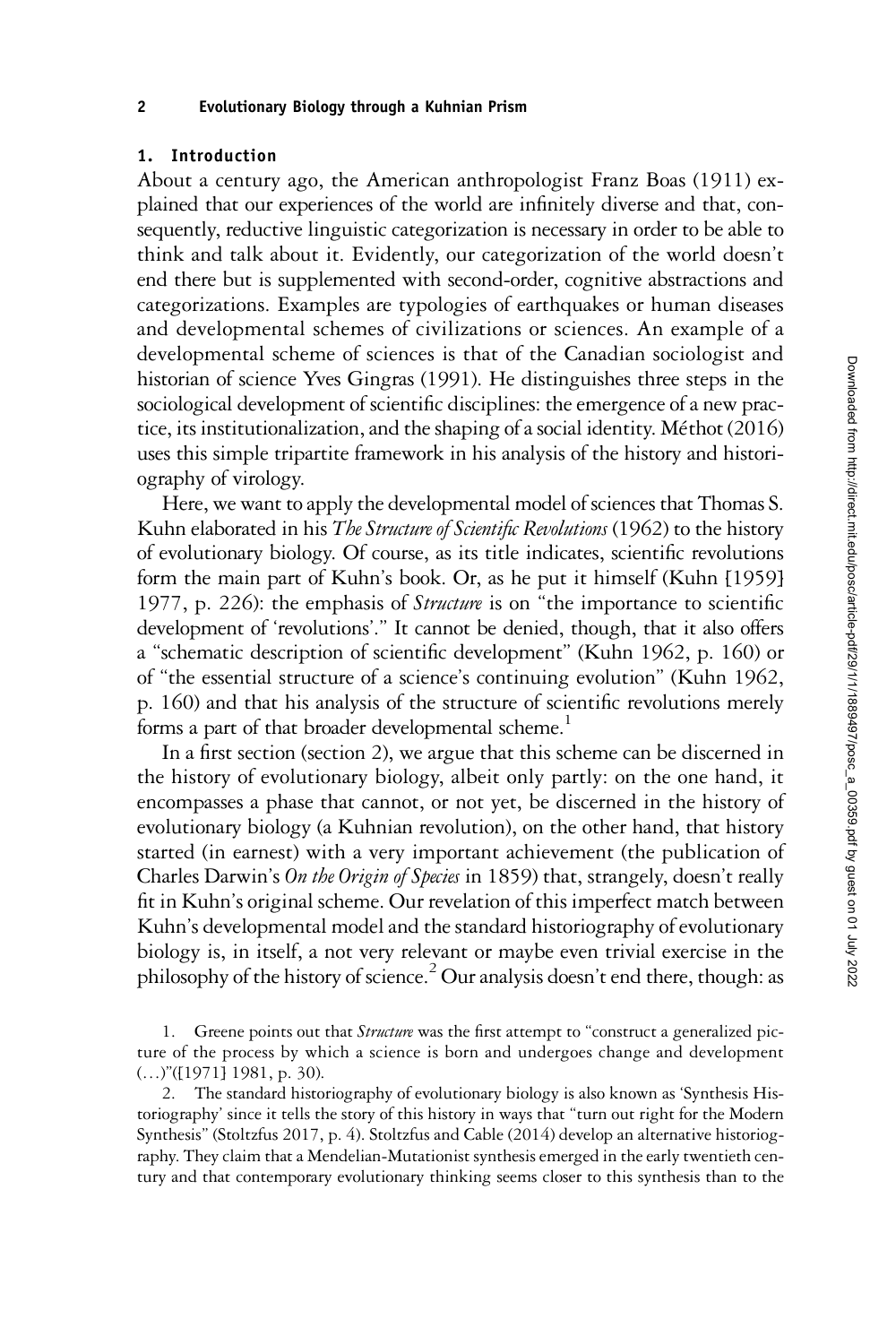we will show in section 3, a Kuhnian x-ray scan of the history of evolutionary biology yields several new insights in that history. Lastly, section 4 is dedicated to explaining why the history of evolutionary biology hasn't been interpreted in terms of Kuhn's developmental scheme before.

# 2. An Imperfect Match

The broad outline of Kuhn's scheme is well known: a pre-paradigmatic phase in the historical development of a science is followed by the emergence of a paradigm, a normal science phase and a phase of extraordinary science and revolution. The main distinction in *The Structure* is that between this revolutionary phase and normal science. This is the 'essential tension' in scientific research (see, e.g., Marcum 2015, pp. 46–7 or Bird 2000, ch. 2). The pre-paradigmatic phase, by contrast, is only briefly discussed in chapter two, "The Route to Normal Science."<sup>3</sup> It is characterized by the coexistence of a number of competing schools which each interpret a natural phenomenon in a different way. The bickering of adherents of these different pre-paradigmatic schools is not entirely fruitless, though. They are genuine scientists, but much of their efforts are devoted to combatting and trying to convince opponents, rather than to cumulative research.

A normal science phase starts with the emergence of a paradigm: a new theoretical framework that inspires the work of a majority of the practitioners of a specific discipline because it solves important problems and offers research opportunities and particularly because it provides them with standard examples of good scientific practice. Or, as Kuhn put it himself:

[These works were] sufficiently unprecedented to attract an enduring group of adherents away from competing modes of scientific activity. Simultaneously, it was sufficiently open-ended to leave all sorts of problems for the redefined group of practitioners to resolve. Achievements that share these two characteristics I shall henceforth

modern evolutionary synthesis. Consequently, it is the Mendelian-Mutationist synthesis that should be considered as the foundation of modern evolutionary biology. For another example of a criticism of the Synthesis-dominated historiography of evolutionary biology, see Amundson (2005).

<sup>3.</sup> In this chapter, Kuhn points out that the study of light and of electricity was characterized by fundamental disagreements before the publication of the work of, respectively, Isaac Newton and Benjamin Franklin (and his immediate successors). These disagreements also characterize (1) "the study of motion before Aristotle and of statics before Archimedes, the study of heat before Black, of chemistry before Boyle and Boerhaave, and of historical geology before Hutton" (Kuhn 1962, p. 15) and (2) the study of life phenomena before the appearance of unspecified biologists. He is less certain about the social sciences: "it remains an open question what parts of social science have yet acquired such paradigms at all. History suggests that the road to a firm research consensus is extraordinarily arduous" (Kuhn 1962, p. 15).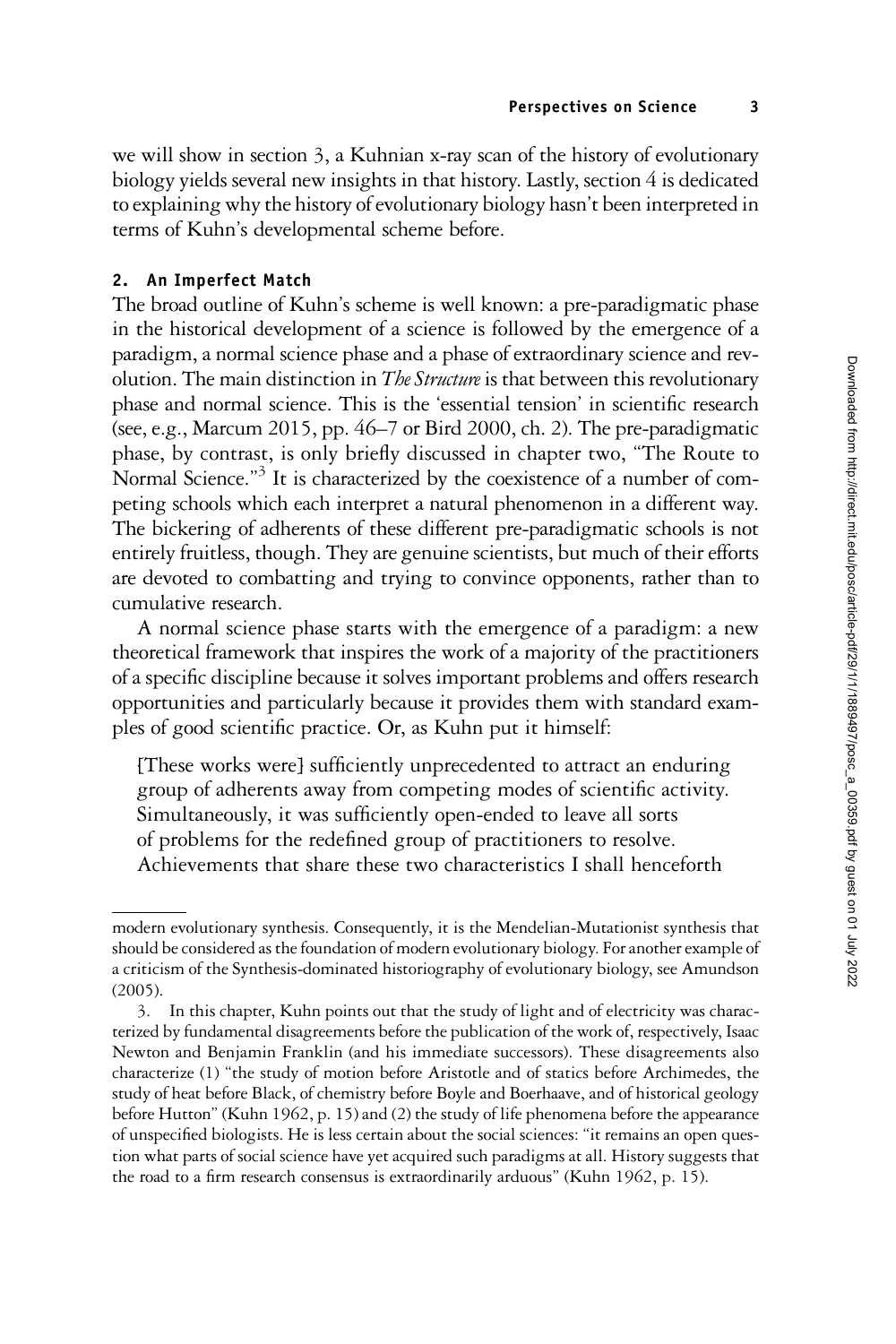refer to as 'paradigms,' a term that relates closely to 'normal science'. By choosing it, I mean to suggest that some accepted examples of actual scientific practice (…) provide models from which spring particular coherent traditions of scientific research (1962, p. 10).<sup>4</sup>

This paradigm concept was inspired by the fundamental difference between internally divided social scientists and more united practitioners of the natural sciences that Kuhn noticed during a stay in 1958–1959 at the Center of Advanced Studies in the Behavioral Sciences (see Kuhn 1962, p. x). However, by 1974, he had changed this origin story of his central term. It was now not coined to account for the difference between the social sciences and the natural sciences but, more in general, "to account for the consensus necessary among scientists in a specialty in order for them to pursue their research goals effectively" (Wray 2011, p. 49). Also, Kuhn now claimed that it was "the sense of 'paradigm' as standard example that led originally to [his] choice of that term" (Kuhn 1977, p. xviii): a group's unproblematic and common or paradigmatic conduct of research was facilitated by those shared examples of successful practice (i.e., paradigms in the specific meaning of exemplars). They could provide what a paradigmatic group "lacked in rules" (Kuhn  $[1974]$  1977, p. 318).<sup>5</sup>

In the postscript to the second edition of *Structure*, he had already claimed that the term paradigm had been inspired by the exemplar component "of a group's shared commitments" (Kuhn [1962] 1970, p. 187). He introduced this distinction between exemplars and a group's"shared commitments"(i.e., "the entire constellation of beliefs, values, techniques and so on shared by

4. This is also how he defines paradigms in the preface of Structure: paradigms are "universally recognized scientific achievements that for a time provide model problems and solutions to a community of practitioners" (p. viii). The term 'achievement' or 'achievements' appears 28 times in the first edition and 3 times in the postscript to the second edition. However, the idea that such achievements or paradigms (sensu lato) define a scientific tradition by providing exemplars to a community of scientists seems to be more applicable to the practice of the physical sciences than to that of the life sciences (see, in this respect, Hacking 2012, p. xxiii; see also note 9; for examples of exemplar-based accounts of episodes in the history of biology, see Creager 2016 and Shan 2020).

5. In the same essay, he claimed that the distinction between what he had called a pre- and a post-paradigmatic phase in the development of a science, was "both typical and important" (Kuhn [1974] 1977, p. 295), but that it could "be discussed without reference to the first achievement of a paradigm" (Kuhn [1974] 1977, p. 295n4). Because, "[w]hatever paradigms may be, they are possessed by any scientific community, including the schools of the so-called pre-paradigm period" (Kuhn [1974] 1977, p. 295n4). However, he also pointed out that the transition to the post-paradigmatic phase usually happens "in the aftermath of some notable scientific achievement" (Kuhn [1974] 1977, p. 295n4) (i.e., a paradigm in the broadest meaning of the term). It probably shouldn't surprise us that the term paradigm "practically vanished from Kuhn's writing beginning around 1980" (Marcum 2015, p. 177).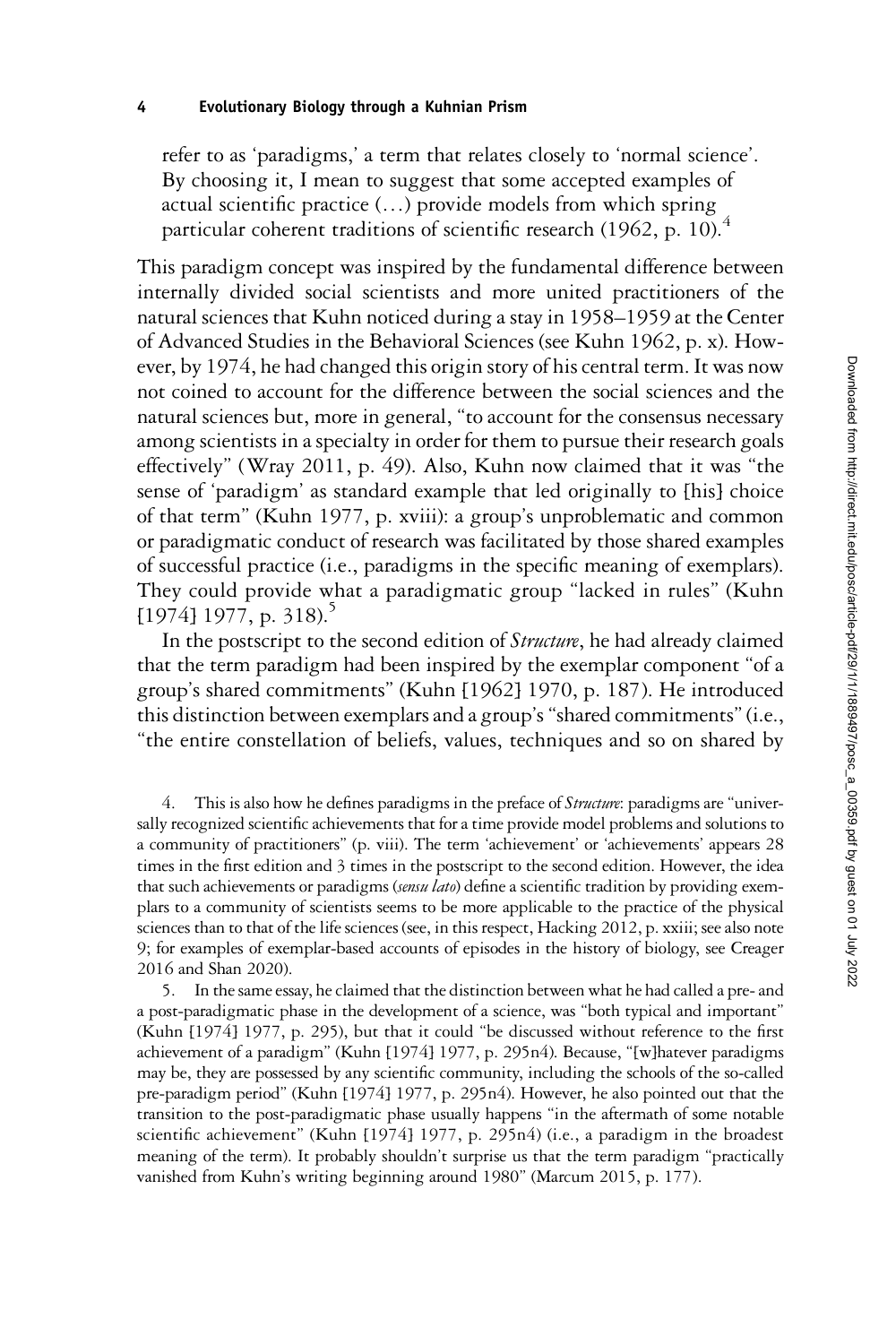members of a given community" [p. 175]) or disciplinary matrix in response to criticisms of his multifarious semantic use of the term paradigm in the first edition (Shapere 1964; Masterman 1970; see also Hoyningen-Huene [1989] 1993, pp. 131–32). Exemplars were the main components of such a matrix and "the most novel and least understood aspect"(Kuhn [1962] 1970, p. 187) of Structure.

Whatever the true origin of the term, according to the first edition of Structure, paradigms are important theoretical achievements (paradigmatic theories) that develop out of one of the pre-paradigmatic theories, or originate as a synthesis of some of these theories. They subsequently inspire and guide the research of a previously divided community of scientists: "Except with the advantage of hindsight, it is hard to find another criterion that so clearly proclaims a field a science, than the creation of a paradigm that proved able to guide the whole group's research" (Kuhn 1962, p. 22). It is only then that scientists engage in the kind of esoteric and technical research that scientists typically do. Symptomatic for this professionalization is that scientists increasingly communicate this research to their peers in specialized journals, rather than in books, directed at a general public. Normal science can also encompass reformulations of paradigms. These are sometimes required to solve theoretical problems. Kuhn refers more particularly to eighteenthand nineteenth-century reformulations of Newton's mechanical theory "in an equivalent but logically and aesthetically more satisfying form" (1962, p. 33). Lastly, when a paradigm is confronted with serious or significant anomalies, a crisis ensues which, in some cases, is followed by its replacement by a new paradigm. Ruse distinguishes four dimensions in this revolutionary process: the new paradigm unites a new group of scientists (the sociological dimension), provides them with a new Weltanschauung (the psychological dimension) and ditto methodology and data (the epistemological dimension) and even changes the world (the ontological dimension): "it is not simply a question of the world seeming to change for us, but rather the world really does change" (1978, p. 246).

In what follows, we will show that at least three of Kuhn's four phases can be clearly distinguished in the history of evolutionary biology: the preparadigmatic phase (section 2.1), the emergence of a paradigm (in the general meaning of 'paradigmatic theory') (section 2.2) and a normal science phase (section 2.3).<sup>6</sup> Lastly, we will briefly discuss the question whether we are currently witnessing a Kuhnian crisis and the start of a Kuhnian revolution (section 2.4).

6. Our previous analysis of these phases (Tanghe et al. 2018) is here slightly modified and also in various ways extended.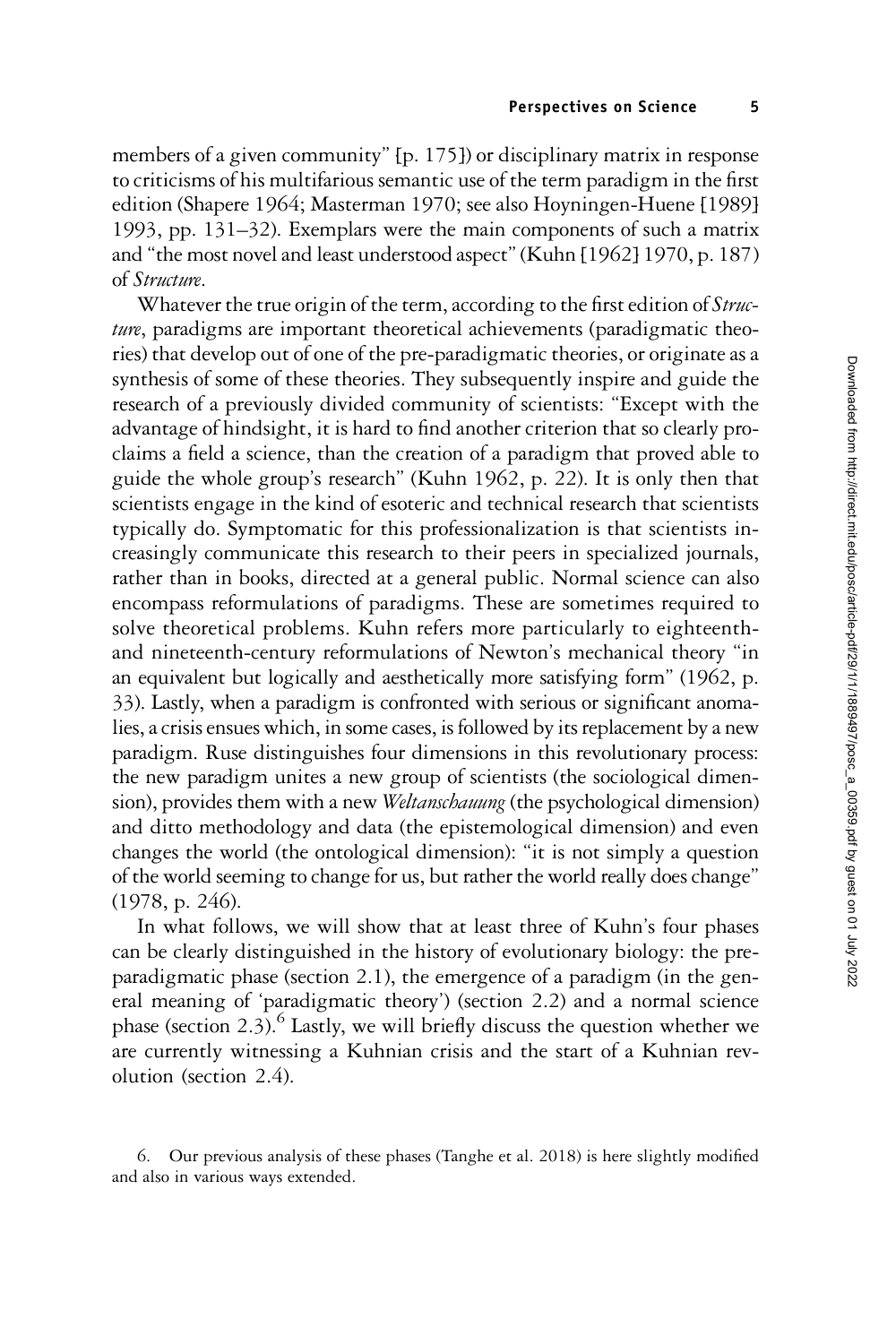## 2.1. The Pre-Paradigmatic Phase

Charles Darwin (1859) managed to put the notion of evolution (as it later came to be known) on the late-nineteenth century scientific agenda, but he did not succeed at all in creating a single, united community of evolutionary biologists. Put differently, Darwin's original theory of evolution never became a paradigm. Instead, there emerged a large number of not always sharply delineated preparadigmatic schools of evolutionists (Bowler 1983) which each interpreted the phenomenon of evolution in a different way and focused on specific biological phenomena that suited their theory best.<sup>7</sup> For example, neo-Darwinists were preoccupied with adaptations, mutationists with discontinuous variations and orthogenesists or adherents of the idea of straight-line evolution with (presumed) trends in the fossil record. All of these theories "competed for status" (Largent 2009, p. 3). The standard term for this pre-paradigmatic phase in the history of evolutionary biology is "the eclipse of Darwinism."

## 2.2. The Paradigm

The pre-paradigmatic chaos in evolutionary biology came to an end after the Second World War, when the long genesis of the modern evolutionary synthesis (henceforth MS) culminated in its coronation, at the 1947 Princeton Conference on Genetics, Palaeontology and Evolution, as the first paradigm of evolutionary biology (Smocovitis 1996). Provine speaks in respect with this genesis of an "evolutionary constriction" (1989, p. 61): one pre-paradigmatic approach of evolution, that of population genetics, came out victorious and all other alternatives lost all credibility among a majority of biologists. To be precise, population genetics became the "formalized core of the MS theory" (Müller 2017, p. 2).

The main reason why population genetics was victorious is that it offered a convincing, mathematical solution for a major pre-paradigmatic problem: the question whether the natural selection of continuous variations can cause major adaptive transmutations of populations. The Cambridge mathematician H. T. J. Norton was the first to make use of the Hardy-Weinberg equilibrium principle (i.e., the relative frequency of alleles remains the same in a population, unless this equilibrium is disturbed by forces like selection) and to show, in an appendix to R. C. Punnett's Mimicry in Butterflies (1915), the efficacy of natural selection. The finding that even a slight advantage would lead to a substantial increase in the frequency of a favorable allele over a few generations "came as a surprise to most people, and it stimulated a flow of

7. Bowler (1983) distinguishes three schools: Lamarckism or neo-Lamarckism, orthogenesis and the mutation theory. Elsewhere (Bowler [1989] 2009), he speaks of four schools: Lamarckism or neo-Lamarckism, orthogenesis, the mutation theory and Weismann's neo-Darwinism.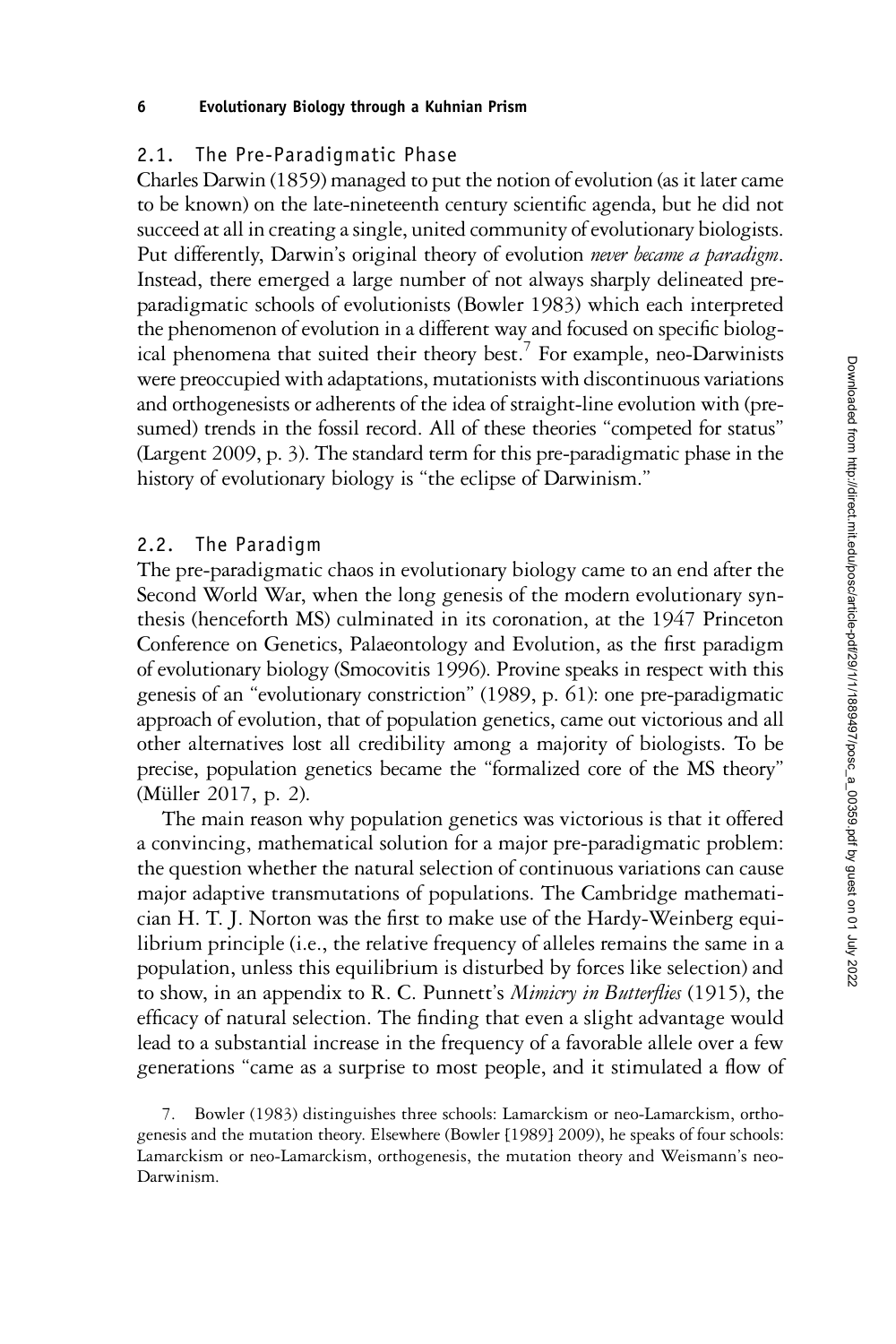new research" (Young 1993, p. 190). Population genetics thus also introduced "a new and more rigid definition of the field" (Kuhn 1962, p. 19): "a change in the genetic composition of populations" (Dobzhansky 1937, p. 11). This became the primary or default definition of evolution for many evolutionary biologists and an important inspiration for evolutionary research (Michod 1981, Charlesworth and Charlesworth 2017), although it was "never totally accepted" (de Jong and Scharloo 1988, p. 1). The MS was, nevertheless, welcomed as a breath of fresh air since "it was soon appreciated that a basis had now been laid on which future evolutionary studies could be safely built" (Young 1993, p. 218).

## 2.3. The Post-Paradigmatic Phase: Normal Science

It is undeniable that the study of evolution became more professional after the establishment of the MS as a paradigm. The fuzzy, philosophical concept of "progress" was expelled from evolutionary theory (Ruse 2009a). The phrase "evolutionary biology," first coined in 1881 in Grant Allen's Vignettes From Nature (he spoke of an evolutionary biologist), "increasingly became an accepted disciplinary appellation" (Smocovitis 1996, p. 163). In 1945, the Society for the Study of Evolution (SSE), replaced the Society for the Study of Speciation. Specialized journals, dedicated to evolution, were founded in several countries. In 1946, the SSE, on the occasion of its First Annual Meeting, established a research journal in the field of evolution: Evolution: An International Journal of Organic Evolution.<sup>8</sup> The journal A*merican Naturalist* turned from experimental biology to evolutionary biology. Courses in evolutionary biology blossomed and important evolutionists moved back from museums into university departments.

Most importantly, the MS marked the start of a period of normal science. Dickins and Rahman (2012, p. 2914), for example, speak in respect with the period after the emergence of the MS of"many years of normal scientific activity exploring the hypothesis-space that it created." Normal science consists, in general terms, of the realisation of the promise of success in the investigation of nature that largely explains the attraction of a paradigm. It encompasses an empirical and a theoretical dimension and is achieved by extending the knowledge of those facts that the paradigm displays as particularly revealing or relevant ("factual determinations"), by matching of facts with theory, and through a further articulation of the paradigm itself. It is through normal

8. The original subtitle was: "An International Journal of Evolutionary Biology." The SSE changed it in 1947. Smocovitis (1996, p. 163n199) couldn't find a reason, in the archives, for this change. She believes that palaeontologists, who occupied positions in geology departments, found it difficult to adopt the term "evolutionary biology." Mayr's remark that some older members of the SSE wanted the word "organic" included in the journal's title offers an alternative or additional explanation. See: [http://www.evolutionsociety.org/history.html.](http://www.evolutionsociety.org/history.html)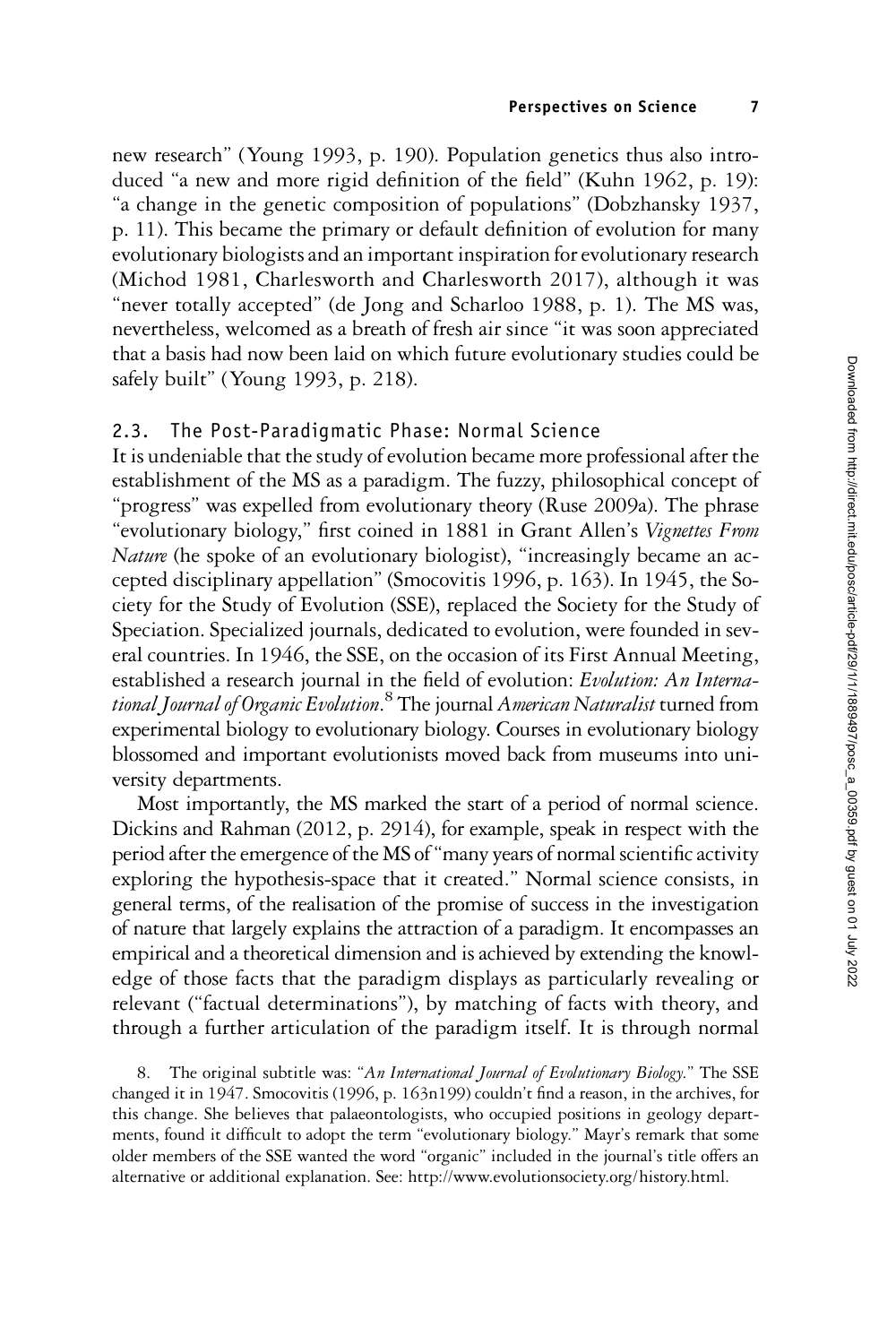science that a paradigm acquires the precision that is necessary to reveal the anomalies that can lead to a crisis and, eventually, a revolution. Empirical normal science can be thought of as forcing "nature into the preformed and relatively inflexible box that the paradigm supplies" (Kuhn 1962, p. 24), whereas theoretical normal science (i.e., the modification, reformulation and further articulation of the paradigm) can be thought of as extending and also modifying that "relatively inflexible" box.

The MS clearly inspired these two general kinds of Kuhnian research.<sup>9</sup> Examples of empirical research are the application of the models of mathematical population genetics in the field and in the laboratory (e.g., Lewontin et al. 1981), the study of swift changes, through natural selection, of body and beak size in Galápagos finches in response to changes in their food supply (Grant and Grant 2003, 2008), and the empirical study of cladogenesis through geographical isolation (allopatry; Mayr 1942). The MS has, secondly, also been greatly extended and substantially modified (i.e., theoretical normal science), especially in the last few decades.

Some examples of important modifications of the MS are Kimura's neutralism (1968, 1991), the exploration of alternative speciation models (i.e., next to allopatry) (Mallet 2001), and the acknowledgment that macroevolution is not always merely an extrapolation of microevolutionary processes—one of the tenets of the original MS (Erwin 2000). Lastly, Lu and Bourrat (2017) distinguish three kinds of extensions of the MS: classical population genetics has been generalized to quantitative genetics for continuous traits and is now also better suited to account for the evolution of microorganisms and plants. A third category of extensions consists of progress in various biological subfields. Two examples are the theory of major evolutionary transitions (Maynard Smith and Szathmáry 1999) and Bill Hamilton's (1964) neo-Darwinian explanation (i.e., kin selection) of altruism.

### 2.4. A Kuhnian Crisis?

Some scholars suggest that evolutionary biology is in the thralls of a Kuhnian crisis and that the so-called extended evolutionary synthesis (henceforth EES) (e.g., Pigliucci and Müller 2010) is about to replace the MS. For example, Dickins and Rahman write:

The MS is now a commonly agreed framework adhered to by many biologists. But one might expect a gradual accumulation of glitches, of

9. Kuhn's detailed account of 'the nature of normal science' (ch. 3) is structured around these two kinds of research. They are each subdivided in three subcategories. However, these subcategories are clearly very much inspired by the practice of the physical sciences and, therefore, not always applicable to the practice of evolutionary biology (for example experimental efforts to articulate a paradigm by determining universal constants).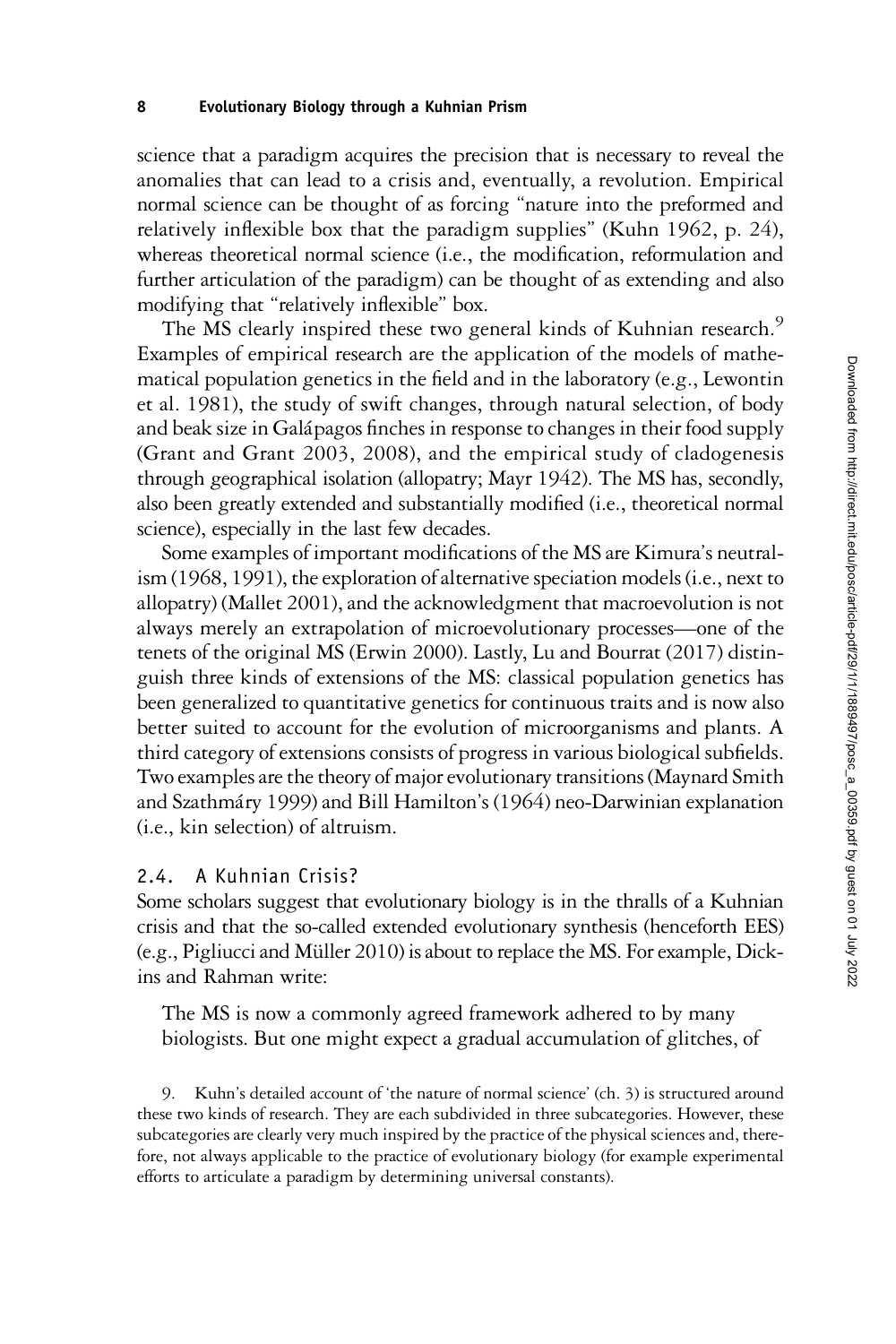findings that do not quite fit with the common framework, and as this accumulation increases more suitable theories will begin to be sought, theories that might encompass the glitches as well as reorganize our previously accepted facts. We would anticipate a paradigm shift. It is this form of analysis that informs those seeking an extended synthesis. (2012, p. 2914)

That remains to be seen though. As the eminent Kuhn scholar Hoyningen-Huene writes in his Kuhnian analysis of the chemical revolution: "Normal science ceases and a phase of extraordinary science begins when significant anomalies indicate that there are very serious problems concerning the currently accepted theoretical and/or experimental framework"(2008, p. 105), and "[t]he term 'significant' just used to qualify anomalies is of extreme importance," since most anomalies are "an omnipresent concomitant of normal science" (2008, p. 105). Are evolutionary biologists currently really faced with significant anomalies that indicate that there are "very serious problems" with the MS? We doubt it. Telling, in this respect, is that most adherents of the EES themselves do not believe that this model is an emerging, new paradigm. Rather, they tend to interpret it as an alternative, Lakatosian research program (see, e.g., Pigliucci and Finkelman 2014; Laland et al. 2015; see also Pievani 2012).<sup>10</sup> In the following section, we will propose an alternative and new Kuhnian interpretation of the EES.

### 3. New Insights and Contributions

As pointed out above, the identification of a certain correspondence between phases in Kuhn's developmental scheme and stages in the history of evolutionary biology is, in itself, quite trivial. The more pertinent question is whether a Kuhnian analysis of that history is heuristically rewarding. We believe that this is indeed the case: such an analysis particularly provides us with a better insight in the so-called eclipse of Darwinism (3.1), in the still poorly understood genesis of the MS (3.2), and in the relatively turbulent normal science period in the history of evolutionary biology (3.3), including the precise nature of the EES. As we shall see, the extreme multidisciplinarity of the science of evolutionary biology (Welch 2017) left a strong mark on each one of these three Kuhnian phases in its history.

## 3.1. The Misnomer, Called the Eclipse of Darwinism

We will return to the place (or lack thereof) of Darwin's On the Origin in Kuhn's (original) scheme and the implications of our Kuhnian analysis for

10. Müller (2017) is an example of a more ambitious proponent of an EES. He claims that the term (or acronym) 'EES' is not meant as a simple extension of the MS, "as sometimes wrongly implied, but to indicate a comprehensive new synthesis (…)" (p. 9).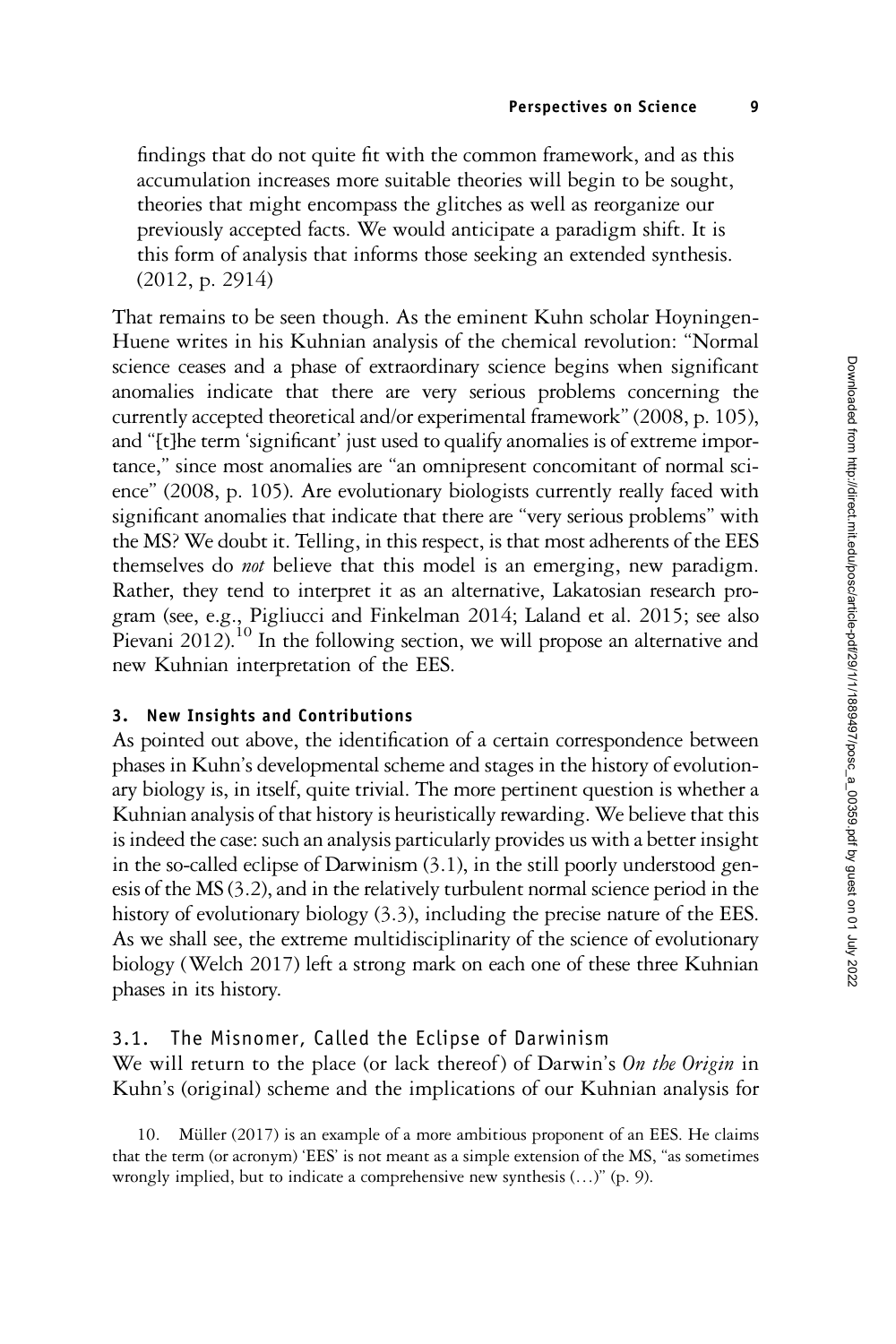the historical status of his theory of evolution in section 4.1. (see particularly note 17). Here, we want to focus on what followed the publication of this seminal work. Largent portrays the phrase 'eclipse of Darwinism' as a deterministic and Whiggish metaphor that has served the purposes of certain biologists and historians, at the "expense of our understanding of the research, conclusions, and worldviews of early twentieth-century American evolutionists" (2009, p. 7). It constructed the MS as an inevitable, discontinuous and "predictable solution to the problem of darkness" (2009, p. 4) that supposedly had plagued evolutionary biology after the publication of Origin (1859). He refers more particularly to Vernon Lyman Kellogg's book Darwinism To-Day (1907) which has erroneously been interpreted from the perspective of this metaphor but which, in reality, "heralded the primacy of Darwinian natural selection  $(\ldots)$ " (2009, p. 15). The eclipse metaphor is a lingering relic that is harmful to our ability accurately to depict twentieth-century evolutionary biology and should be replaced with "a new term and a new conception of the work done in evolutionary biology between 1880 and 1940, one that analyzes early twentiethcentury evolutionary biology on its own terms, not merely in the context of what followed" (2009, p. 18).

As we explained previously (Tanghe et al. 2018), the phrase 'eclipse of Darwinism' is indeed somewhat Whiggish or anachronistic as we can only describe this episode as an eclipse with the benefit of hindsight. It is in several ways very misleading. Firstly, as pointed out above, Darwinism was never the dominant interpretation of evolution (i.e., a paradigm); secondly, it did never completely 'disappear' (there were always Darwinists or ultra-Darwinists); thirdly, the eclipse metaphor ignores the fact that, during the so-called eclipse, Darwinism was one of several competing pre-paradigmatic theories (Junker 2008, p. 496); and, fourthly, Darwinism also didn't reappear unchanged in the twentieth century, like the sun after a literal eclipse. We shouldn't overestimate the negative impact this metaphor has had on modern historians, though. In 1983, Bowler (1983, p. ix) already claimed that his thesis that the eclipse represented a crucial phase in the development of modern evolutionism "has become widely accepted." Still, "pre-paradigmatic phase" seems to us to be a better phrase since Kuhn's characterization of this period is a more accurate description of what evolutionists did between 1860 and 1947 than what is suggested by the phrase 'eclipse of Darwinism' (or by Largent's alternative term "interphase"): they did sometimes important research but within the context of different and quarrelling, pre-paradigmatic schools of thought.

However, in one important way, the pre-paradigmatic phase in the history of evolutionary biology was unlike pre-paradigmatic phases of other sciences: the multidisciplinarity of this science led to a tentative association between pre-paradigmatic approaches of evolution and specific biological disciplines. They each tended to approach evolution from the specific perspective of their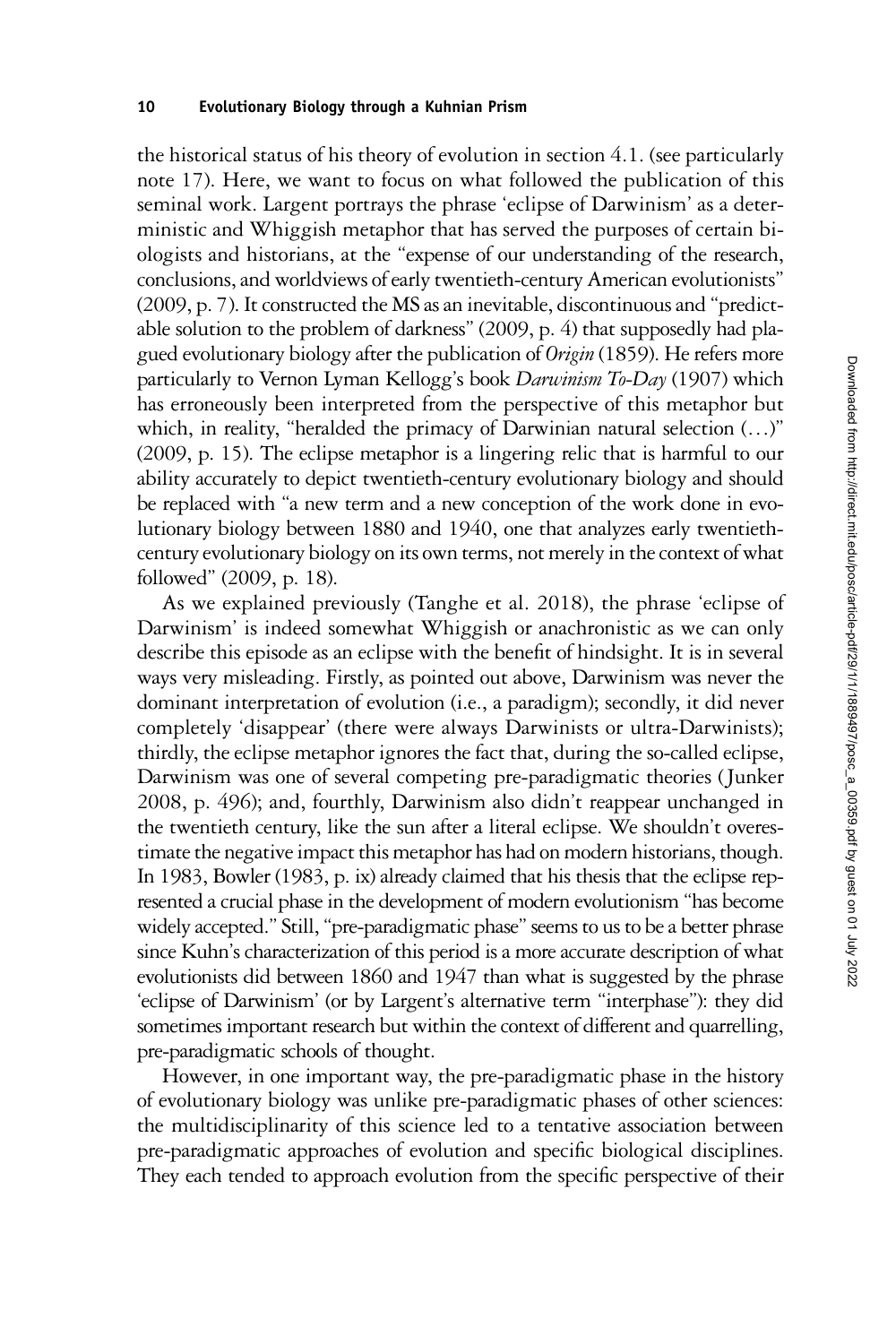own disciplinary specialty, which, as we shall see, highly complicated the construction of the MS. Some Mendelists, for example, were drawn to de Vries' mutationism because they studied the transmission of discrete and clearly defined characters, field naturalists were attracted to Lamarckism because it seemed a good explanation for the adaptive patterns they observed in the field, whereas many paleontologists were adherents of orthogenesis because of the linear patterns they discerned in the fossil record. Put differently: the specific interpretation of evolution of each one of these disciplines was distorted or lopsided by their specific, disciplinary perspective.

The so-called "population genetics approach to evolution" (Michod 1981, p. 3) which interprets evolution in terms of changes in the relative frequency of alleles, can, as already indicated, be considered one of these pre-paradigmatic theories or approaches, even though we normally don't interpret it as such from our modern perspective, since it was this approach of evolution that eventually won the pre-paradigmatic competition.<sup>11</sup>

### 3.2. The Complex Construction of the MS

The question of how the MS was constructed, remains "one of the most vexing problems in the history of biology" (Smocovitis 1996, p. xii; Amundson 2005, section 8.3), despite the existence of a veritable 'Synthesis Industry' (e.g., Mayr and Provine 1980; Mayr 1982; Smocovitis 1996; Bowler [1989] 2009; Gould 2002). From a Kuhnian perspective, its construction is, like the pre-paradigmatic phase, classic and atypical at the same time.

We already know in what way the genesis of the MS can be called a Kuhnian process: it is based on one of the pre-paradigmatic approaches of evolution (population genetics). However, due to the highly multidisciplinary nature of evolutionary biology, its construction was at the same time also atypical. It is not difficult to understand why: since the victorious evolutionary approach was that of one particular biological discipline, the construction of the MS also had to encompass a synthesis of information from other biological disciplines (hence its name). Theodosius Dobzhansky's Genetics and the Origin of Species (1937) started this synthesis process and inspired a small number of other biologists from various disciplines (Huxley 1942; Mayr 1942; Simpson 1944; Rensch 1947; Stebbins 1950) to elaborate a more or less coherent interpretation of evolution (i.e., the MS). This heterogeneous set of books in its turn inspired many other biologists and started a neo-Darwinian research tradition. They clearly constitute an example of a Kuhnian "universally recognized scientific achievement"and at the same time also form yet another reflection of the

11. Another pre-paradigmatic theory that is not always recognized as such is August Weismann's neo-Darwinism.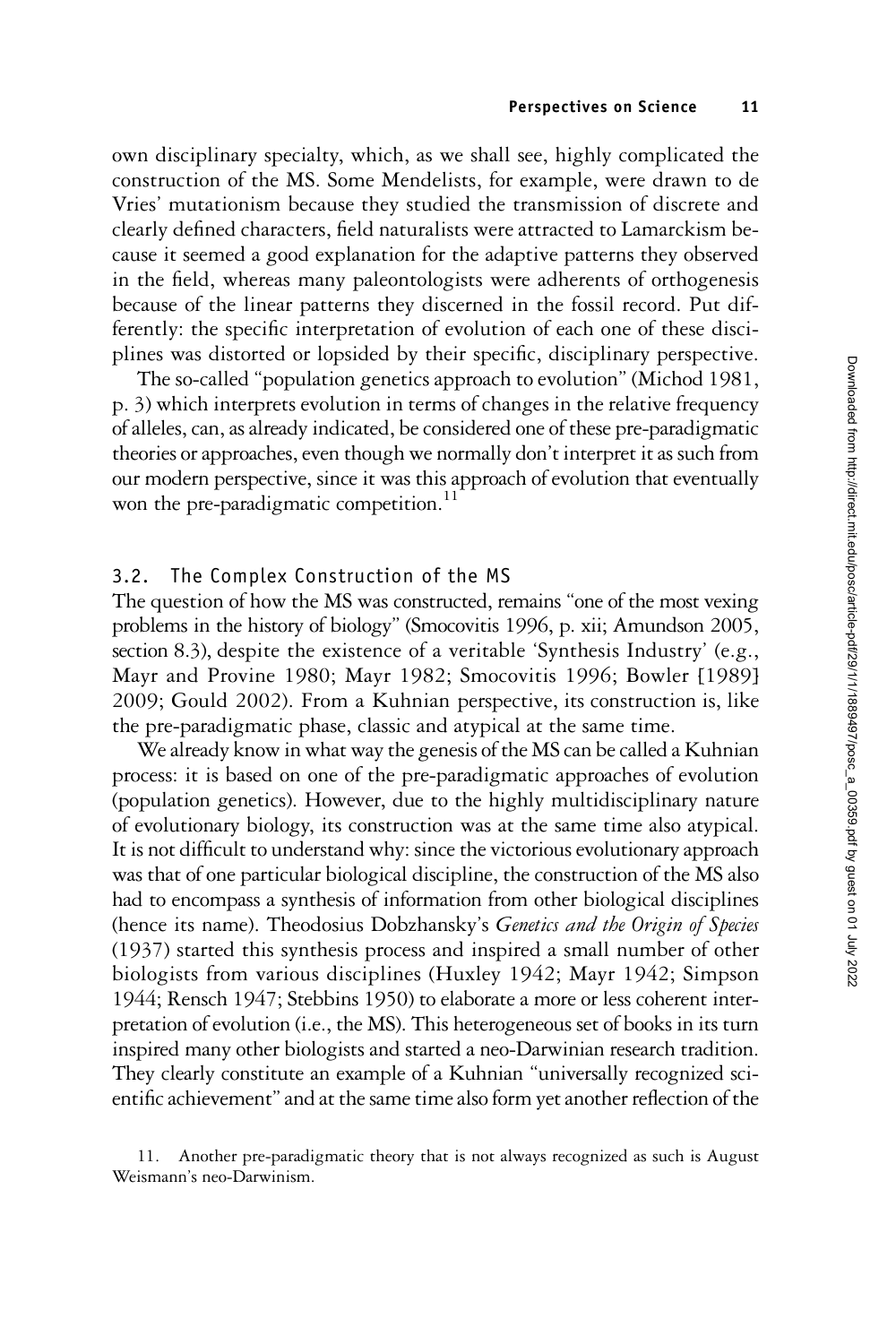extreme disciplinary heterogeneity of evolutionary biology: Kuhn's paradigms are, typically, elaborated in single books.<sup>12</sup>

## 3.3. The Turbulent Normal Science Period

This complex, binary construction of the MS (constriction and synthesis) helps to explain why it has turned out to be somewhat schizophrenic in its performance as a paradigm: functional and dysfunctional at the same time.

3.3.1. A Run-of-the-Mill Paradigm. Above, we saw how the MS facilitated the start of a still ongoing phase of normal science. It is in that Kuhnian light that we can understand a mystery, pondered by John Maynard Smith. He wondered why a major characteristic of evolutionary biology since 1960 has been the attempt to develop Darwinian explanations of seemingly anomalous biological phenomena such as sex, ageing, sexual ornamentation, and, "most important of all, cooperation" (Maynard Smith 1994, p. x; see also Mayr 2004, p. 139). From a Kuhnian perspective, there is no mystery whatsoever: as long as scientists still discuss the fundamental nature of the natural phenomenon that they study (electricity, light, evolution, …), there does not exist much interest in that kind of esoteric puzzles. It is only once a paradigm emerges that they attract widespread attention or that they become the 'main business' of scientists and thus can inspire a crisis and a scientific revolution.

One of the main Kuhnian puzzles in evolutionary biology, next to cooperation, is the existence of sex. In the preface to his Sex and Evolution (1975), George Williams even claimed that the prevalence of sexual reproduction in higher plants and animals is "inconsistent with current evolutionary theory" and that, consequently, there was "a kind of crisis at hand in evolutionary biology"(p. v). With his book, he wanted to propose "minimal modifications of the theory in order to account for the persistence of so seemingly maladaptive a character" (p. v). Sex may have been (and still be) the "queen of problems in evolutionary biology" (Bell 1982, p. 19), but it is (contra Williams) not serious enough to have inspired (or inspire) a true, Kuhnian crisis. Rather, it is an example of the "omnipresent concomitant of normal science" that, as we saw, most anomalies are. The problem is not that it cannot be explained but rather that we are still not certain which evolutionary explanation(s) is (or are) correct (see, e.g., Barton and Charlesworth 1998).

As stated above, a paradigm implies"a new and more rigid definition of the field. Those unwilling or unable to accommodate their work to it must proceed in isolation (…)" (Kuhn 1962, p. 19). Entire schools can thus endure in

12. Kuhn refers to "Aristotle's Physica, Ptolemy's Almagest, Newton's Principia and Opticks, Franklin's Electricity, Lavoisier's Chemistry, and Lyell's Geology-these and many other works served for a time implicitly to define the legitimate problems and methods of a research field for succeeding generations of practitioners" (1962, p. 10).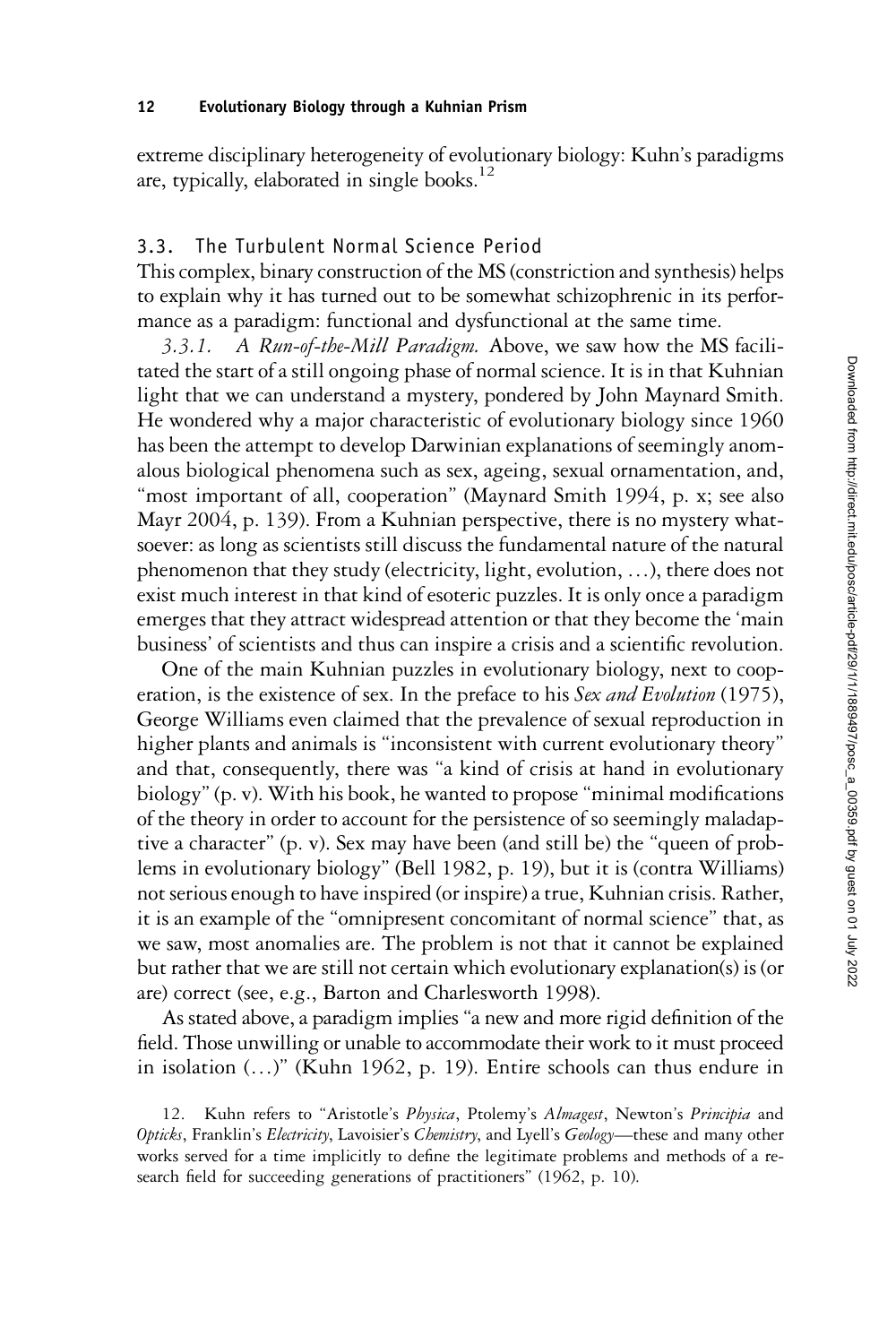"increasing isolation from professional schools" (Kuhn 1962, p. 19). Examples of such groups are or were adherents of astrology (once an integral part of astronomy) and of "romantic" chemistry (i.e., alchemy). Something similar happened to traditional or "naïve" group selectionists (i.e., adherents of the idea that prosocial behaviors will automatically spread in populations because they benefit groups), once the first generation of biologists, educated in the new paradigm, started their career. The fathers of population genetics (Ronald Fisher, John B. S. Haldane, and Sewall Wright) had each considered the question of group selection or multilevel selection, but only briefly. Consequently, group selection did not really form an integral part of the original MS. In the wake of its emergence, individual selection even became the norm. As Borrello puts it:

Essentially, the neo-Darwinian paradigm held that all evolution is due to the accumulation of small genetic changes, guided by natural selection. The theory of group selection clearly did not fit within this definition, and the era of peaceful coexistence came to a decisive end. (2005, p. 45)

Ironically, V. C. Wynne-Edwards (1962), who is generally seen as one of the main modern proponents of the idea of naïve group selection, was also inspired by the MS (Borrello 2003): he saw in its focus on populations a way of thinking about evolution that was in line with his own research interests (in populations and population regulation). It is particularly through reactions to his work that individual-level adaptation or selection was turned into "a core concept of the modern synthesis" (Borrello 2003, p. 531) and group selection into something of a (non-paradigmatic) heresy (to many evolutionists, it still is suspect or of little importance, in spite of its resurrection, in recent decades, see, e.g., Borrello 2005). Within-group (individual) selection was assumed to be almost always stronger than between-group selection. For example, in a letter in Nature, entitled "Group Selection and Kin Selection" (1964), Maynard Smith directly challenged group selection. "I will contrast group selection," he wrote, "with something I will call kin selection. Kin selection has been treated by Haldane and Hamilton" (quoted in Segerstraele 2001, p. 63).

Likewise, in the preface to the 1996 edition of Adaptation and Natural Selection: A Critique of Some Current Evolutionary Thought ([1966] 1996), Williams refers to "what seemed to be a pervasive inconsistency in the use of the theory of natural selection"(p. ix). Adaptive changes are, in theory, only caused by the selection of individuals. However, in practice, many biologists continuously spoke of group adaptations, which evolved through group selection and required individual organisms to forgo their own interests for the greater good of the group or the species. A lecture by the renowned ecologist and termite specialist A. E. Emerson about beneficial death, the idea that senescence evolved for the benefit of the species, which Williams attended while on a teaching fellowship at the University of Chicago, was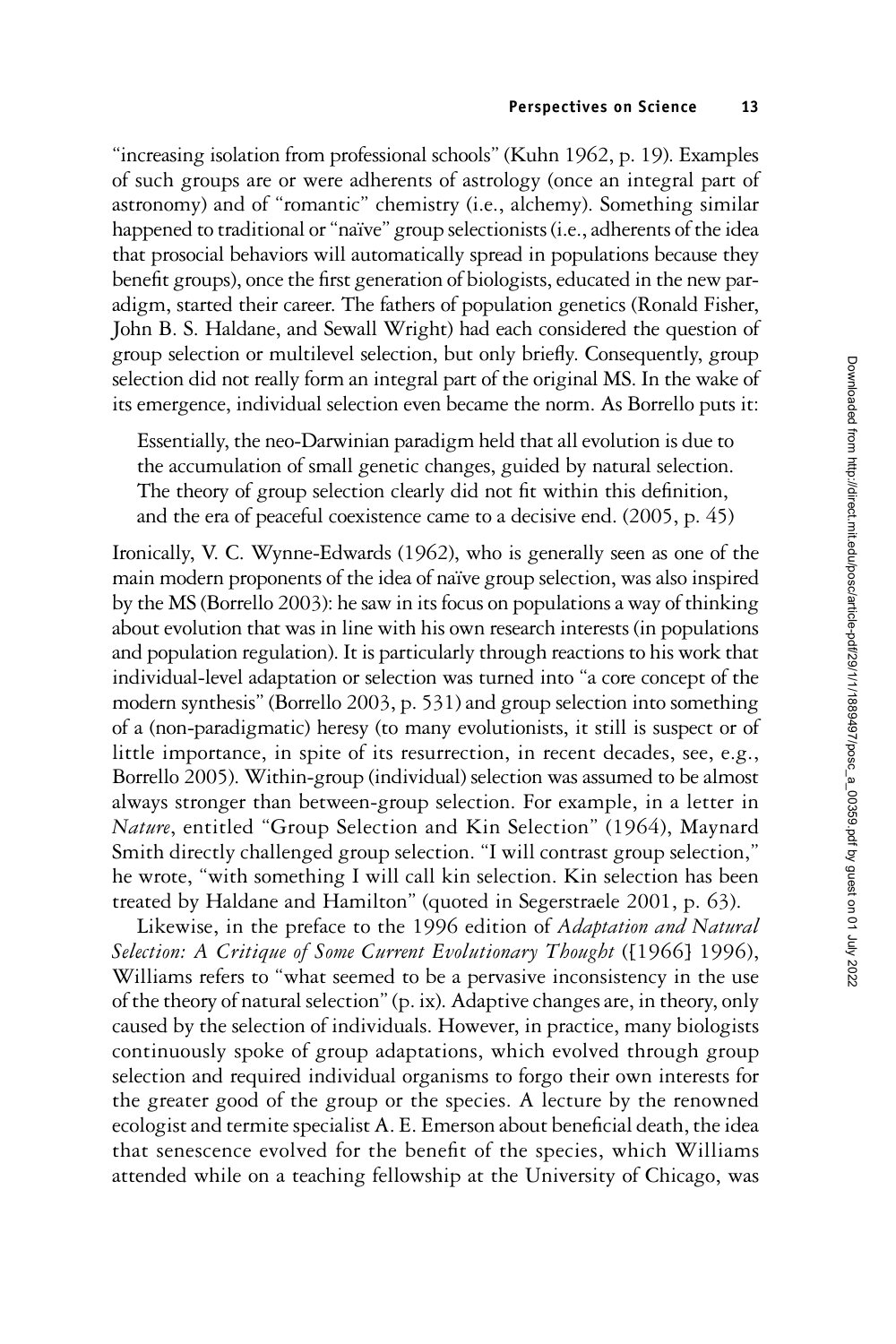the"triggering event"(p. ix). If that was acceptable biology, he rather wanted to become an insurance salesman. In the introduction, he wrote that, with some minor qualifications, "it can be said that there is no escape from the conclusion that natural selection, as portrayed in elementary texts and in most of the technical contributions of population geneticists, can only produce adaptations for the genetic survival of individuals" (pp. 7–8).

Dawkins, who was "greatly influenced" by "Williams's great book" (Dawkins 1976, p. 11) wanted with his own more popular book The Selfish Gene (1976) to "examine the biology of selfishness and altruism" (p. 1)—i.e., propound recently published ideas about the evolution of social and particularly altruistic behaviors—, and to falsify the "erroneous assumption" (p. 2) behind books like Konrad Lorenz' On Agression (1966) and Robert Ardrey's The Social Contract (1970) "that the important thing in evolution is the good of the species (or the group) rather than the good of the individual (or the gene)." The reason why he sounded so "evangelist" in The Selfish Gene, he later explained (Dawkins 1979), is that he wanted to rebut the still popular group selection mechanism by bringing in gene selectionism as an alternative.

3.3.2. Not-So-Normal Normal Science. In some ways, though, evolutionary biology was and/or is an atypical paradigmatic science. For example, its professionalization proceeded surprisingly slowly (Antonovics 1987).<sup>13</sup> Also, the MS was soon challenged by an ever-increasing plethora of alternative evolutionary models (Huneman and Walsh 2017). Or, as Bowler puts it: the founders of the MS, who had hoped that their paradigm would inspire a long period of what Thomas Kuhn called normal science,"were to be disappointed. The diversity of new theories has never matched that of the'eclipse of Darwinism', but it has been possible to articulate divergent perspectives within the narrower frame of reference established by the synthesis" ([1989] 2009, p. 347). Evidently, not all proponents of those 'divergent perspectives' would agree with that last claim. Some scholars even believe that the original MS has ceased to exist and that "there is no longer a single, unifying 'Darwinian evolutionary theory'" (Kutchera 2013, p. 544).

In any case, as we explained elsewhere in more detail (Tanghe et al. 2018), this unusual degree of disagreement among modern evolutionists can, once again, only be explained by the extreme multidisciplinarity of evolutionary

13. Antonovics (1987) even believes that the MS "had little direct effect on the progress of evolutionary biology as a discipline (…)" (p. 321). After the foundation of the journal Evolution: An International Journal of Organic Evolution (1946), no other evolutionary journals appeared until the 1970s; for a long time, textbooks were absent and evolutionary biology was, as late as 1987, rarely thought of as a discipline in its own right (i.e., there was a scarcity of international congresses, departments or university programs and institutional organizations, exclusively dedicated to evolution, as well as a painful lack of funding). See, in this respect, Ruse (2009a).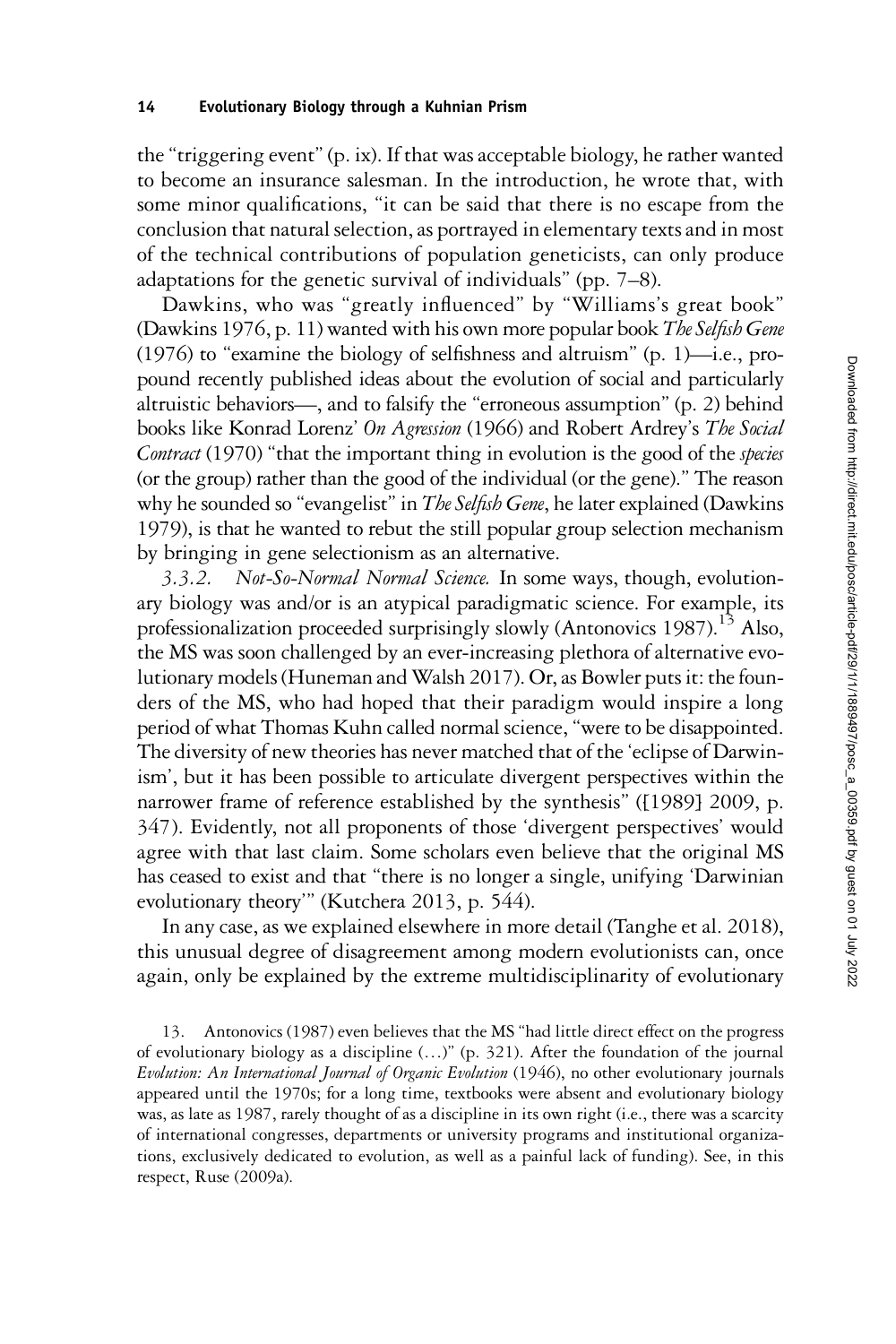biology. It not only, and evidently, sharply increases the chance of disagreements (among practitioners of various evolutionary disciplines) but was, through the complex construction of the MS, also antecedent to four problematic and contentious features of this paradigm. First, since the approach of evolution that became the basis of the MS was that of one evolutionary discipline (population genetics), the MS was inevitably somewhat lopsided (i.e., quite gene-centric). As aforementioned, it even identified evolution with its genetic dimension and, more particularly, with changes in allele frequencies. Dobzhansky (1937, p. 11) put it as follows:"Since evolution is a change in the genetic composition of populations, the mechanisms of evolution constitute problems of population genetics."

Furthermore, the additional synthesis of data and concepts from a variety of other biological disciplines around this genecentric approach of evolution led to two other problems. That synthesis was not only incomplete—or, as Eldredge (1985) put it, unfinished—but also imperfect. It was incomplete because not all life sciences (fully) participated in the synthesis—some of course only came into being after the establishment of the MS—and it was imperfect because of two related reasons: practitioners of several biological disciplines believed that their field should have made a more substantial contribution to the MS and the MS did not resolve the old, pre-paradigmatic conflict between an organism-focused and a gene-focused approach to the study of (evolving) life (Mayr 1982, pp. 540–50), as soon became painfully clear in the comments of some of its main architects (see, e.g., Mayr 1959, p. 13). Lastly, due to its convoluted construction (a lopsided constriction, followed by a problematic synthesis), the MS is also surprisingly fuzzy, as has often been pointed out: it is a 'moving target' and meant and means different things to different people and, particularly, to practitioners of different biological disciplines (see, e.g., Craig 2015, p. 255).

This brings us back to the EES. As we pointed out above, only a minority of its proponents sees it as a potential new paradigm. It can be conceived as an alternative Lakatosian research program but it can also, and maybe more appropriately, be interpreted as a classic, Kuhnian reformulation of the modern, extended MS by more organism-focused biologists. This interpretation is corroborated by Müller's (2017) remark that the new way of thinking about evolution of the EES is historically rooted in the not-so-new "organicist tradition" (p. 8). The EES is, in any case, at least partly inspired by a strong aversion, among organism-focused biologists, for the baked-in, greedy genecentrism of the MS. This is the theoretical problem that they want to solve through their reformulation.

Laland et al., for example, argue that "important drivers of evolution, ones that cannot be reduced to genes, must be woven into the very fabric of evolutionary theory"(2014, p. 161). Genes are not causally privileged as programs or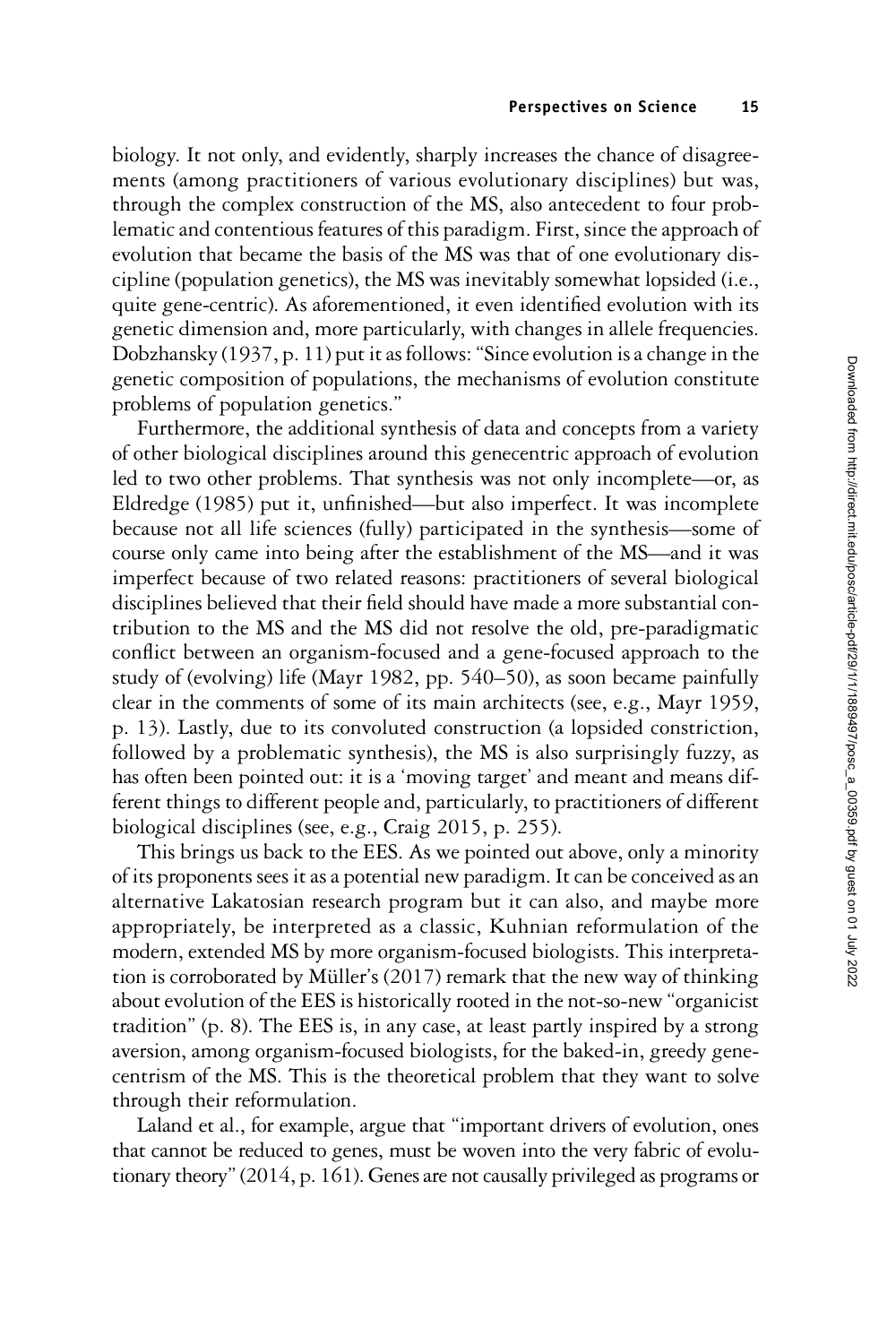blueprints, but are rather "parts of the systemic dynamics of interactions that mobilize self-organizing processes in the evolution of development and entire life cycles" (Müller 2017, p. 7). Also, organism-focused biological disciplines like Laland's ethology or Müller's developmental biology and the somatic, ecological and epigenetic phenomena that they study, occupy a much more important place in the EES than they do in the MS. The current friction between the MS- and the EES-community can, in this sense, be seen as a continuation or resurgence of the old conflict between an organism-focused and a gene-focused approach to the study of (evolving) life.

# 4. Why Was This Kuhnian Analysis Not Done Before?

If, as we have argued, Kuhn's developmental model of sciences is partly discernible in the history of evolutionary biology and if a Kuhnian analysis of that history is heuristically interesting or rewarding, why then has this kind of analysis not been done before? We already know one possible reason: there doesn't seem to be place in Kuhn's scheme for the publication of On the Origin of Species (1859) (4.1). Furthermore, a Kuhnian analysis of the history of evolutionary biology also constitutes an unusual application of The Structure (4.2) and an odd, philosophical kind of historiography to boot (4.3). This multifaceted explanation involves a deep dive in the Kuhn literature but much of that more esoteric information will be discussed in extended footnotes and can be ignored by readers who are only interested in the gist of this section.

# 4.1. On the Origin of Species (1859): A Kuhnian Anomaly

Several scholars have investigated whether On the Origin of Species (1859) can be considered an example of a Kuhnian revolution.<sup>14</sup> The standard result of these studies is almost invariably negative: Charles Darwin's theory of evolution may have been hugely successful and influential but most scholars do not believe that it caused a Kuhnian revolution.<sup>15</sup> This is corroborated by the present anal-

14. Kuhn seems to have believed so. In his preface, he points out that"Far more historical evidence is available than I have had space to exploit below. Furthermore, that evidence comes from the history of biological as well as of physical science. My decision to deal here exclusively with the latter was made partly to increase this essay's coherence and partly on grounds of present competence" (Kuhn 1962, p. xi). However, in later chapters, he does refer to evidence from the history of biology. For example, he refers to parts of biology "—the study of heredity, for example—" where "the first universally received paradigms are still more recent (…)" (p. 15). In various places, he also refers to Darwin and/or On the Origin of Species (1859) (Kuhn [1962] 1970, pp. 20, 151, 171–2, 180). It seems clear that he considered the emergence of the idea of evolution through natural selection to be an example of a scientific revolution (see also table 1 in Wray 2011, pp. 18–19).

15. Greene ([1971] 1981, p. 31), for example, examines "the developments leading up to the Darwinian revolution in natural history to see to what extent they fit the pattern of historical development described in Kuhn's book." His conclusion is that the Darwinian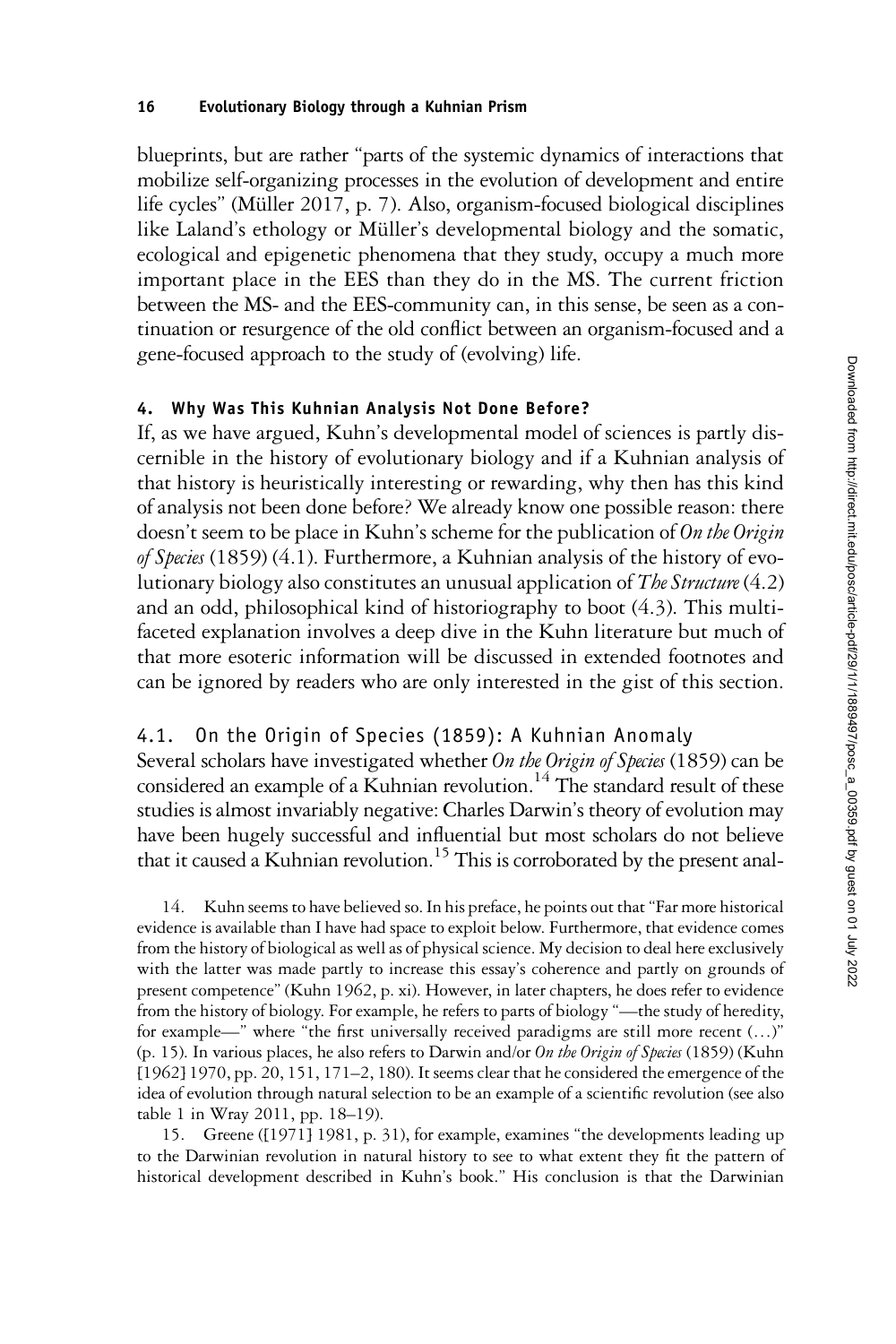ysis as it implies that On the Origin merely initiated the pre-paradigmatic phase in the history of evolutionary biology and simply does not fit within Kuhn's original scheme (since that scheme doesn't mention the various ways in which pre-paradigmatic phases in the history of scientific disciplines start).

This implication of our analysis, in turn, is perfectly in line with yet another strand in the Kuhn literature, namely the criticism that his developmental scheme does not "capture some crucial episodes in the history of science  $(...)$ " (Politi 2018, p. 2284).<sup>16</sup> Bird refers in this respect to the discovery of the structure of DNA. It was "clearly revolutionary in [its] consequence for

16. One of three traditional criticisms of Kuhn's central distinction between normal science and revolutionary science is that these two categories "fail to provide us with the conceptual resources necessary to understand the variety of changes that occur in science" (Wray 2011, p. 24). The other two criticisms are that the various changes that Kuhn regards as revolutionary (1) are a mixed lot and do not belong in one and the same category and (2) are not different in kind from changes that occur during the normal science phase (see Wray 2011, pp. 21–4; see also Casadevall and Fang 2016). Wray (2011, pp. 29–33) defends Kuhn's later, revised account of scientific revolutions against these criticisms. In this analysis, Kuhn doesn't refer to paradigms anymore but to conceptual taxonomies or lexicons. Thus, he came full circle as he first had assigned the functions of a paradigm to "language and predispositions" (Reisch 2016, p. 23). For a discussion of the applicability (or non-applicability) of that revised account to the history of biology, see Keller (2012).

revolution "overthrew the static view of nature and natural history but failed to establish a clear-cut paradigm in its place" (p. 54), and that "nothing approaching a 'Darwinian' paradigm became established until the 1930s (…)" (p. 53). He set the pattern for subsequent studies. For example, Mayr (1972, p. 988) claims that "the Darwinian revolution does not conform to the simple model of the scientific revolution, as described, for instance, by T. S. Kuhn" (see also Mayr 1994, 2004, p. 165; Wilkins 1996, p. 696; Hodge 2005; Smocovitis 2012). Ruse has developed a somewhat more nuanced view. Kuhn's analysis taken head on "fails on the Darwinian example" (Ruse 2005, p. 13) but in some ways, it is legitimate to call the publication and success of On the Origin (1859) a (Kuhnian) revolution. Darwin's notion of evolution through natural selection was paradigmatic and constituted a different world view (Ruse 1989). There were "different paradigms if you will" (Ruse 2009b, p. 10045), "but note that it is not just a question of evolution or not evolution, and certainly not of selection or not selection." There is also a kind of incommensurability between functionalism (which stresses the function of organic structures) and formalism (which emphasizes the form of organic structures). Darwin was a functionalist but Thomas H. Huxley, for example, was a hardline formalist: "I would argue that in a real sense we have Kuhnian paradigm differences operating here. Different visions, unable to bridge the gap" (Ruse 2009b, p. 10045), even though this sense of paradigm "does not fit exactly with the senses of paradigm found in the Structure of Scientific Revolutions" (Ruse 2009b, p. 10045). Lastly, the philosopher Massimo Pigliucci (2012) believes that the only time in the history of biology when a Kuhnian transition occurred was "when Darwin's original theory replaced the dominant 'paradigm' of the day, Paley-style natural theology" (p. 46) although this "paradigm shift did not really happen within the confines of an established science" (p. 56) (see also Pigliucci 2009). This is indeed correct and also highly problematic as genuine paradigm shifts per definition happen within the confines of an established or mature science (since the creation of a paradigm is the hallmark of a mature science).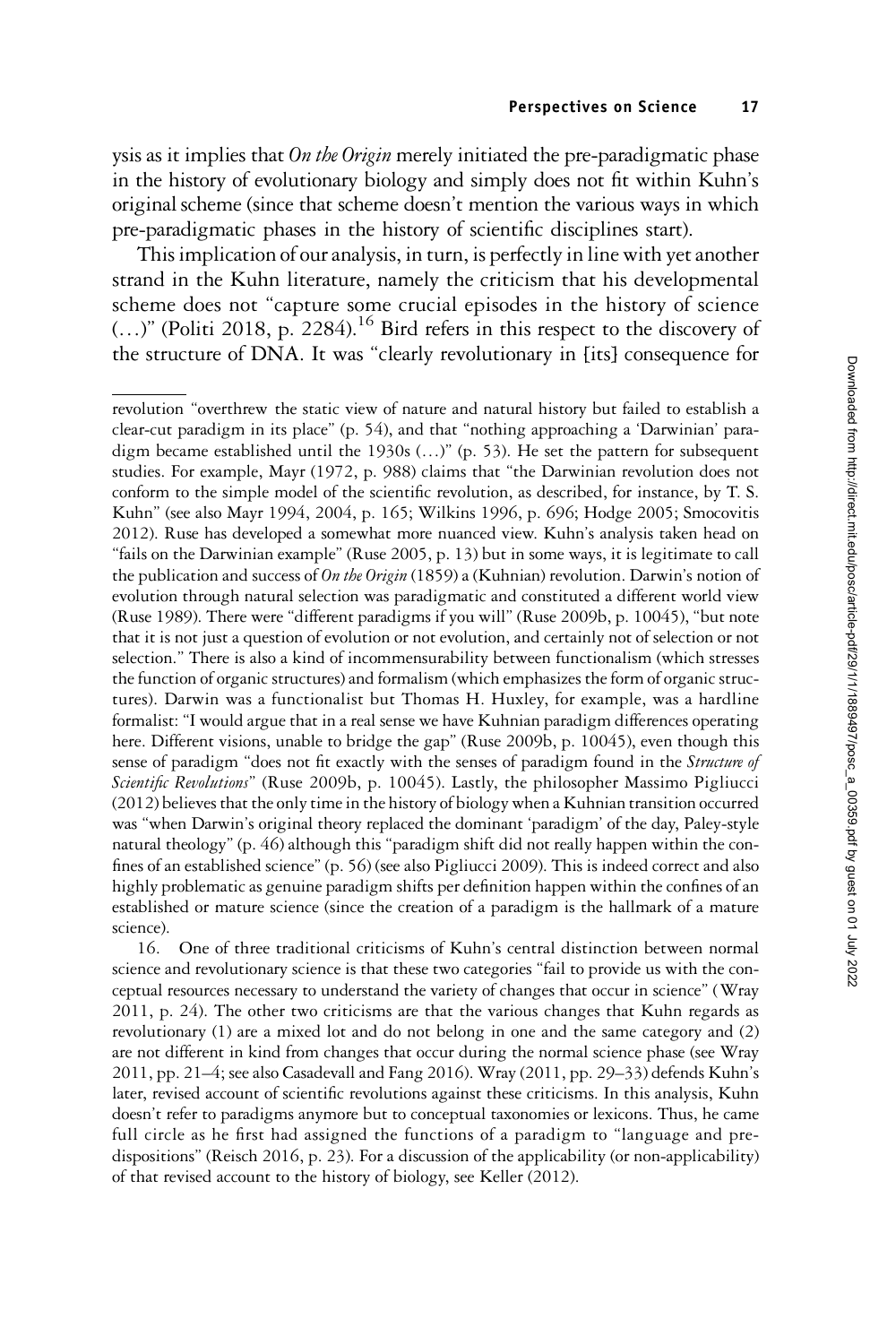biochemistry and molecular genetics" but"simply does not fit Kuhn's description of scientific development—it originated in no crisis and required little or no revision of existing paradigms even though it brought into existence major new fields of research" (Bird 2000, p. 60).

We agree with Politi that the discovery of the structure of DNA was, contra Bird, not revolutionary in its consequence for molecular genetics "simply because, before such a discovery, there was not such a thing as 'molecular genetics'" (Politi 2018, p. 2284). Rather, Watson's and Crick's discovery was revolutionary "precisely in virtue of its role in the creation and establishment of molecular biology (…)" (Politi 2018, p. 2284). Likewise, the discovery of the deep history of Earth (Rudwick 2005), subatomic particles, the true nature of viruses (Méthot 2016) and evolution was revolutionary in virtue of the role it played in the establishment of geology, quantum mechanics, virology and evolutionary biology, respectively.<sup>17</sup> Consequently, scientific discoveries can be revolutionary because of the impact they have within an established science or because of the seminal role they play in the emergence of a new science.

Undoubtedly, the aforementioned fact that Kuhn treats the period in the history of a science that precedes the emergence of a paradigm and the normal science phase (annex scientific revolutions) in a somewhat stepmotherly fashion, is an important reason why he did not foresee a separate phase or specific place in his developmental scheme for these important, primordial occurrences in the history of some sciences. When, in his later work and in the context of his evolutionary philosophy of science (Marcum 2015, ch. 6),

17. Evidently, Earth was already empirically studied before the discovery of its deep history but that was not geology in the modern meaning of the word. It is only when it became clear that Earth has a deep history that the scientific study of that long and convoluted history (i.e., geology) could start in earnest (Rudwick 2005). As we saw in note 3, Kuhn (1962, p. 15) refers in this respect to the work of the Scottish geologist James Hutton and portrays him as the father of historical geology. See, however, Rudwick (2005, p. 172): "A sense of the history of the earth, whatever its source may have been, certainly did not come from Hutton." Likewise, evolutionary biology could only emerge as a new scientific field once Darwin put the notion of evolution on the late-nineteenth century scientific agenda. Of course, the idea that populations can undergo certain transmutations was centuries old. By contrast, the idea of evolution (i.e., life as we know it has developed from a very simple beginning) only dates from the  $18<sup>th</sup>$ century. By scientifically consolidating that hitherto vague, unorthodox and philosophical notion, On the Origin played, without a shred of a doubt, a crucial role in the emergence of the science of evolutionary biology. It is not only a milestone in the history of (evolutionary) biology but maybe even a unique achievement in the history of science as it, at the same time, also identified the mechanism behind adaptive evolution (i.e., natural selection). Also, it was 'consilient'—i.e., it connected and explained data from a wide array of areas (Ruse 1975)—, reshaped the way we see the world (Langdon 2016) and inspired the concrete research of some biologists or naturalists (Bowler 1996). That, however, is not enough to assign it the status of (new) paradigm. It merely marked the true start of the history of evolutionary biology and subsequently became an important source of inspiration for the MS.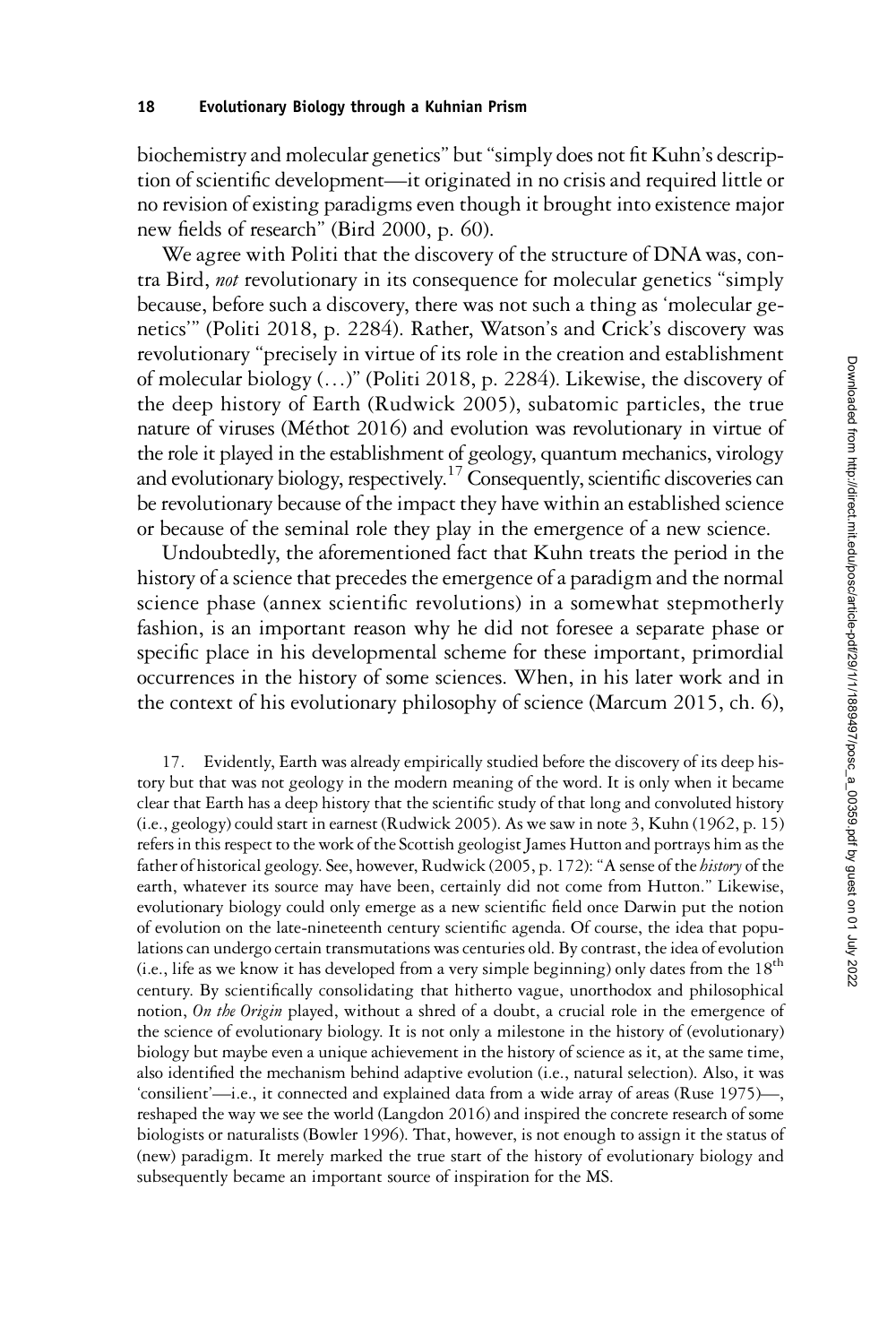he finally did devote special attention to the birth of new sciences, he focused on specialization or specialty formation (the equivalent of biological speciation, see Wray 2011, ch. 7; Nickles 2017, sections 4 and 6.2; Politi 2018).<sup>18</sup> In his Rothschild lecture, he even seemed to replace the notion of scientific revolutions with the notion of 'scientific speciation'. The episodes that"he once described as scientific revolutions," he declared, "are intimately associated with (…) speciation"(Kuhn, cited in Nye 2012, p. 561). Also, as we shall see in the next subsection, his developmental scheme wasn't even meant to be complete or perfect.

## 4.2. An Unorthodox Use of Structure

There are at least three reasons why an interpretation of the history of evolutionary biology through the prism of Kuhn's historical developmental model constitutes an unusual way of applying *The Structure* to the study of science. To begin with, that model was a "highly schematic sketch" (Kuhn, cited in Sigurdsson 2016, p. 27) that wasn't meant to be applied this way:<sup>19</sup>

I've always said, assimilate this point of view and this way of doing it, and then see what it does for you when you try to write a history, but

18. In Structure (1962, p. 169), Kuhn had already suggested that increasing specialization plays an important role in the historical development of sciences but he saw it as a consequence of scientific progress. Later, he regarded specialization as the *cause* of scientific progress and emphasized its importance as an alternative for scientific revolutions within existing sciences, although he never made this idea the focus of a specific paper or book (Wray 2015, pp. 177–80). Nickles (2017) points out that he still gave little attention to the reverse process of hybridizations between various fields. Also, some sciences originated partly or completely in pre-scientific practices (particularly natural history and natural philosophy).

19. As Hacking (2012, p. xi) puts it: Kuhn "thought of *Structure* as more of a book outline than a book." Structure originated as a contribution to the International Encyclopedia of Unified Science. Therefore, Kuhn presented his views "in an extremely condensed and schematic form" (Kuhn 1962, pp. xlii–xliii). In what seems to have been the first version of the first chapter of Structure, "Kuhn reckoned the monograph would have only five chapters (and about eighty pages, according to the editors' suggestion)" (Pinto de Oliveira 2017, p. 748). Unfortunately, he never wrote a longer version of his theory. Instead, in his later work, he focused on a few components of his 1962 sketch, mainly the notion of paradigms, the notion of incommensurability, and the passage about evolutionary epistemology (Renzi 2009): Structure truly "continued to dominate Kuhn's thinking until the end of his life (…)" (Marcum 2015, p. 53). As Hoyningen-Huene (2015, p. 185) puts it: "A really comprehensive account of these development (sic) remains to be written (...)." Kuhn's own account, The Plurality of Worlds: An Evolutionary Theory of Scientific Development, remained unwritten (see Hoyningen-Huene 2015). Holton (2016, p. 35) believes that "he was not able to publish the work. And that, in my view, was a chief source of Tom's internal state of dismay, especially in his last decade, as he was trying to reach the new, high professional identity level he had set for himself." This maybe also explains why the one surviving possible editor of the manuscript, designated by Kuhn, James Conant, still announces the work as "soon to be completed," a quarter of a century after Kuhn passed away. See:<https://philosophy.uchicago.edu/faculty/conant>.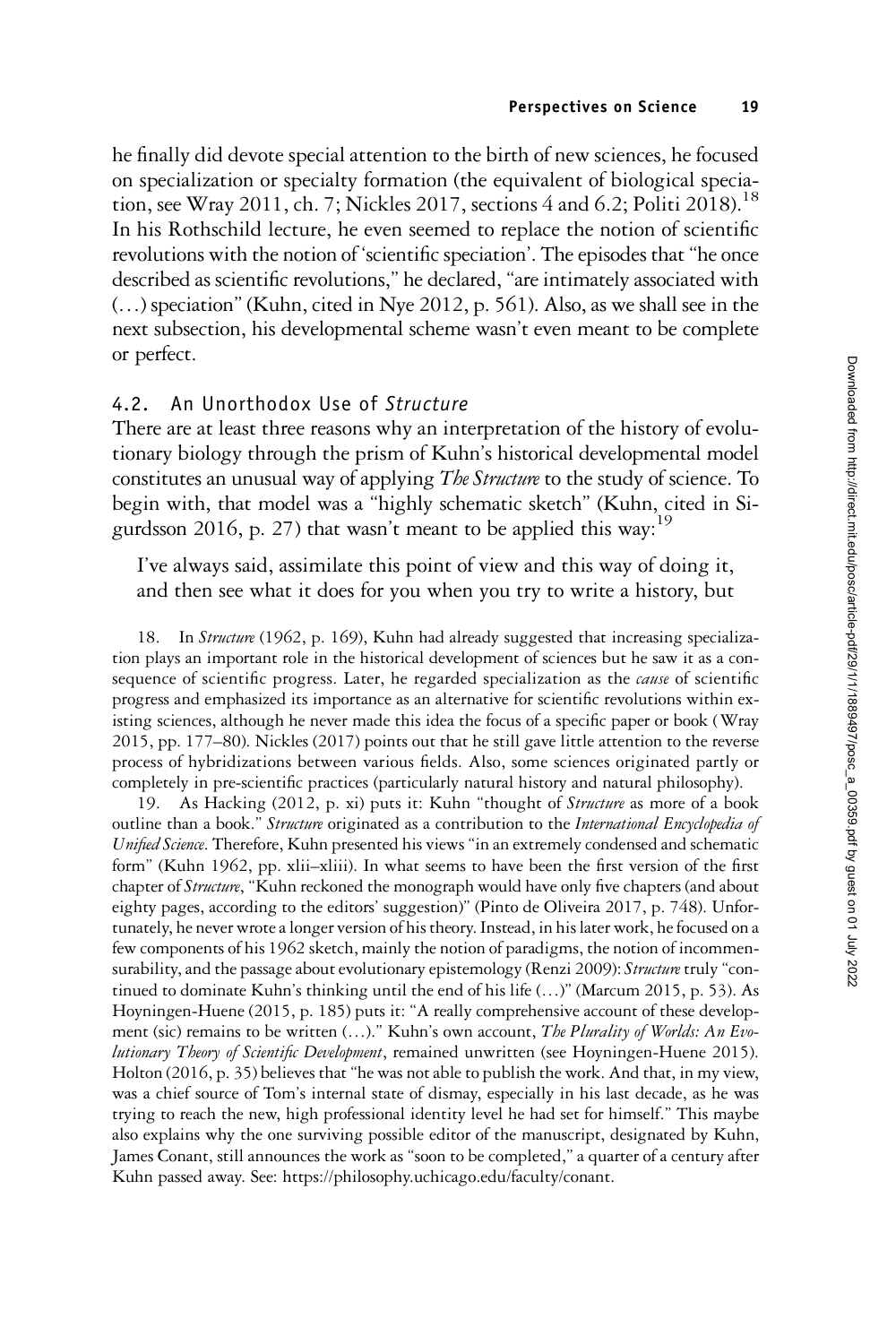don't go out looking at history to see whether this is true or false, to test the ideas. The only test of the ideas, at least at this level of development, is going to be whether having assimilated those ideas, you see the material usefully different. But it's not going to be "Can you always locate the paradigm, can you always tell the difference between a revolution and a normal development?" It's not meant to be applied that way. (Kuhn, cited in Sigurdsson 2016, p. 27)

What did Kuhn mean by "this point of view and this way of doing" history of science? With *Structure*, he wanted to contribute to a "historiographic revolution in the study of science, though one that is still in its early stages" (Kuhn 1962, p. 3; see also Pinto de Oliveira 2020). In the introduction, he pointed out that the point of departure of the traditional, Whiggish history of science was the constellation of facts and theories in modern science textbooks. The history of science then constituted of the piecemeal and gradual addition of items to this modern constellation and the main task of historians was to determine when each item had been added and by whom. Science was compared to "an ever-growing edifice to which each scientist strives to add a few stones or a bit of mortar" (Kuhn, cited in Pinto de Oliveira 2017, p. 748). By contrast, according to the revolutionary new image of the history of science that he wanted to help elaborate, science did "not progress by adding stones to an initially incomplete structure, but by tearing down one habitable structure and rebuilding to a new plan with the old materials and, perhaps, new ones besides" (Kuhn, cited in Hufbauer 2012, p. 459).<sup>20</sup>

He wanted to contribute to this new image in two different ways. The first way was by elaborating a non-Whiggish developmental model of sciences and thus promoting an non-Whiggish way of doing history of science. The reason why scientific revolutions occupied a central place in that model is of course that they were at the heart of the new, non-gradual image of science (although it should immediately be added that Kuhn believed that most science is of the 'normal', non-revolutionary kind).<sup>21</sup> In what seems to have been the first

He had first come into contact with that "new image" in  $1947$ , as a graduate student in physics. That was the year when, at Bernard Cohen's recommendation, he read Alexandre Koyré's Études Galiléennes (1939). Koyré was the scholar who Kuhn deemed, more than any other, "responsible for (…) the historiographical revolution" (Kuhn 1962, p. 67). For Koyré's significant influence on Kuhn, see, e.g., Omodeo (2016). 1947 was also the year that James B. Conant, president of Harvard University, invited Kuhn to become an assistant for his course on the history of science for upper-level undergraduates. For the special relationship between Kuhn and Conant (and the Cold War political/ideological background of Structure), see, e.g., Fuller (2000), Reisch (2016) and Omodeo (2016).

21. As Bird (2000, p. 33) puts it: "It is appropriate then that despite the title, The Structure of Scientific Revolutions, half of that book does not concern revolutionary science at all." One can indeed state that Kuhn's title is misleading. Scientific revolutions may be the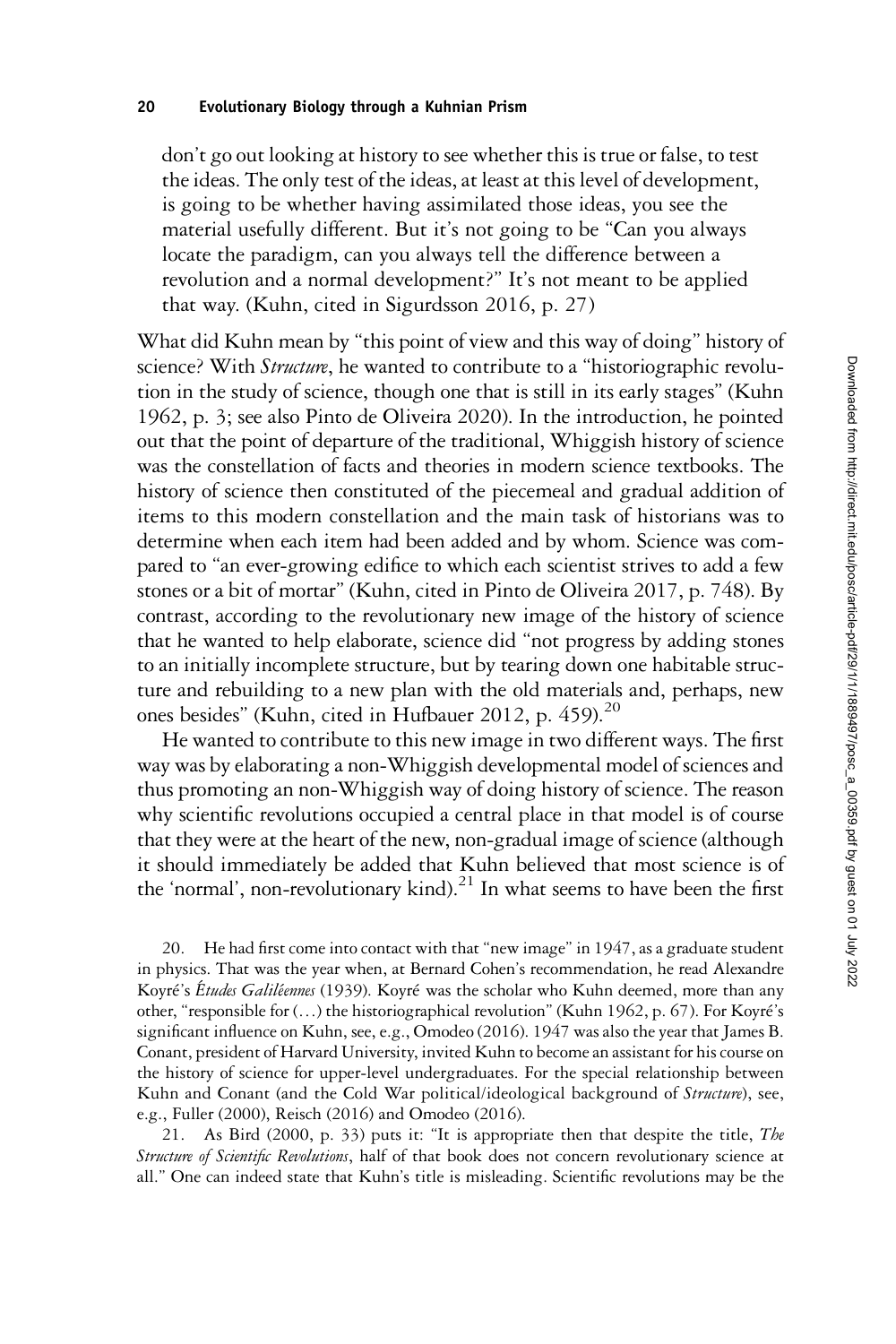draft of the first chapter of *Structure*, he even introduced his main argument by making a comparison with revolutions in the history of art.<sup>22</sup> This is a second reason why our application of *Structure* is unusual: most applications have focused on the question whether Kuhn's all-important description of the structure of scientific revolutions fits a particular revolution (e.g., the Darwinian revolution, the chemical revolution or the plate tectonics revolution), rather than on the question whether a particular science follows his developmental scheme in its historical development (see Marcum 2015, ch. 7).

A second goal of Kuhn was to delineate the philosophical consequences of the new image of science for he believed that the old, positivist philosophy that had been associated with the Whiggish, development-by-accumulation historiography had to be replaced with a new philosophy of science.<sup>25</sup> He even thought of The Structure of Scientific Revolutions (1962) "as addressed primarily to philosophers" (Kuhn 1993, p. xii).<sup>24</sup> It is also generally deemed to

22. See Pinto de Oliveira (2017). It differed significantly from the first chapter of Structure, though. The title was: 'What are Scientific Revolutions?'. He eventually abandoned the art/science analogy (as a central element of his argument) because he was afraid he knew too little of art as activity. That is a shame because as Kuhn ([1969] 1977, p. 340) put it himself: Structure must be seen as a "belated product" of his "discovery of the close and persistent parallels" between science and art. Pinto de Oliveira (2017, pp. 758–60) discusses two passages in Structure that highlight this analogy. Kuhn also referred to it in the postscript to the second edition of Structure ([1962] 1970, p. 208) (see also Kuhn [1969] 1977). It helps to explain why his book was so influential outside the domain of the history and philosophy of science. As Pinto de Oliveira puts it: "Kuhn gives back to the other disciplines, with 'added value', the idea of development with breaks" (2017, p. 761). The analogy also seems to have influenced Feyerabend, "the other main name of the contemporary historically oriented philosophy of science (...)" (Pinto de Oliveira 2017, p. 762). It is probably no coincidence that it was also the two fathers of this analogy, Kuhn and Feyerabend, "who put the word *incommensurable* on the table" (Hacking 2012, p. xxx).

23. As late as 1991, Kuhn pointed out, in his Robert and Maurine Rothschild Distinguished Lecture ("The Trouble with the Historical Philosophy of Science") that "the problem with the historiographic revolution was that it was unable to provide a philosophy of science to replace the one it demolished and to account for the growth of scientific knowledge" (Kuhn, cited in Marcum 2015, p. 25).

24. He admitted, though, that"limitations of space have drastically affected my treatment of the philosophical implications of this essay's historically oriented view of science" (Kuhn 1962, p. xliv). This also explains why his later attempts to develop it further were directed "exclusively to the book's philosophical aspects" and particularly to the "underpinnings of incommensurability (…)" (Kuhn 1993, p. xii). For Kuhn's philosophical goals, see Bird (2012a).

quintessential part of *Structure* and many of its chapters (5 out of 13) are indeed devoted to their analysis, but his title does, nevertheless, not reflect very well the true purpose and content of his book. Consequently, we don't entirely agree with Hacking's claim that "Structure and revolution are rightly put up front in the book's title" (2012, p. x). Nevertheless, it may have contributed to its success. See, in this respect, Gavroglu (2016). He believes that Kuhn's title, and more particularly "what 'happened' to" the words 'science' and 'revolution' was "absolutely decisive for the book's success" (p. 51) outside academia. See also Nye (2016).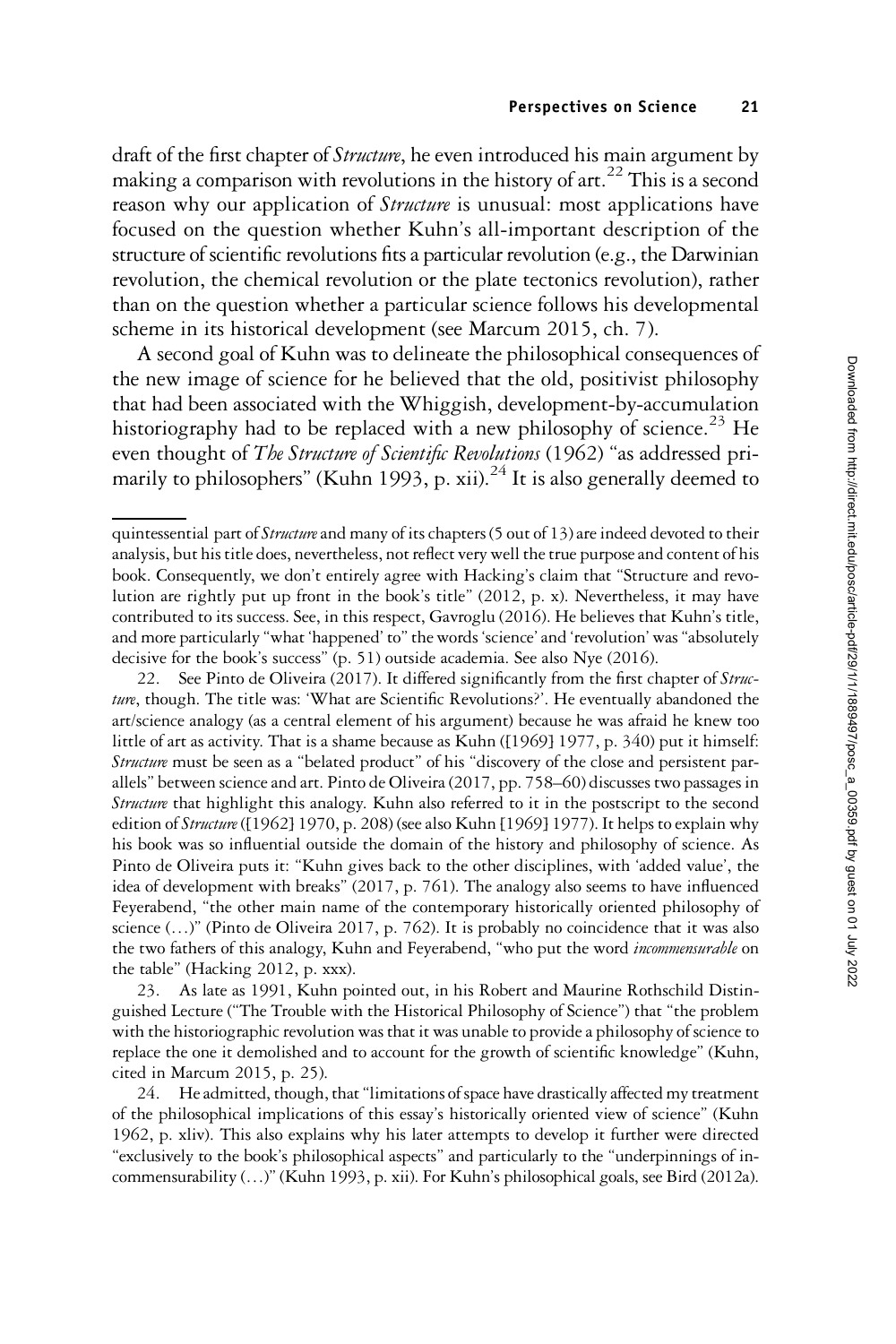have been more influential among philosophers than among historians (Reingold 1980; Cohen 1985, p. 27; Wray 2012; Bird 2012a; Marcum 2015). This is a third and last reason why a Kuhnian interpretation of the history of evolutionary biology can be said to be unusual or unorthodox.<sup>25</sup>

## 4.3. An Odd Kind of Historiography

Of course, that does not mean that our historiographical use or application of Kuhn's historical developmental model is completely new. It has, for example, already been pointed out that it "fits the history of the development of geology quite well" (O'Hara 2018, p. 258). Frankel (1978), for example, interprets the history of geology through the prism of Kuhn's model. In a similar vein, Melchert observes (or hopes) in a paper, entitled "Leaving behind Our Preparadigmatic Past: Professional Psychology as a Unified Clinical Science" that "[t]he regular introduction of new theoretical orientations was a main feature of the pre-paradigmatic era in psychology, but that era has come to an end" (2016, p. 21).

Unfortunately, though, scholars who investigate whether Kuhn's historical developmental model can be discerned in the history of a specific science, often misunderstand it. Méthot, for example, points out that the science of virology "developed its own paradigm in the mid-twentieth century by breaking with bacteriology, along the lines van Helvoort suggested" (2016, p. 7). This was preceded by "deep controversies in virus research in the first half of the twentieth century" (2016, p. 7) and followed by a period of normal science. However, he does not seem to understand that this implies that the science of virology broadly followed Kuhn's developmental model (pre-paradigmatic phase, paradigm, normal science) since he next wonders whether this process

25. It should be added, though, that *Structure* was highly instrumental in the historical turn in philosophy of science. As Michael Friedman (1993, p. 37) put it: since the publication of Structure, "careful and sensitive attention to the history of science must remain absolutely central in any serious philosophical consideration of science" (see also Bird 2000, p. viii). As a matter of fact, Kuhn was professor of history of science at Berkeley when he published Structure, even though he taught in both the philosophy and the history department. Most of Kuhn's own publications before 1962 were in the history of science. In 1968, six years after the publication of Structure, he still called himself"a practicing historian of science (…) I am a member of the American Historical, not the American Philosophical, Association" (Kuhn, cited in Hacking 2012, p. x). This explains why, of the 150 footnotes in the first edition of *Structure*, only 13 include references to philosophers, the vast bulk of the other references are to historians (Bird 2000, p. x). To be precise, sixty percent of the sources  $(76/127)$ , cited in *Structure*, and ninety percent of the most cited sources, are works in the history of science (Wray 2015). There are only 13 citations of philosophical sources. Structure also became "the most widely read book on the history of science" (Blum et al. 2016, p. 1) and thus "the second major milestone, after the first publication of the journal Isis in 1912, to mark the rise of the history of science to a field enjoying broad recognition beyond the narrow community of its practitioners" (Blum et al. 2016, p. 1).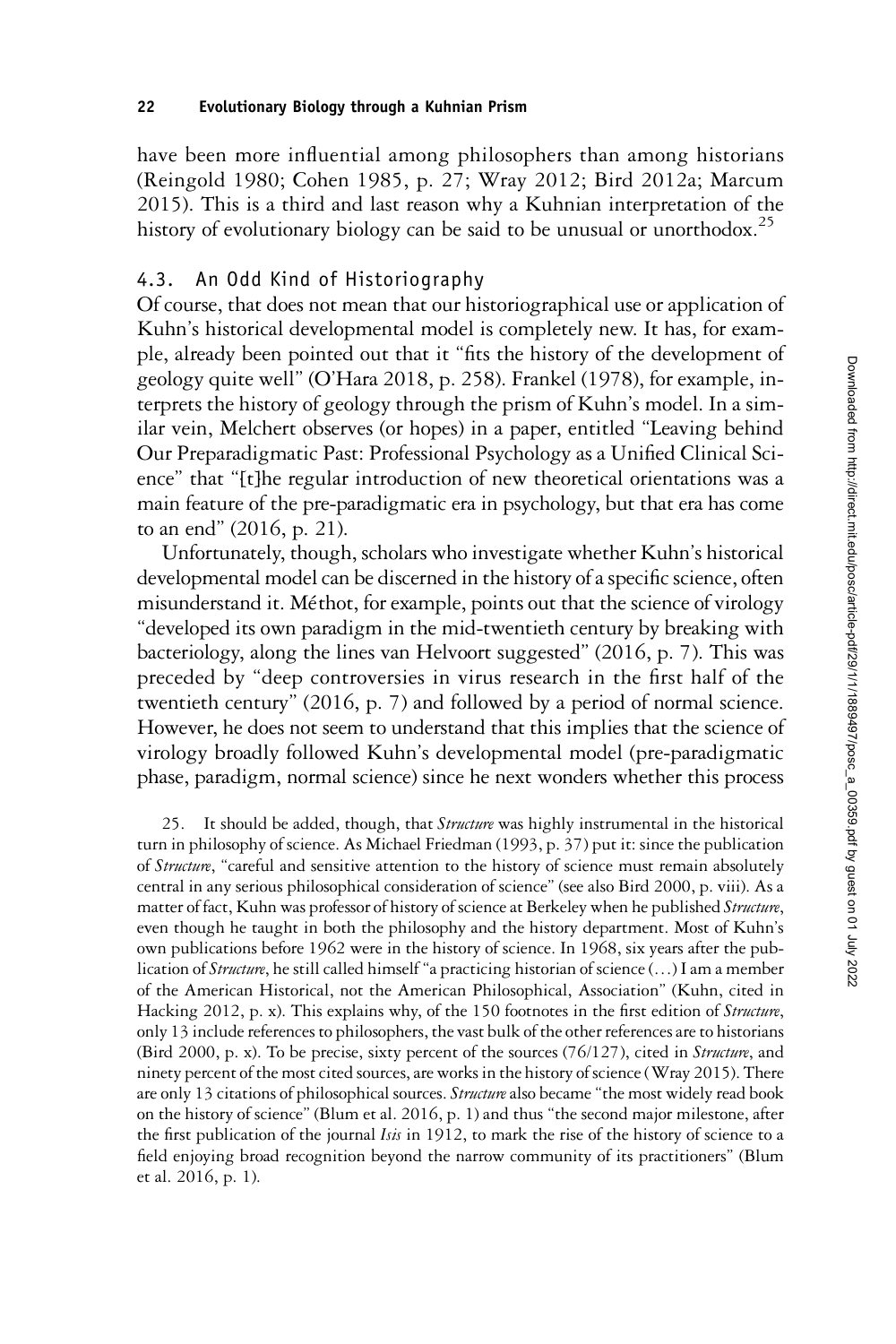(i.e., the establishment of virology as a mature science) can "really be called a 'revolution' (...) in the Kuhnian sense?"<sup>26</sup>

A second, and more fundamental problem, associated with using Kuhn's historical developmental model in the study of the history of specific sciences, is that this is very much at odds with the modern historiography of science. As Arabatzis (2016, p. 196) puts it, "Kuhn's grand narrative of scientific development was not well received by historians of science (…)" (see, e.g., also Kitcher 2012, pp. 532–3). Daston explains why: the very idea of"looking for overarching regularities in the history of science seems bizarre (…)"(2012, p. 498). And: "Since roughly the 1990s, the focus (…) has shifted from the streamlined to the dense and detailed; the professed aim has been to 'complexify' rather than simplify and to reveal variability rather than uniformity" (2012, p. 498). That is why "Most historians of science no longer believe that *any* kind of structure could possibly do justice to their subject matter" (2016, p. 117).

Ironically, this is partly due to the influence of *Structure*.<sup>27</sup> Its publication was "a signal event leading to the widespread rejection of presentism in the history of science" (Kremer 2013, p. 301) and "the starting point for a long conversation that contributed to the view held by many historians of science today, that science is a historically rooted and culturally embedded set of practices" (Smocovitis 2012, p. 569). Nye (2012, p. 560) speaks of a shift, particularly in the decades after the publication of The Structure, to the study of the history of "the fine structure of scientific practice and scientific ideas (…)." Kuhn had always been "unwavering in his conviction that the future of the history of science lay in history departments. (…) It would become historicist, in the sense of situating science in its specific context, just as the history of art (…) embedded styles and genres in particular periods and places" (Daston 2016, pp. 117–118).<sup>28</sup> It is in this sense that he left a

26. See, for example, also Weimer and Palermo (1973) or Bowler (1983, p. 11). Bowler calls Structure the best-known attempt to create a "general scheme describing the emergence of a new theory," sketches the emergence of a paradigm and its replacement with a new theory and subsequently points out that there has already been some debate wether the Darwinian revolution fits this pattern.

27. As Findlen puts it, "there is an ironic coda to the inspiration that Kuhn offered to pioneers of microhistory by writing a grand narrative, in light of the function of anomalies in destabilizing the explanatory power of prevalent scientific theories. He inadvertently played a role in inspiring microanalysis as a means of rethinking commonly received historical narratives. By the 1990s the *petite histoire* had replaced the *longue durée*" (2005, p. 233). For an investigation of the possibility of reconstructing new 'big pictures' from the mass of modern, microhistoriographical detail, see Secord (1993).

28. However, as Daston (2016) also points out: this conviction stood in sharp contrast with his "search for structures" (p. 124). The historicisation of the history of science also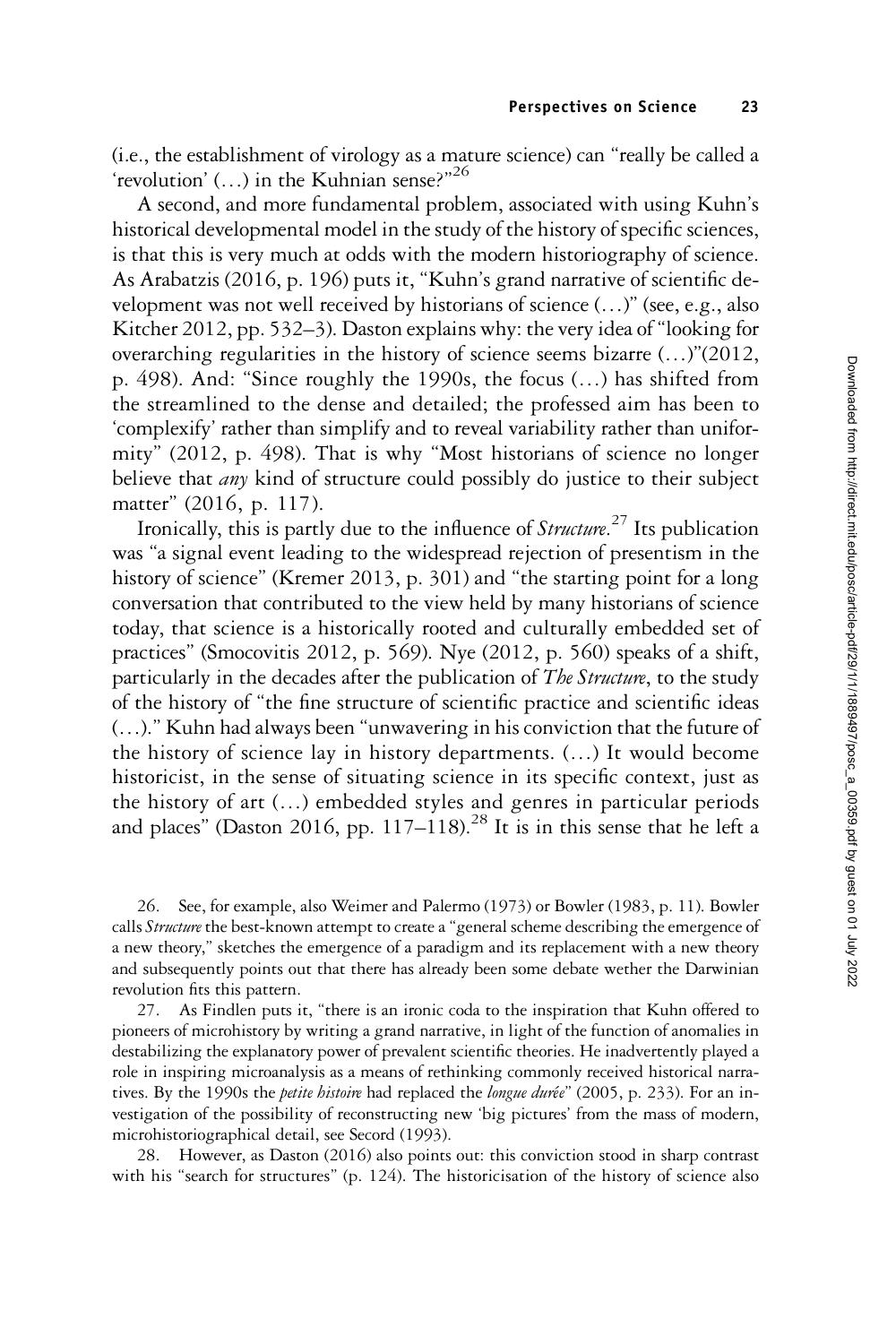"remarkably substantial" (Blum et al. 2016, p. 2) legacy in the history of science or a "stronger" legacy than sometimes now claimed (Nye 2016, p. 292).<sup>29</sup>

By thus helping to push the history of science in an externalist, historicist and *petite histoire* direction, *Structure* and its developmental model became, to modern historians, a relic of a foregone era. Arabatzis (2016) categorizes it as a contribution to "the philosophy of history of science" (p. 192), an endeavor which "has been relatively neglected" (p. 196) by modern historians (see, e.g., also Bird 2000, pp. viii, 29, Bird 2012b; Shapin 2015, p. 11). Bird calls it a work in "theoretical history" (2000) or in the "philosophy of the history of science"(2012b). Consequently, it is in two different ways philosophical (but also historical): it belongs to the archaic field of the philosophy of history of science but also aimed at developing a new philosophy of science (a field that it historicized). It is no wonder, then, that, ever since 1962, scholars have struggled to categorize *Structure* and that even Kuhn (1993, p. xii) himself was "often at a loss for response," when asked what field his book dealt with.

### 5. Conclusion

There are important reasons why the here presented Kuhnian analysis of the history of evolutionary biology hasn't been done before. Firstly, the match between Kuhn's model and that history is imperfect; secondly, it is, for several reasons, an unusual way of applying Kuhn's theory to the study of (a) science; and lastly and maybe most importantly, modern, complexifying, and *petite histoire* (as opposed to 'big history') historians of science are generally not interested anymore in the search for overarching regularities in the history of science (to the extent that they are still interested in exploring its internal history at all).

It cannot be denied, though, that Kuhn's developmental scheme is to a certain extent discernible in the history of evolutionary biology and that a Kuhnian interpretation of that history yields very intriguing insights. It sheds somewhat new light on On the Origin of Species (1859), gives us a better and less misleading term for the so-called 'eclipse of Darwinism', and particularly provides us with a

resulted in the denial, by historians, of the splendid isolation or autonomy which Kuhn saw as a defining characteristic of science. On Kuhn's internalism, see Bird (2012b).

<sup>29.</sup> For concrete examples of the sometimes-subtle ways in which Kuhn inspired historians, see Buchwald (2016) and Rudwick (2016). Structure also transformed a growing concern for the Scientific Revolution of the seventeenth century into "a research program directed toward individual small-scale revolutions in the sciences" (Cohen 1985, pp. 403, 23; see also Daston 2012, p. 497). Thanks to Kuhn, historians also learned to appreciate the 'losers' of scientific revolutions (they often resisted new paradigms for good reasons) and the tradition, tacit knowledge and rigid forms of training that are antecedent to the practice of science (Arabatzis 2016, p. 196).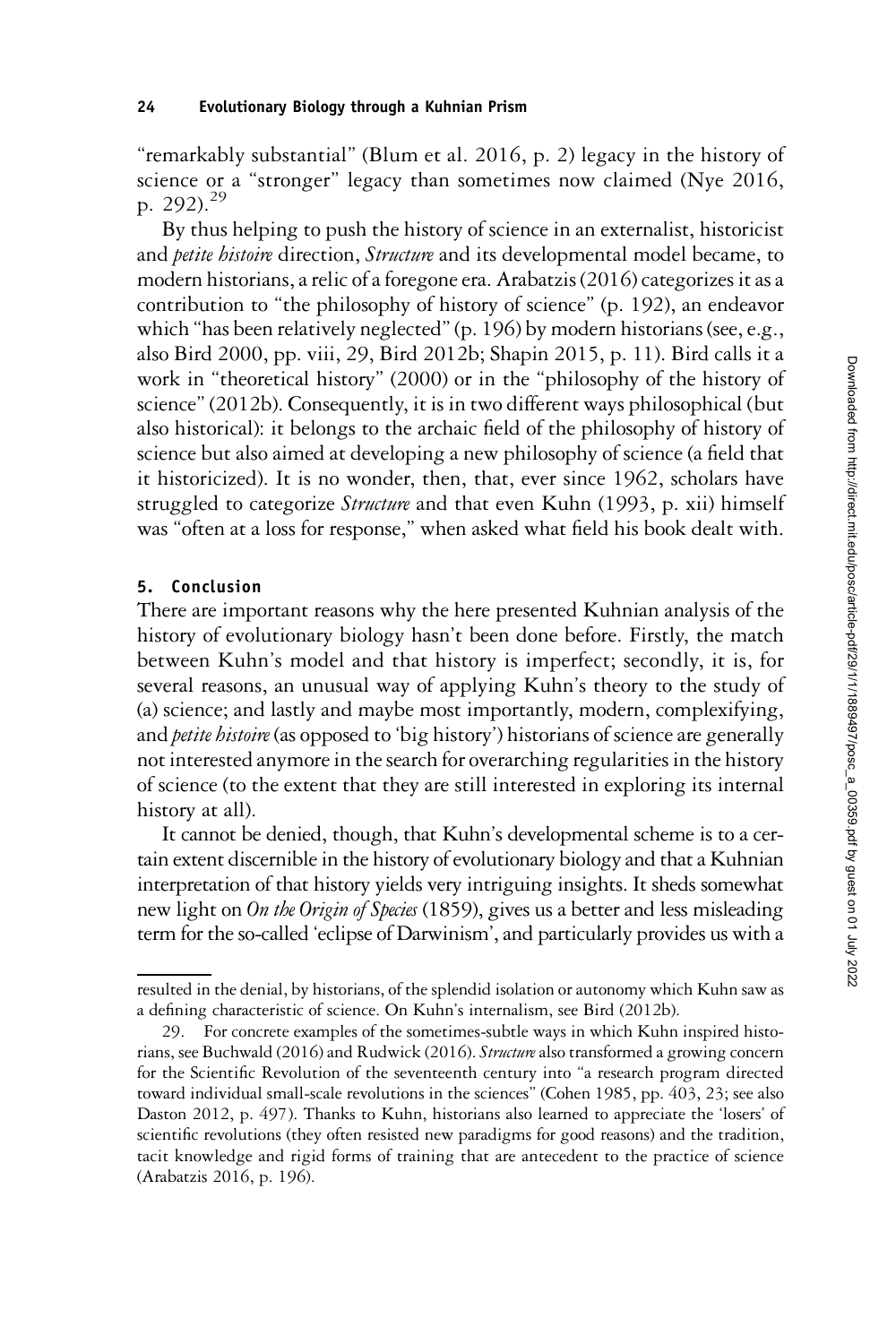new way of thinking about the genesis and nature of the MS, about the reasons for the chronic discontent with this paradigm and about the epistemic status of the EES. Our Kuhnian, comparative analysis has also revealed that the extreme multidisciplinarity and heterogeneity of the science of evolutionary biology is an underestimated *fil rouge* and complicating factor in its rich and complex history. In conclusion and in answer to the question that heads this paper: interpreting that history through a Kuhnian prism may be somewhat unorthodox but it most definitely makes sense.

### References

- Amundson, R. 2005. The Changing Role of the Embryo in Evolutionary Thought: Roots of Evo-Devo. Cambridge: Cambridge University Press. DOI: <https://doi.org/10.1017/CBO9781139164856>
- Antonovics, J. 1987. "The Evolutionary Dyssynthesis." American Naturalist 129: 321–331. DOI: <https://doi.org/10.1086/284639>
- Arabatzis, T. 2016. The Structure of Scientific Revolutions and History and Philosophy of Science in Historical Perspective. Pp. 191–201 in Shifting Paradigms. Thomas S. Kuhn and the History of Science. Edited by A. Blum, K. Gavroglu, C. Joas, and J. Renn. Berlin: Edition Open Access.
- Ardrey, R. 1970. The Social Contract: A Personal Inquiry into the Evolutionary Sources of Order and Disorder. Oxford: StoryDesign LTD.
- Barton, N. H., and B. Charlesworth. 1998. "Why Sex and Recombination?" Science 281: 1986–1990. DOI: [https://doi.org/10.1126/science.281](https://doi.org/10.1126/science.281.5385.1986) [.5385.1986,](https://doi.org/10.1126/science.281.5385.1986) PMID: [9748151](https://europepmc.org/article/MED/9748151)
- Bell, G. 1982. The Masterpiece of Nature. London: Croom Helm.
- Bird, A. 2000. Thomas Kuhn. Princeton: Princeton University Press. DOI: <https://doi.org/10.1017/UPO9781844653065>
- Bird, A. 2012a. "The Structure of Scientific Revolutions and Its Significance: An Essay Review of the Fiftieth Anniversary Edition." British Society for the Philosophy of Science 63: 859–883. DOI: <https://doi.org/10.1093/bjps/axs031>
- Bird, A. 2012b. "The Philosophy of History of Science of Thomas Kuhn." Discusiones Filosoficas 13(21): 167–185.
- Blum, A., Gavroglu, K., Joas, C., and J. Renn. 2016. Introduction. Pp. 1–2 in Shifting Paradigms: Thomas S. Kuhn and the History of Science. Edited by A. Blum, K. Gavroglu, C. Joas, and J. Renn. Berlin: Edition Open Access.
- Boas, F. 1911. The Mind of Primitive Man. New York: The Macmillan Company.
- Borrello, M. E. 2003. "The Rise, Fall and Resurrection of Group Selection." Endeavour 29(1): 43–47. DOI: [https://doi.org/10.1016/j.endeavour](https://doi.org/10.1016/j.endeavour.2004.11.003) [.2004.11.003,](https://doi.org/10.1016/j.endeavour.2004.11.003) PMID: [15749153](https://europepmc.org/article/MED/15749153)
- Borrello, M. E. 2005. "Synthesis and Selection: Wynne-Edwards' Challenge to David Lack." Journal of the History of Biology 36(3): 531-566. DOI: <https://doi.org/10.1023/B:HIST.0000004569.71224.65>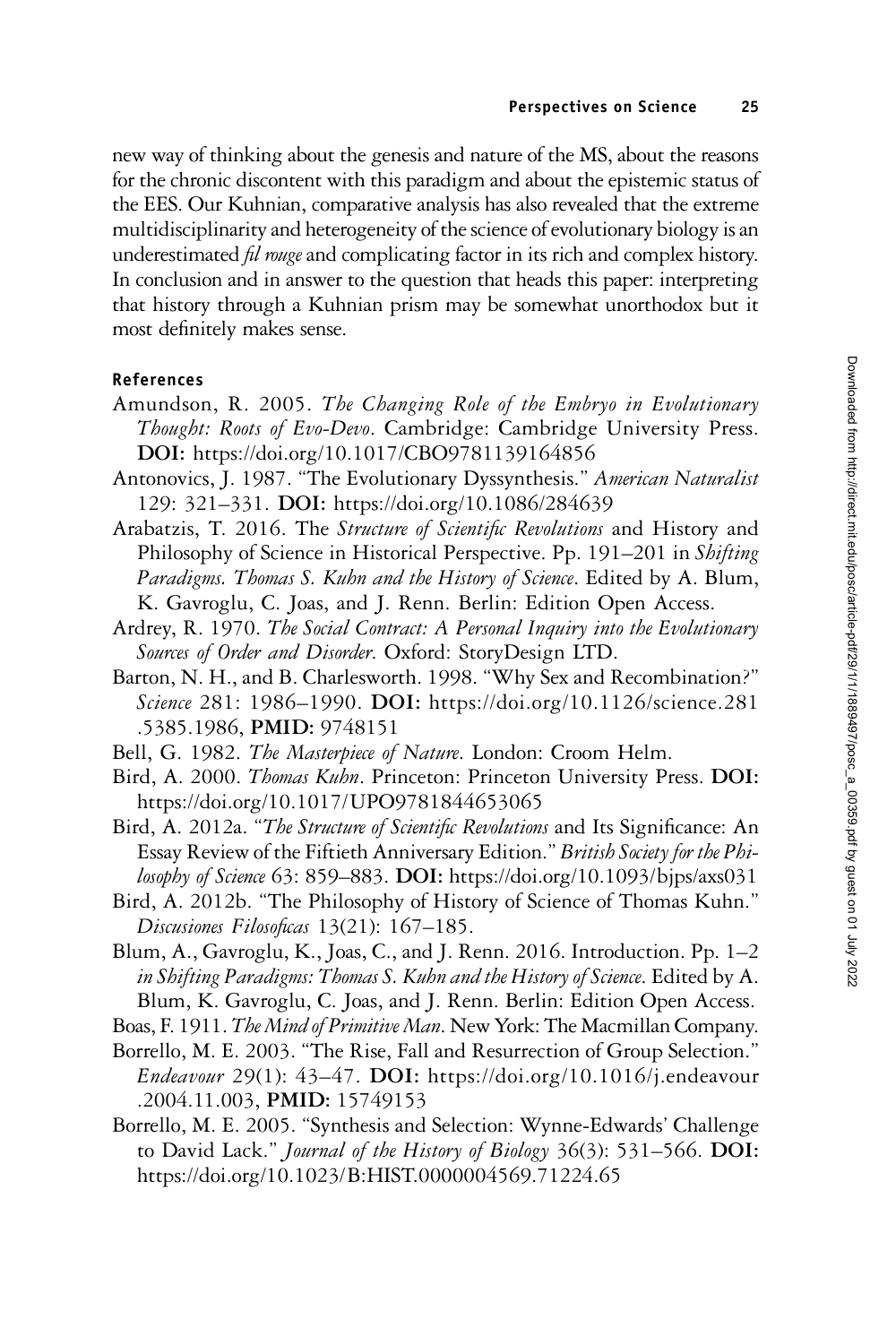- Bowler, P. 1983. The Eclipse of Darwinism: Anti-Darwinian Evolution Theories in the Decades Around 1900. Baltimore, MD: John Hopkins University.
- Bowler, P. 1996. Life's Splendid Drama, Evolutionary Biology and the Reconstruction of Life's Ancestry 1860–1940. Chicago: The University of Chicago Press.
- Bowler, P. [1989] 2009. Evolution: The History of an Idea, 25th Anniversary Edition. Berkeley: University of California Press.
- Buchwald, J. Z. 2016. Thomas Kuhn. Pp. 151-161 in Shifting Paradigms: Thomas S. Kuhn and the History of Science. Edited by A. Blum, K. Gavroglu, C. Joas, and J. Renn. Berlin: Edition Open Access.
- Casadevall, A., and F. C. Fang. 2016. "Revolutionary Science." mBio 7(2): e00158-16. DOI: [https://doi.org/10.1128/mBio.00158-16,](https://doi.org/10.1128/mBio.00158-16) PMID: [26933052](https://europepmc.org/article/MED/26933052), PMCID: [PMC4810483](https://www.ncbi.nlm.nih.gov/pmc/articles/PMC4810483)
- Charlesworth, B., and D. Charlesworth. 2017. "Population Genetics from 1966 to 2016." Heredity 118(1): 2-9. DOI: [https://doi.org/10.1038/hdy](https://doi.org/10.1038/hdy.2016.55) [.2016.55](https://doi.org/10.1038/hdy.2016.55), PMID: [27460498](https://europepmc.org/article/MED/27460498), PMCID: [PMC5176116](https://www.ncbi.nlm.nih.gov/pmc/articles/PMC5176116)
- Cohen, I. B. 1985. Revolution in Science. Cambridge, MA: Harvard University Press.
- Craig, L. R. 2015. "Neo-Darwinism and evo-devo: An Argument for Theoretical Pluralism in Evolutionary Biology." Perspectives on Science 23(3): 243–279. DOI: [https://doi.org/10.1162/POSC\\_a\\_00167](https://doi.org/10.1162/POSC_a_00167)
- Creager, A. N. 2016. Paradigms and Exemplars Meet Biomedicine. Pp. 151-161 in Kuhn's Structure of Scientific Revolutions at Fifty. Edited by R. J. Richards and L. Daston. Chicago: The University of Chicago Press.
- Darwin, C. 1859. On the Origin of Species by Means of Natural Selection, or the Preservation of Favoured Races in the Struggle for Life. London: John Murray. DOI: <https://doi.org/10.5962/bhl.title.68064>
- Daston, L. 2012. "Structure." Historical Studies in the Natural Sciences 42(5): 496–499. DOI: <https://doi.org/10.1525/hsns.2012.42.5.496>
- Daston, L. 2016. History of Science without Structure. Pp. 115–132 in Kuhn's Structure of Scientific Revolutions at Fifty. Edited by R. J. Richards and L. Daston. Chicago: The University of Chicago Press.
- Dawkins, R. 1976. The Selfish Gene. Oxford: Oxford University Press.
- Dawkins, R. 1979. "Defining Sociobiology." Nature 280: 427–428. DOI: <https://doi.org/10.1038/280427a0>
- De Jong, G., and W. Scharloo. 1988. Introduction: The Place of Population Genetics in Evolutionary Biology. Pp. 1-11 in Population Genetics and Evolution. Edited by G. de Jong. Berlin: Springer. DOI: [https://doi.org](https://doi.org/10.1007/978-3-642-73069-6_1) [/10.1007/978-3-642-73069-6\\_1](https://doi.org/10.1007/978-3-642-73069-6_1)
- Dickins, T. E., and Q. Rahman. 2012."The Extended Evolutionary Synthesis and the Role of Soft Inheritance in Evolution." Proceedings of the Royal Society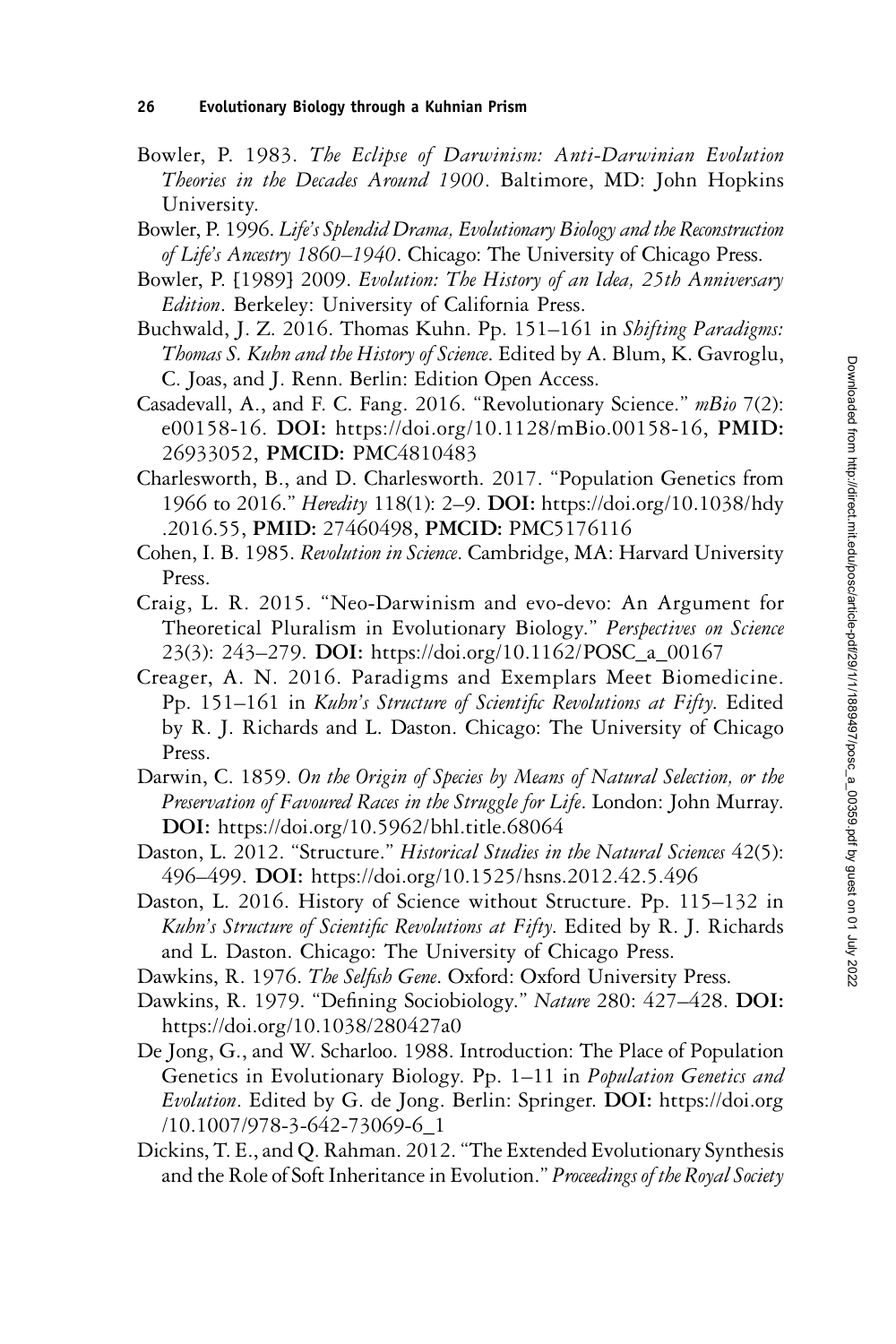B: Biological Sciences 279: 2913–2921. DOI: [https://doi.org/10.1098](https://doi.org/10.1098/rspb.2012.0273) [/rspb.2012.0273,](https://doi.org/10.1098/rspb.2012.0273) PMID: [22593110](https://europepmc.org/article/MED/22593110), PMCID: [PMC3385474](https://www.ncbi.nlm.nih.gov/pmc/articles/PMC3385474)

- Dobzhansky, T. 1937. Genetics and the Origin of Species. New York: Columbia University Press.
- Eldredge, N. 1985. Unfinished Synthesis: Biological Hierarchies and Modern Evolutionary Thought. Oxford: Oxford University Press. DOI: [https://](https://doi.org/10.1093/oso/9780195036336.001.0001) [doi.org/10.1093/oso/9780195036336.001.0001](https://doi.org/10.1093/oso/9780195036336.001.0001)
- Erwin, D. H. 2000. "Macroevolution Is More than Repeated Rounds of Microevolution." Evolution & Development 2: 78-84. DOI: [https://doi](https://doi.org/10.1046/j.1525-142x.2000.00045.x) [.org/10.1046/j.1525-142x.2000.00045.x](https://doi.org/10.1046/j.1525-142x.2000.00045.x), PMID: [11258393](https://europepmc.org/article/MED/11258393)
- Findlen, P. 2005. "The Two Cultures of Scholarship?" Isis 96: 230–237. DOI: [https://doi.org/10.1086/431534,](https://doi.org/10.1086/431534) PMID: [16170923](https://europepmc.org/article/MED/16170923)
- Frankel, H. 1978. "The Non-Kuhnian Nature of the Recent Revolution in the Earth Sciences." PSA: Proceedings of the Biennial Meeting of the Philosophy of Science Association 2: 197-214. DOI: [https://doi.org/10](https://doi.org/10.1086/psaprocbienmeetp.1978.2.192469) [.1086/psaprocbienmeetp.1978.2.192469](https://doi.org/10.1086/psaprocbienmeetp.1978.2.192469)
- Friedman, M. 1993. Remarks on the History of Science and the History of Philosophy. Pp. 36-54 in World Changes: Thomas Kuhn and the Nature of Science. Edited by P. Horwich. Cambridge, MA: The MIT Press.
- Fuller, S. 2000. Thomas Kuhn: A Philosophical History for Our Times. Chicago: The University of Chicago Press.
- Gavroglu, K. 2016. An Episode from the History of History and Philosophy Of Science: The Phenomenal Publishing Success of Kuhn's Structure. Pp. 43–70 in Shifting Paradigms: Thomas S. Kuhn and the History of Science. Edited by A. Blum, K. Gavroglu, C. Joas, and J. Renn. Berlin: Edition Open Access.
- Gingras, Y. 1991."L'institutionnalisation de la recherche en milieu universitaire." Sociologie et sociétés 23(1): 41–54. DOI: <https://doi.org/10.7202/001297ar>
- Gould, S. J. 2002. The Structure of Evolutionary Theory. Cambridge, MA: Harvard University Press.
- Grant, B. R., and P. R. Grant. 2003. "What Darwin's Finches Can Teach Us about the Evolutionary Origin and Regulation of Biodiversity." BioScience 53(10): 965–975. DOI: [https://doi.org/10.1641/0006-3568](https://doi.org/10.1641/0006-3568(2003)053<0965:WDFCTU>2.0.CO;2) [\(2003\)053\[0965:WDFCTU\]2.0.CO;2](https://doi.org/10.1641/0006-3568(2003)053<0965:WDFCTU>2.0.CO;2)
- Grant, B. R., and P. R. Grant. 2008. How and Why Species Multiply: The Radiation of Darwin's Finches. Princeton: Princeton University Press.
- Greene, J.C. 1981. The Kuhnian Paradigm and the Darwinian Revolution in Natural History. Pp. 30–59 in Science, Ideology, and World View: Essays in the History of Evolutionary Ideas. Edited by J. C. Greene. Berkeley: University of California Press. Originally published in 1971 in Perspectives in the History of Science and Technology, pp. 3–25. Edited by D. Roller. Norman, OK: University of Oklahoma Press.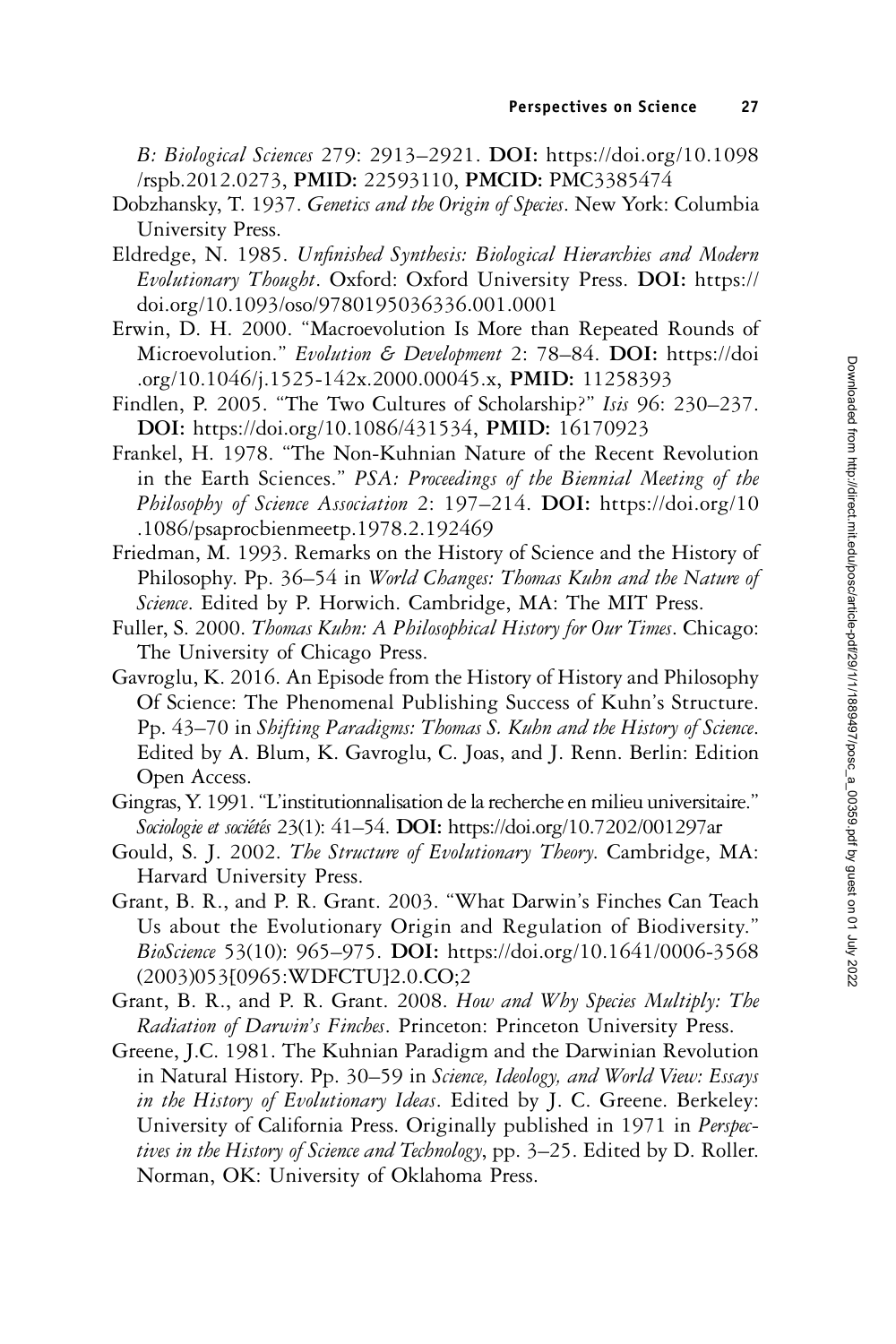- Hacking, I. 2012. Introductory Essay. Pp. vii–xxxvii in The Structure of Scientific Revolutions:  $50^{th}$  Anniversary Edition. T. S. Kuhn. Chicago: The University of Chicago Press.
- Hamilton, W. D. 1964."The Genetical Evolution of Social Behavior, I and II." Journal of Theoretical Biology 7: 1–16; 17–52. DOI: [https://doi.org/10.1016](https://doi.org/10.1016/0022-5193(64)90038-4) [/0022-5193\(64\)90038-4](https://doi.org/10.1016/0022-5193(64)90038-4), [https://doi.org/10.1016/0022-5193\(64\)90039-6](https://doi.org/10.1016/0022-5193(64)90039-6)
- Hodge, M. J. S. 2005. "Against 'Revolution' and 'Evolution'." Journal of the History of Biology 38(1): 101–121. DOI: [https://doi.org/10.1007](https://doi.org/10.1007/s10739-004-6512-3) [/s10739-004-6512-3,](https://doi.org/10.1007/s10739-004-6512-3) PMID: [25214419](https://europepmc.org/article/MED/25214419)
- Holton, G. 2016. Steve's Question and Tom's Last Lecture: A Personal Perspective. Pp. 31–35 in Shifting Paradigms: Thomas S. Kuhn and the History of Science. Edited by A. Blum, K. Gavroglu, C. Joas, and J. Renn. Berlin: Edition Open Access.
- Hoyningen-Huene, P. [1989] 1993. Reconstructing Scientific Revolutions: Thomas S. Kuhn's Philosophy of Science, trans. A. T. Levine. Chicago: University of Chicago Press.
- Hoyningen-Huene, P. 2008. "Thomas Kuhn and the chemical Revolution." Foundations of Chemistry 10: 101–115. DOI: [https://doi.org/10.1007](https://doi.org/10.1007/s10698-008-9044-7) [/s10698-008-9044-7](https://doi.org/10.1007/s10698-008-9044-7)
- Hoyningen-Huene, P. 2015. Kuhn's Development Before and After Structure. Pp. 185-195 in Kuhn's Structure of Scientific Revolutions-50 Years On. Edited by W. J. Devlin and A. Bokulich. Cham: Springer International Publishing Switzerland. DOI: [https://doi.org/10.1007/978-3-319-13383-6\\_13](https://doi.org/10.1007/978-3-319-13383-6_13)
- Hufbauer, K. 2012. "From Student of Physics to Historian Of Science: T. S. Kuhn's Education and Early Career, 1940–1958." Physics in Perspective 14(4): 421–470. DOI: <https://doi.org/10.1007/s00016-012-0098-5>
- Huneman, P., and D. Walsh. 2017. Challenging the Modern Synthesis: Adaptation, Development, and Inheritance. Oxford: Oxford University Press. DOI: [https://](https://doi.org/10.1093/oso/9780199377176.001.0001) [doi.org/10.1093/oso/9780199377176.001.0001](https://doi.org/10.1093/oso/9780199377176.001.0001)
- Huxley, J. 1942. Evolution: The Modern Synthesis. London: Allen & Unwin.
- Junker, T. 2008. The Eclipse and Renaissance of Darwinism in German biology (1900–1950). Pp. 480–501 in The Reception of Charles Darwin in Europe, vol. 2. Edited by E.-M. Engels and T. F. Glick. London: Continuum.
- Keller, E. F. 2012. "Lexicons, Kind-Terms, and World Changes." Historical Studies in the Natural Sciences 42(5): 527-531. DOI: [https://doi.org/10](https://doi.org/10.1525/hsns.2012.42.5.527) [.1525/hsns.2012.42.5.527](https://doi.org/10.1525/hsns.2012.42.5.527)
- Kellogg, V. L. 1907. Darwinism To-Day: A Discussion of Present-Day Scientific Criticism of the Darwinian Selection Theory, together with a Brief Account of the Principal Other Proposed Auxiliary and Alternative Theories of Species-Forming. New York: Henry Holt. DOI: [https://doi.org/](https://doi.org/10.5962/bhl.title.26536) [10.5962/bhl.title.26536](https://doi.org/10.5962/bhl.title.26536)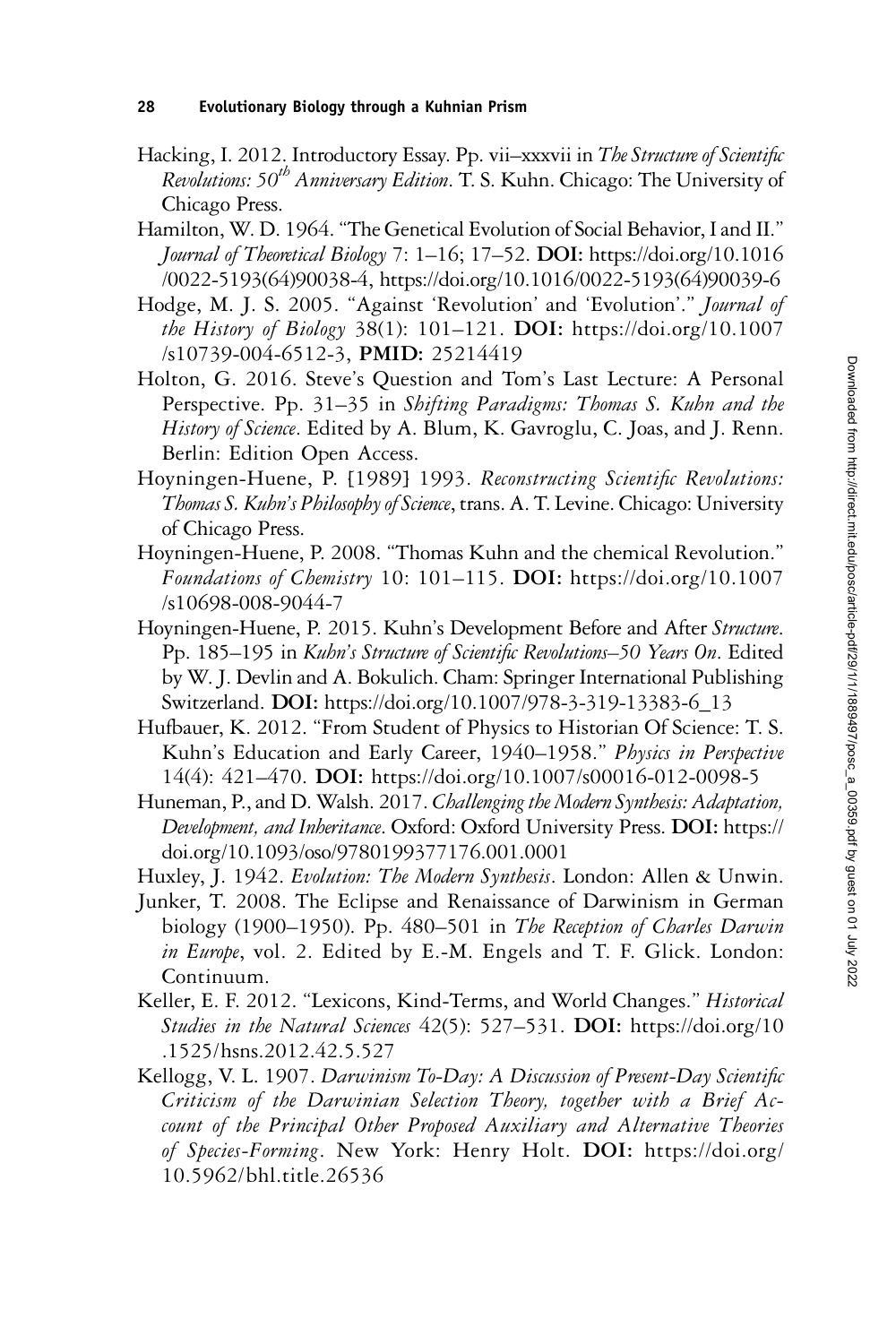- Kimura, M. 1968. "Evolutionary Rate at the Molecular Level." Nature 217: 624–626. DOI: <https://doi.org/10.1038/217624a0>, PMID: [5637732](https://europepmc.org/article/MED/5637732)
- Kimura, M. 1991. "The Neutral Theory of Molecular Evolution: A Review of Recent Evidence." Japanese Journal of Genetics 66: 367-386. DOI: <https://doi.org/10.1266/jjg.66.367>, PMID: [1954033](https://europepmc.org/article/MED/1954033)
- Kitcher, P. 2012. "The Many Lessons of Structure." Historical Studies in the Natural Sciences 42(5): 532-541. DOI: <https://doi.org/10.1525/hsns.2012.42.5.532> Koyré, A. 1939. Études galiléennes. Paris: Hermann.
- Kremer, M. 2013.What Is the Good Of Philosophical History? Pp. 294–325 in The Historical Turn in Analytical Philosophy. Edited by E. Reck. Basingstoke: Palgrave MacMillan.
- Kuhn, T. S. 1962. The Structure of Scientific Revolutions. Chicago: University of Chicago Press.
- Kuhn, T. S. (1962) 1970. The Structure of Scientific Revolutions, enlarged, second edition. Chicago: University of Chicago Press.
- Kuhn, T. S. (1959) 1977. The Essential Tension: Tradition and Innovation in Scientific Research. Pp. 225-239 in The Essential Tension. Selected Studies in Scientific Tradition and Change. Edited by Thomas S. Kuhn. Chicago: University of Chicago Press. Reprinted from The Third (1959) University of Utah Research Conference on the Identification of Scientific Talent. Edited by C.W. Taylor. Salt Lake City: University of Utah Press.
- Kuhn, T. S. (1969) 1977. Comment on the Relations of Science and Art. Pp. 340–351 in The Essential Tension. Selected Studies in Scientific Tradition and Change. Edited by Thomas S. Kuhn. Chicago: University of Chicago Press. Reprinted from Comparative Studies in Society and History 11: 403-412.
- Kuhn, T. S. (1974) 1977. Second Thoughts on Paradigms. Pp. 293–319 in The Essential Tension. Selected Studies in Scientific Tradition and Change. Edited by Thomas S. Kuhn. Chicago: University of Chicago Press. Reprinted from The Structure of Scientific Theories. Edited by F. Suppe. Urbana: University of Illinois Press.
- Kuhn, T. S. 1977. The Essential Tension. Selected Studies in Scientific Tradition and Change. Chicago: University of Chicago Press. DOI: [https://doi.org](https://doi.org/10.7208/chicago/9780226217239.001.0001) [/10.7208/chicago/9780226217239.001.0001](https://doi.org/10.7208/chicago/9780226217239.001.0001)
- Kuhn, T. S. 1993. Foreword. Pp. ix-xiii in Reconstructing Scientific Revolutions: Thomas S. Kuhn's Philosophy of Science. P. Hoyningen-Huene. Translated by A. T. Levine. Chicago: Chicago University Press.
- Kutchera, U. 2013. Evolution. Pp. 541–544 in Brenner's Encyclopedia of Genetics 2<sup>nd</sup> edn., 7 vols. Edited by S. Maloy and K. Hughes. Cambridge, MA: Academic Press. DOI: [https://doi.org/10.1016/B978-0-12-374984-0](https://doi.org/10.1016/B978-0-12-374984-0.00498-8) [.00498-8](https://doi.org/10.1016/B978-0-12-374984-0.00498-8)
- Laland, K. N., Uller, T., Feldman, M., Sterelny, K., Müller, G. B., Moczek, A., Jablonka, E., and Odling-Smee, J. 2014. "Does Evolutionary Theory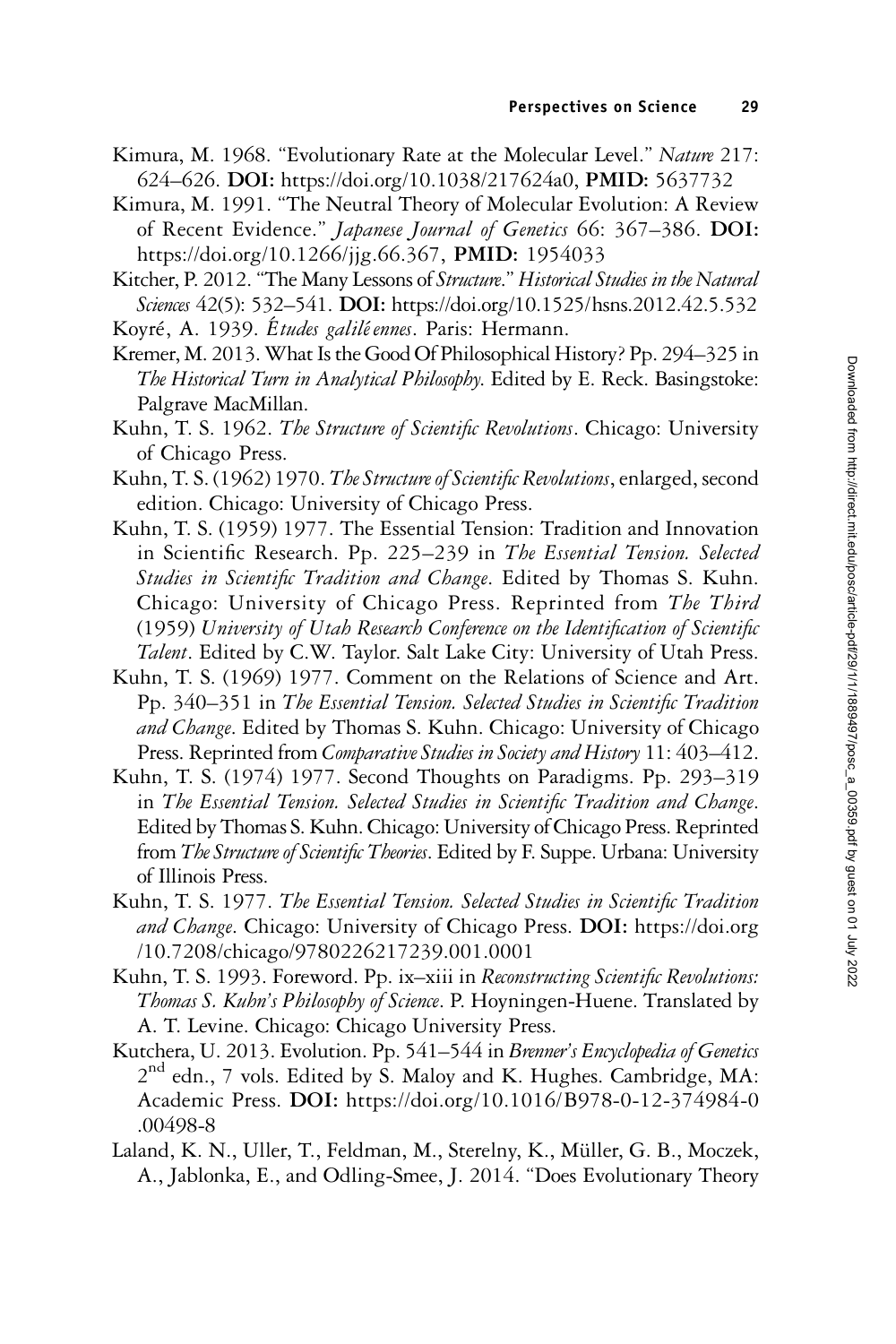Need a Rethink?" Nature 514: 161–164. DOI: [https://doi.org/10.1038](https://doi.org/10.1038/514161a) [/514161a,](https://doi.org/10.1038/514161a) PMID: [25297418](https://europepmc.org/article/MED/25297418)

- Laland, K., Feldman, M. W., Sterelny, K., Müller, G. B., Moczek, A., Jablonka, E., and J. Odling-Smee. 2015. "The Extended Evolutionary Synthesis: Its Structure, Assumptions and Predictions." Proceedings of the Royal Society B 282: 20151019. DOI: [https://doi.org/10.1098/rspb](https://doi.org/10.1098/rspb.2015.1019) [.2015.1019,](https://doi.org/10.1098/rspb.2015.1019) PMID: [26246559,](https://europepmc.org/article/MED/26246559) PMCID: [PMC4632619](https://www.ncbi.nlm.nih.gov/pmc/articles/PMC4632619)
- Langdon, J. H. 2016. Case study 1. The Darwinian Paradigm: An Evolving World View. Pp. 1–8 in The Science of Human Evolution: Getting It Right. J. H. Langdon. Cham: Springer. DOI: [https://doi.org/10.1007](https://doi.org/10.1007/978-3-319-41585-7_1) [/978-3-319-41585-7\\_1,](https://doi.org/10.1007/978-3-319-41585-7_1) PMID: [25826476](https://europepmc.org/article/MED/25826476)
- Largent, M. 2009. "The So-called Eclipse of Darwinian." Transactions of the American Philosophical Society 99(1), new series: 3-21.
- Lewontin, R. C., Moore, J. A., Provine, W. B., and B. Wallace, eds. 1981. Dobzhansky's Genetics of Natural Populations, i–xliii. New York: Columbia University Press.
- Lorenz, K. 1966. On Aggression, trans. Marjorie Kerr Wilson. New York: Harcourt, Brace and World.
- Lu, Q., and P. Bourrat. 2017. "The Evolutionary Gene and the Extended Evolutionary Synthesis." The British Journal for the Philosophy of Science 69(3): 775–800. DOI: <https://doi.org/10.1093/bjps/axw035>
- Mallet, J. 2001. "The Speciation Revolution." Journal of Evolutionary Biology 14(6): 887–888. DOI: [https://doi.org/10.1046/j.1420-9101.2001](https://doi.org/10.1046/j.1420-9101.2001.00342.x) [.00342.x](https://doi.org/10.1046/j.1420-9101.2001.00342.x)
- Marcum, J. A. 2015. Thomas Kuhn's Revolutions: A Historical and an Evolutionary Philosophy of Science? London: Bloomsbury Publishing.
- Masterman, M. 1970. The Nature of a Paradigm. Pp. 59–89 in Criticism and the Growth of Knowledge. Edited by I. Lakatos and A. Musgrave. Cambridge: Cambridge University Press. DOI: [https://doi.org/10](https://doi.org/10.1017/CBO9781139171434.008) [.1017/CBO9781139171434.008](https://doi.org/10.1017/CBO9781139171434.008)
- Maynard Smith, J. 1964. "Group Selection and Kin Selection." Nature 201 (4924): 1145–1147. DOI: <https://doi.org/10.1038/2011145a0>
- Maynard Smith, J. 1994. Foreword. Pp. ix–x in The Ant and the Peacock: Altruism and Sexual Selection from Darwin to Today. H. Cronin. Cambridge: Cambridge University Press.
- Maynard Smith, J., and E. Szathmáry. 1999. The Major Transitions in Evolution. Oxford: W. H. Freeman.
- Mayr, E. 1942. Systematics and the Origin of Species from the Viewpoint of a Zoologist. New York: Columbia University Press.
- Mayr, E. 1959."Where AreWe? Genetics and Twentieth Century Darwinism." Cold Spring Harbor Symposia on Quantitative Biology 24: 1–14. DOI: [https://](https://doi.org/10.1101/SQB.1959.024.01.003) [doi.org/10.1101/SQB.1959.024.01.003](https://doi.org/10.1101/SQB.1959.024.01.003)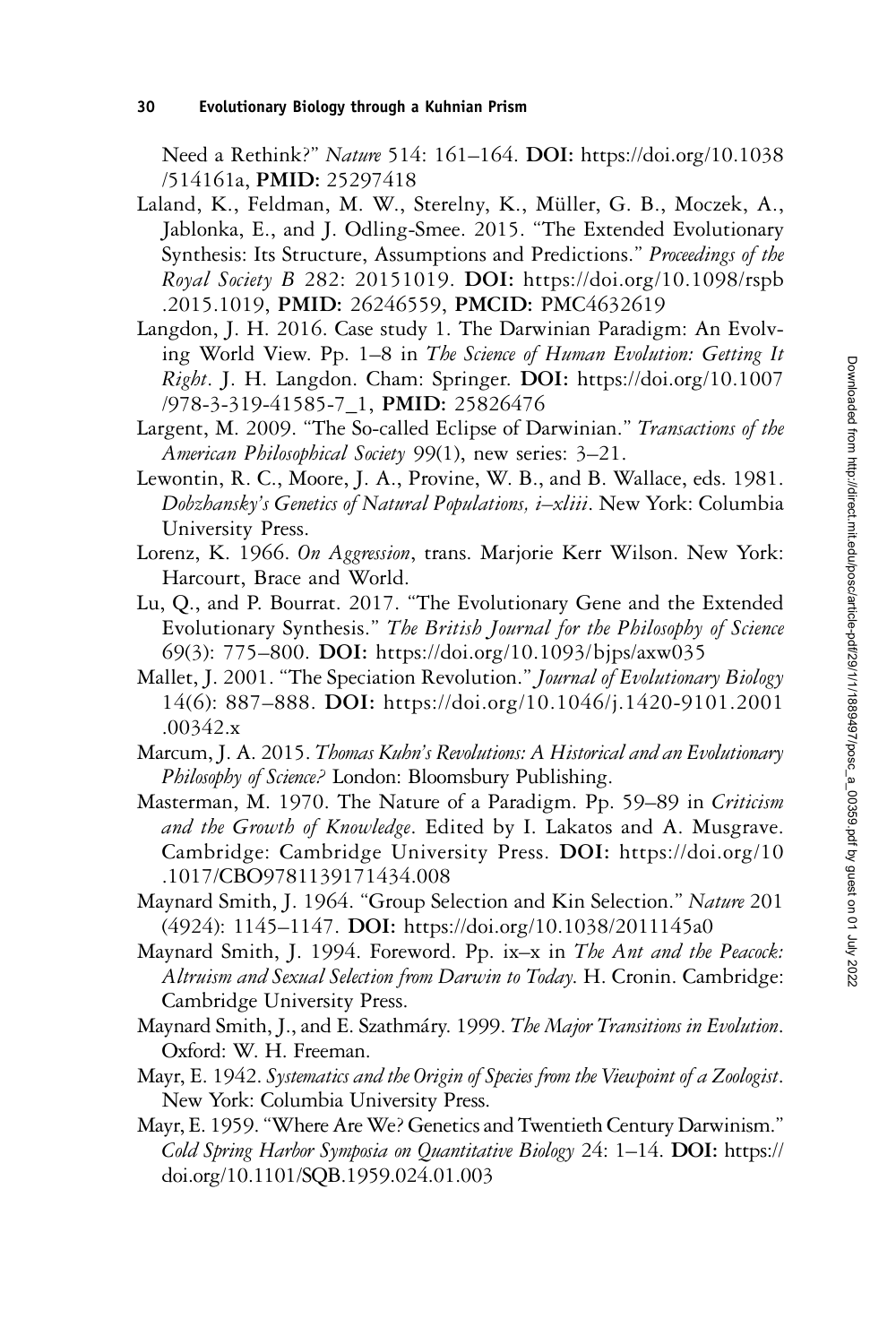- Mayr, E. 1972. "The Nature of the Darwinian Revolution." Science 176: 981–989. DOI: <https://doi.org/10.1126/science.176.4038.981>, PMID: [17778415](https://europepmc.org/article/MED/17778415)
- Mayr, E. 1982. The Growth of Biological Thought: Diversity, Evolution, and Inheritance. Cambridge, MA: Harvard University Press.
- Mayr, E. 1994. "The Advance of Science and Scientific Revolutions." Journal of the History of Behavioural Sciences 30: 328–334. DOI: [https://doi.org](https://doi.org/10.1002/1520-6696(199410)30:4<328::AID-JHBS2300300402>3.0.CO;2-0) [/10.1002/1520-6696\(199410\)30:4<328::AID-JHBS2300300402>3.0](https://doi.org/10.1002/1520-6696(199410)30:4<328::AID-JHBS2300300402>3.0.CO;2-0) [.CO;2-0](https://doi.org/10.1002/1520-6696(199410)30:4<328::AID-JHBS2300300402>3.0.CO;2-0)
- Mayr, E. 2004. What Makes Biology Unique? Considerations on the Autonomy of a Scientific Discipline. Cambridge: Cambridge University Press. DOI: [https://](https://doi.org/10.1017/CBO9780511617188) [doi.org/10.1017/CBO9780511617188](https://doi.org/10.1017/CBO9780511617188)
- Mayr, E, and W. B. Provine. 1980. The Evolutionary Synthesis: Perspectives on the Unification of Biology. Cambridge, MA: Harvard University Press.
- Melchert, T. P. 2016. "Leaving behind Our Preparadigmatic Past: Professional Psychology as a Unified Clinical Science." American Psychologist 71: 486–496. DOI: <https://doi.org/10.1037/a0040227>, PMID: [27571528](https://europepmc.org/article/MED/27571528)
- Méthot, P.-O. 2016. "Writing the History of Virology in the Twentieth Century: Discovery, Disciplines, and Conceptual Change." Studies in History and Philosophy of Biological and Biomedical Sciences 59: 145–153. DOI: <https://doi.org/10.1016/j.shpsc.2016.02.011>, PMID: [27033340](https://europepmc.org/article/MED/27033340)
- Michod, R. E. 1981. "Positive Heuristics in Evolutionary Biology." The British Journal for the Philosophy of Science 32(1): 1-36. DOI: [https://](https://doi.org/10.1093/bjps/32.1.1) [doi.org/10.1093/bjps/32.1.1](https://doi.org/10.1093/bjps/32.1.1)
- Müller, G. B. 2017. "Why an Extended Evolutionary Synthesis Is Necessary." Interface Focus 7(5): 1-11. DOI: <https://doi.org/10.1098/rsfs.2017.0015>, PMID: [29147560](https://europepmc.org/article/MED/29147560), PMCID: [PMC5665801](https://www.ncbi.nlm.nih.gov/pmc/articles/PMC5665801)
- Nickles, T. 2017. "Scientific Revolutions." The Stanford Encyclopedia of Philosophy (Winter 2017 Edition). [https://plato.stanford.edu/archives](https://plato.stanford.edu/archives/win2017/entries/scientific-revolutions) [/win2017/entries/scienti](https://plato.stanford.edu/archives/win2017/entries/scientific-revolutions)fic-revolutions
- Nye, M. J. 2012. "Thomas S. Kuhn, Case Histories, and Revolutions." Historical Studies in the Natural Sciences 42(5): 557-561. DOI: [https://](https://doi.org/10.1525/hsns.2012.42.5.557) [doi.org/10.1525/hsns.2012.42.5.557](https://doi.org/10.1525/hsns.2012.42.5.557)
- Nye, M. J. 2016. "Kuhnian and Post-Kuhnian Views on How Science Evolves." Pp. 287–293 in Shifting Paradigms: Thomas S. Kuhn and the History of Science. Edited by A. Blum, K. Gavroglu, C. Joas, and J. Renn. Berlin: Edition Open Access.
- O'Hara, K. D. 2018. A Brief History of Geology. Cambridge: Cambridge University Press. DOI: <https://doi.org/10.1017/9781316809990>
- Omodeo, P. D. 2016. Kuhn's Paradigm of Paradigms: Historical and Epistemological Coordinates of The Copernican Revolution. Pp. 71–104 in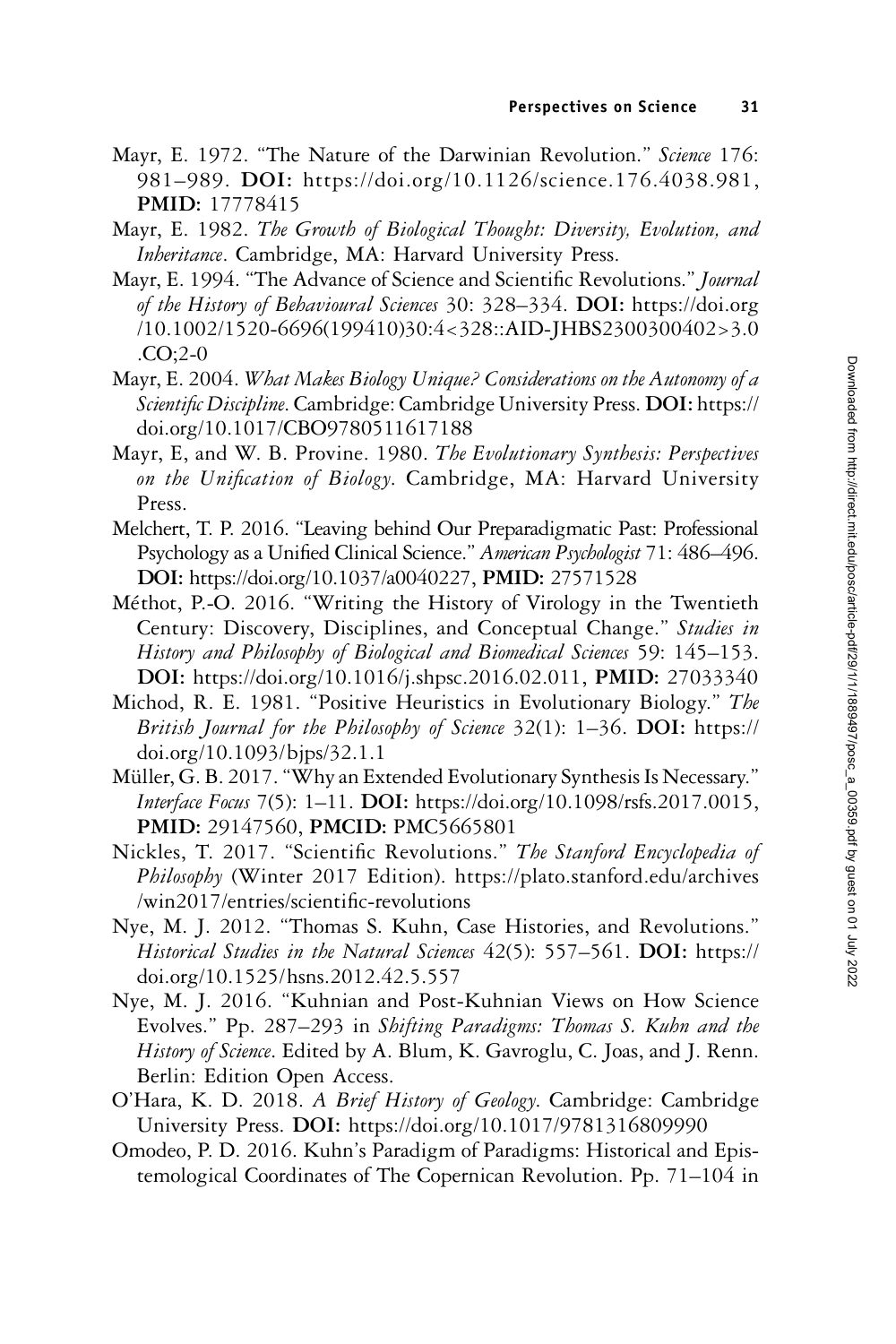Shifting Paradigms: Thomas S. Kuhn and the History of Science. Edited by A. Blum, K. Gavroglu, C. Joas, and J. Renn. Berlin: Edition Open Access.

- Pievani, T. 2012. "An Evolving Research Programme: The Structure of Evolutionary Theory from a Lakatosian Perspective." Pp. 211–228 in The Theory of Evolution and Its Impact. Edited by A. Fasolo. Milan: Springer-Verlag. DOI: [https://doi.org/10.1007/978-88-470-1974-4\\_14](https://doi.org/10.1007/978-88-470-1974-4_14)
- Pigliucci, M. 2009. "An Extended Synthesis for Evolutionary Biology." Annals of the New York Academy of Sciences 1168(1): 218-228. DOI: [https://doi.org/10.1111/j.1749-6632.2009.04578.x,](https://doi.org/10.1111/j.1749-6632.2009.04578.x) PMID: [19566710](https://europepmc.org/article/MED/19566710)
- Pigliucci, M. 2012. "Biology's Last Paradigm Shift: The Transition from Natural Theology to Darwinism." Paradigmi. Revista di critica filosofica 3: 45–58.
- Pigliucci, M., and L. Finkelman. 2014. "The Extended (Evolutionary) Synthesis Debate: Where Science Meets Philosophy." BioScience 64(6): 511–516. DOI: [https://doi.org/10.1093/biosci/biu062](https://doi.org/10.1093/biu062)
- Pigliucci, M., and G. B. Müller, eds. 2010. Evolution: The Extended Synthesis. Cambridge, MA: The MIT Press. DOI: [https://doi.org/10.7551/mitpress](https://doi.org/10.7551/mitpress/9780262513678.001.0001) [/9780262513678.001.0001](https://doi.org/10.7551/mitpress/9780262513678.001.0001)
- Pinto De Oliveira, J. C. 2017. "Thomas Kuhn, the Image of Science and the Image of Art: The First Manuscript of Structure." Perspectives on Science 25(6): 746–765. DOI: [https://doi.org/10.1162/POSC\\_a\\_00264](https://doi.org/10.1162/POSC_a_00264)
- Pinto De Oliveira, J. C. 2020. "Kuhn, Condorcet, and Comte: On the Justification of the 'Old' Historiography of Science." Perspectives on Science 28(3): 375–397. DOI: [https://doi.org/10.1162/posc\\_a\\_00344](https://doi.org/10.1162/posc_a_00344)
- Politi, V. 2018. "Scientific Revolutions, Specialization and the Discovery of the Structure of DNA: Toward a New Picture of the Development of the Sciences." Synthese 195: 2267–2293. DOI: [https://doi.org/10.1007](https://doi.org/10.1007/s11229-017-1339-6) [/s11229-017-1339-6](https://doi.org/10.1007/s11229-017-1339-6)
- Provine, W. B. 1989. Progress in Evolution and Meaning in Life. Pp. 49–74 in Evolutionary Progress. Edited by M. H. Nitecki. Chicago: University of Chicago Press.
- Punnett, R. C. 1915. Mimicry in Butterflies. Cambridge: Cambridge University Press. DOI: <https://doi.org/10.5962/bhl.title.88039>
- Reingold, N. 1980. "Through Paradigm-Land to a Normal History of Science." Social Studies of Science 10: 475-496. DOI: [https://doi.org](https://doi.org/10.1177/030631278001000403) [/10.1177/030631278001000403](https://doi.org/10.1177/030631278001000403)
- Reisch, G. A. 2016. Aristotle in the Cold War: On the Origins of Thomas Kuhn's Structure of Scientific Revolutions. Pp. 12–29 in Kuhn's Structure of Scientific Revolutions at Fifty. Edited by R. J. Richards and L. Daston. Chicago: The University of Chicago Press.
- Rensch, B. 1947. Neuere Probleme der Abstammungslehre. Stuttgart: Enke.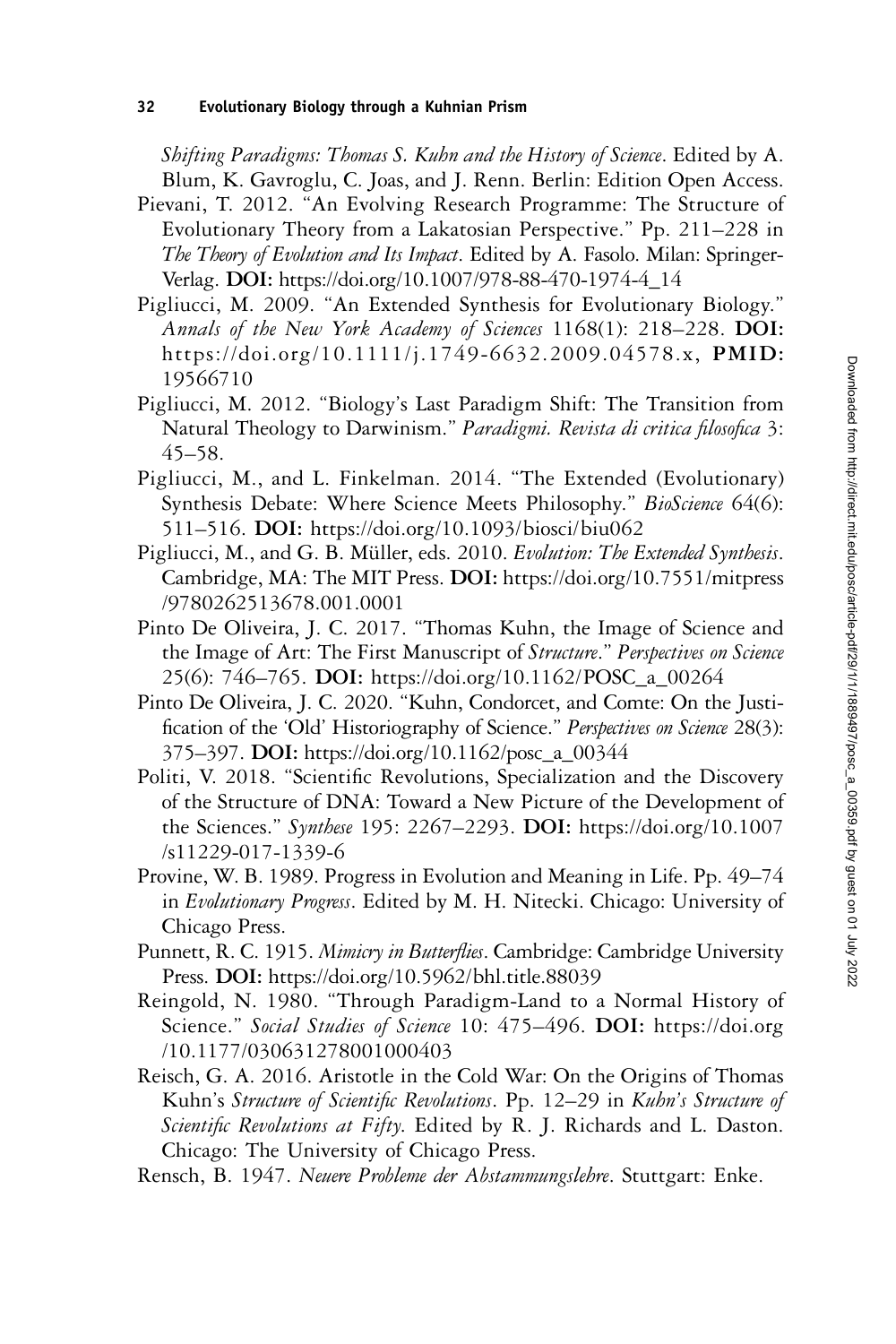- Renzi, B. G. 2009. "Kuhn's Evolutionary Epistemology and Its Being Undermined by Inadequate Biological Concepts." Philosophy of Science 76(2): 143–159. DOI: <https://doi.org/10.1086/647928>
- Rudwick, M. J. S. 2005. Bursting the Limits of Time. The Reconstruction of Geohistory in the Age of Revolution. Chicago: The University of Chicago Press. DOI: [https://doi.org/10.7208/chicago/9780226731148](https://doi.org/10.7208/chicago/9780226731148.001.0001) [.001.0001](https://doi.org/10.7208/chicago/9780226731148.001.0001)
- Rudwick, M. J. S. 2016. Constructive Controversy and the Growth of Knowledge. Pp. 181–189 in Shifting Paradigms: Thomas S. Kuhn and the History of Science. Edited by A. Blum, K. Gavroglu, C. Joas, and J. Renn. Berlin: Edition Open Access.
- Ruse, M. 1975. "Darwin's Debt to Philosophy: An Examination of the Influence of the Philosophical Ideas of John F. W. Herschel and William Whewell on the Development of Charles Darwin's Theory of Evolution." Studies in History and Philosophy of Science Part A 6: 159–181. DOI: [https://](https://doi.org/10.1016/0039-3681(75)90019-9) [doi.org/10.1016/0039-3681\(75\)90019-9](https://doi.org/10.1016/0039-3681(75)90019-9)
- Ruse, M. 1978. "What Kind of Revolution Occurred in Geology?" Proceedings of the Biennial Meeting of the Philosophy of Science Association 2: 240–273. DOI: <https://doi.org/10.1086/psaprocbienmeetp.1978.2.192472>
- Ruse, M. 1989."Is the Theory of Punctuated Equilibrium a New Paradigm?" Journal of Social and Biological Structure 12: 195-212 DOI: [https://doi.org](https://doi.org/10.1016/0140-1750(89)90045-6) [/10.1016/0140-1750\(89\)90045-6](https://doi.org/10.1016/0140-1750(89)90045-6)
- Ruse, M. 2005. "The Darwinian Revolution, as Seen in 1979 and as Seen Twenty-Five Years Later in 2004." Journal of the History of Biology 38(1): 3–17. DOI: <https://doi.org/10.1007/s10739-004-6506-1>, PMID: [25214413](https://europepmc.org/article/MED/25214413)
- Ruse, M. 2009a. Monad to Man: The Concept of Progress in Evolutionary Biology. Harvard, MA: Harvard University Press.
- Ruse, M. 2009b. "The Darwinian Revolution: Rethinking its Meaning and Significance." Proceedings of the National Academy of Sciences 106 (Supplement 1): 10040–10047. DOI: [https://doi.org/10.1073/pnas](https://doi.org/10.1073/pnas.0901011106) [.0901011106](https://doi.org/10.1073/pnas.0901011106), PMID: [19528652](https://europepmc.org/article/MED/19528652), PMCID: [PMC2702797](https://www.ncbi.nlm.nih.gov/pmc/articles/PMC2702797)
- Secord, J. A. ed. 1993. "The Big Picture." British Journal for the History of Science 26: 387-483 DOI: <https://doi.org/10.1017/S0007087400031423>
- Segerstraele, U. 2001. Defenders of the Truth: The Sociobiology Debate. Oxford: Oxford University Press.
- Shan, Y. 2020. Kuhn's "Wrong Turning" and Legacy Today. Synthese 197: 381–406. DOI: <https://doi.org/10.1007/s11229-018-1740-9>
- Shapere, D. 1964. "The Structure of Scientific Revolutions." Philosophical Review 73(3): 383–394. DOI: <https://doi.org/10.2307/2183664>
- Shapin, S. 2015. Kuhn's Structure: A Moment in Modern Naturalism. Pp. 11–21 in Kuhn's Structure of Scientific Revolutions–50 Years On.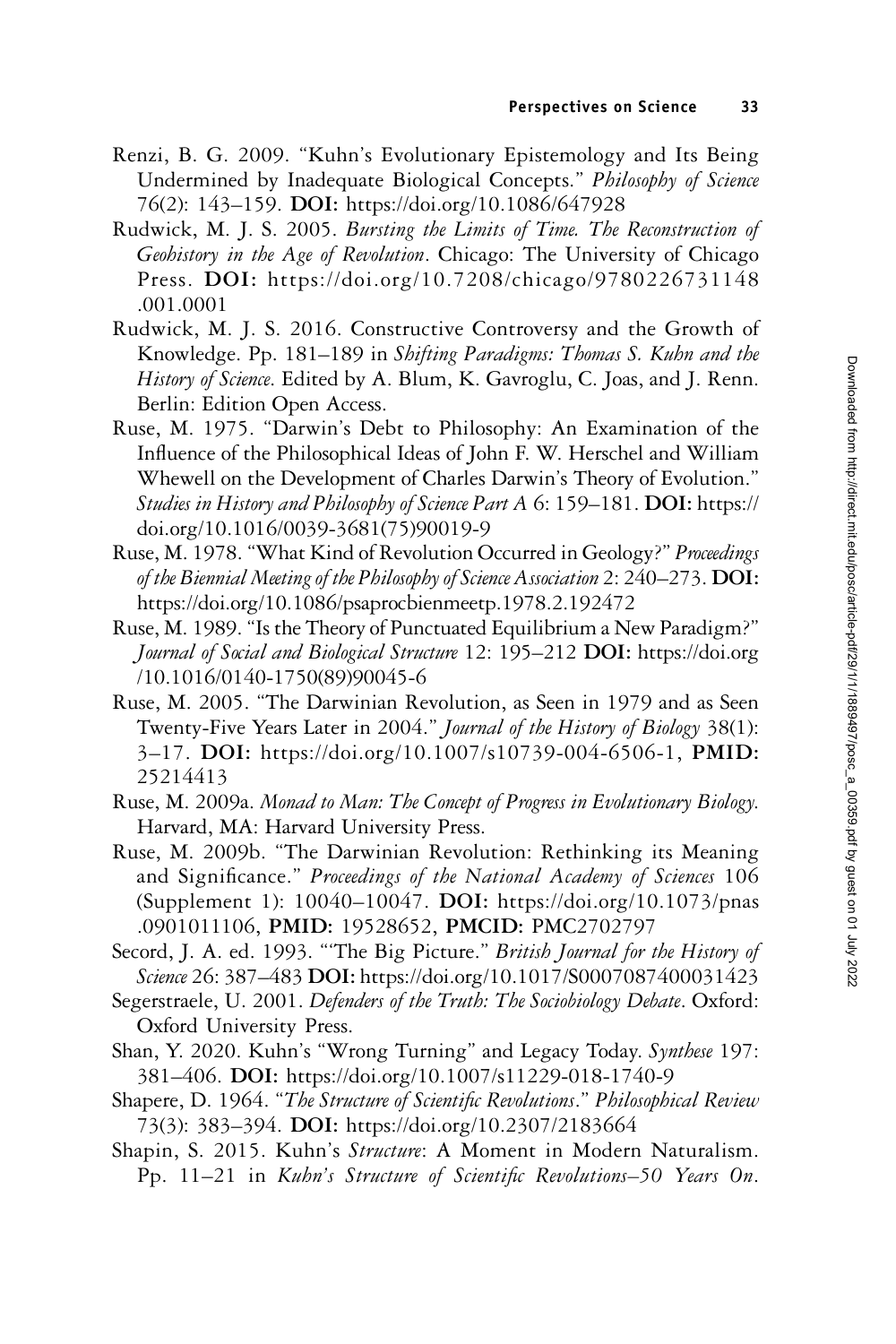Edited by W. J. Devlin and A. Bokulich. Cham: Springer International Publishing Switzerland. DOI: [https://doi.org/10.1007/978-3-319](https://doi.org/10.1007/978-3-319-13383-6_2) [-13383-6\\_2](https://doi.org/10.1007/978-3-319-13383-6_2)

- Sigurdsson, S. 2016. The Nature of Scientific Knowledge: An Interview with Thomas S. Kuhn. Pp. 17–30 in Shifting Paradigms: Thomas S. Kuhn and the History of Science. Edited by A. Blum, K. Gavroglu, C. Joas, and J. Renn. Berlin: Edition Open Access.
- Simpson, G. G. 1944. Tempo and Mode in Evolution. New York: Columbia University Press.
- Smocovitis, V. B. 1996. Unifying Biology: The Evolutionary Synthesis and Evolutionary Biology. Princeton, NJ: Princeton University Press. DOI: <https://doi.org/10.1515/9780691221786>, PMID: [21708566](https://europepmc.org/article/MED/21708566 )
- Smocovitis, V. B. 2012. "Dr. Kuhn, or How I Learned to Stop Worrying and Started Loving The Structure." Historical Studies in the Natural Sciences 42(5): 564–569. DOI: <https://doi.org/10.1525/hsns.2012.42.5.564>
- Stebbins, G. L. 1950. Variation and Evolution in Plants. New York: Columbia University Press. DOI: <https://doi.org/10.7312/steb94536>
- Stoltzfus, A. 2017. "Why We Don't Want Another 'Synthesis'." Biology Direct 12: 23. DOI: <https://doi.org/10.1186/s13062-017-0194-1>, PMID: [28969666,](https://europepmc.org/article/MED/28969666) PMCID: [PMC5625744](https://www.ncbi.nlm.nih.gov/pmc/articles/PMC5625744)
- Stoltzfus, A., and K. Cable. 2014. "Mendelian-Mutationism: The Forgotten Evolutionary Synthesis." Journal of the History of Biology 47: 501–546. DOI: <https://doi.org/10.1007/s10739-014-9383-2>, PMID: [24811736](https://europepmc.org/article/MED/24811736)
- Tanghe, K. B., De Tiège, A., Pauwels, L., Blancke, S., and J. Braeckman. 2018. What's Wrong with the Modern Evolutionary Synthesis? A Critical Reply to Welch (2017). Biology and Philosophy 33(23). DOI: DOI: [https://](https://doi.org/10.1007/s10539-018-9633-3) [doi.org/10.1007/s10539-018-9633-3](https://doi.org/10.1007/s10539-018-9633-3)
- Weimer, W. B., and D. S. Palermo. 1973. "Paradigms and Normal Science in Psychology." Science Studies 3: 211-244. DOI: [https://doi.org/10](https://doi.org/10.1177/030631277300300301) [.1177/030631277300300301](https://doi.org/10.1177/030631277300300301)
- Welch, J. J. 2017. "What's Wrong with Evolutionary Biology?" Biology and Philosophy 32(2): 263-279. DOI: [https://doi.org/10.1007/s10539](https://doi.org/10.1007/s10539-016-9557-8) [-016-9557-8,](https://doi.org/10.1007/s10539-016-9557-8) PMID: [28298744,](https://europepmc.org/article/MED/28298744) PMCID: [PMC5329086](https://www.ncbi.nlm.nih.gov/pmc/articles/PMC5329086)
- Wilkins, A. S. 1996."Are There'Kuhnian' Revolutions in Biology?" BioEssays 18(9): 695–696. DOI: <https://doi.org/10.1002/bies.950180902>
- Williams, G. C. 1975. Sex and Evolution. Princeton, NJ: Princeton University Press.
- Williams, G. C. [1966] 1996. Adaptation and Natural Selection: A Critique of Some Current Evolutionary Thought. Princeton, NJ: Princeton University Press.
- Wray, K. B. 2011. Kuhn's Evolutionary Social Epistemology. Cambridge: Cambridge University Press. DOI: <https://doi.org/10.1017/CBO9780511997990>